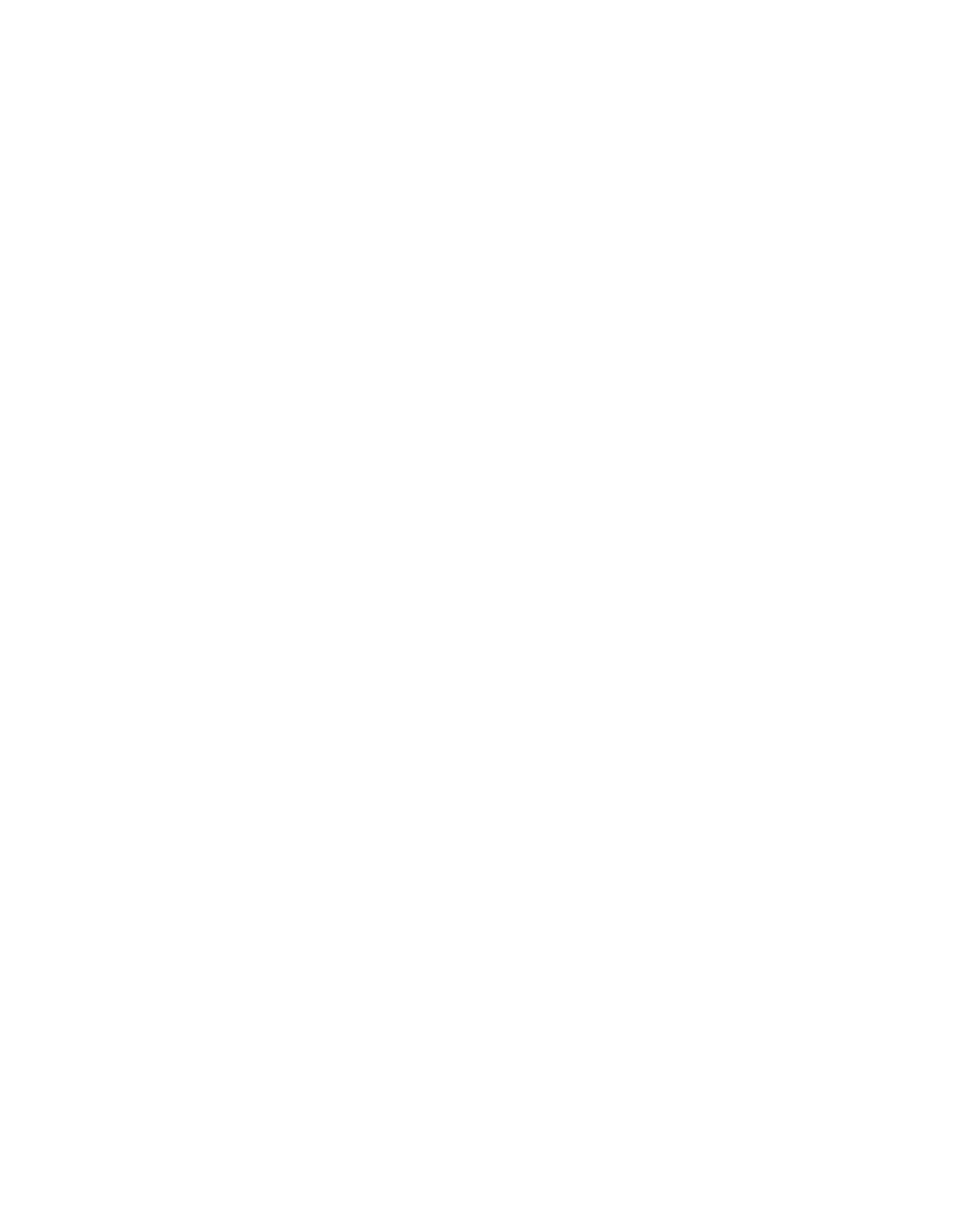# **Sharing What We Know About Living a Good Life**

# Summit Report

Indigenous Knowledge Translation Summit First Nations University of Canada Regina, SK March 2 – 5, 2006

Nili Kaplan-Myrth *and* Janet Smylie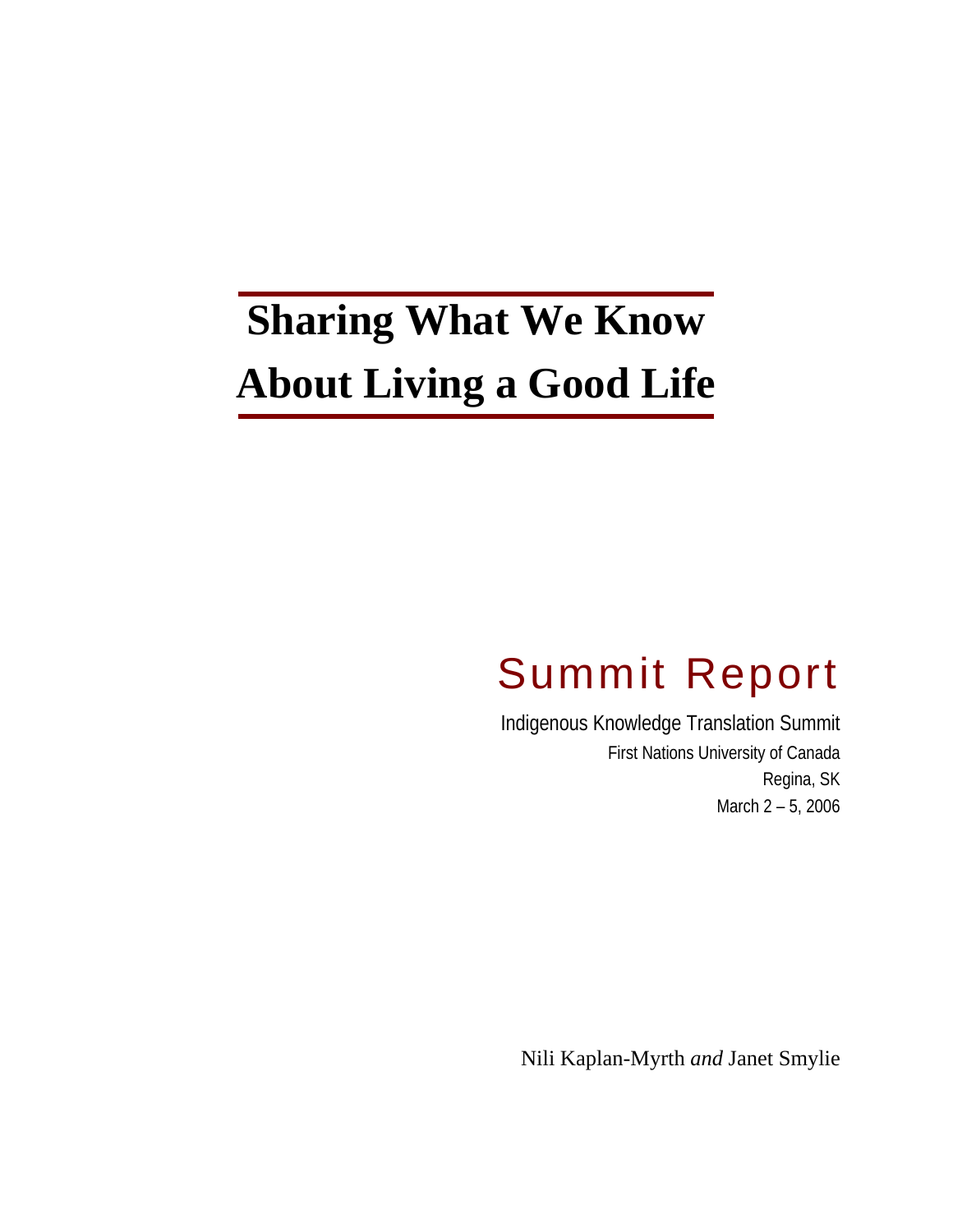#### Prepared by Nili Kaplan-Myrth and Janet Smylie on behalf of the Indigenous KT Summit Steering Committee

Copyright © 2006 Janet Smylie Some rights reserved.

#### **Creative Commons license:**

This report is licensed under Creative Commons Attribution-NonCommercial-NoDerivs 2.5 Canada. Creative Commons licenses have a community-centric framework which advocates sharing of knowledge and the collaborative development of information-based products of all mediums and genres.

- **Attribution:** You let others copy, distribute and display, and perform your copyrighted work and derivative works based upon it — but only if they give you credit.
- **Noncommercial:** You let others copy, distribute, display, and perform your work and derivative works based upon it — but for noncommercial purposes only.
- **No Derivative works:** You let others copy, distribute, display, and perform only verbatim copies of your work, not derivative works based upon it. Derivative works can only be made if others agree to continue with the attribution and noncommercial license for the derivative work.

Information about Creative Commons licenses is available at http://www.creativecommons.ca



With funding provided by Health Canada, the National Collaborating Centre for Aboriginal Health, and the Saskatchewan Health Research Foundation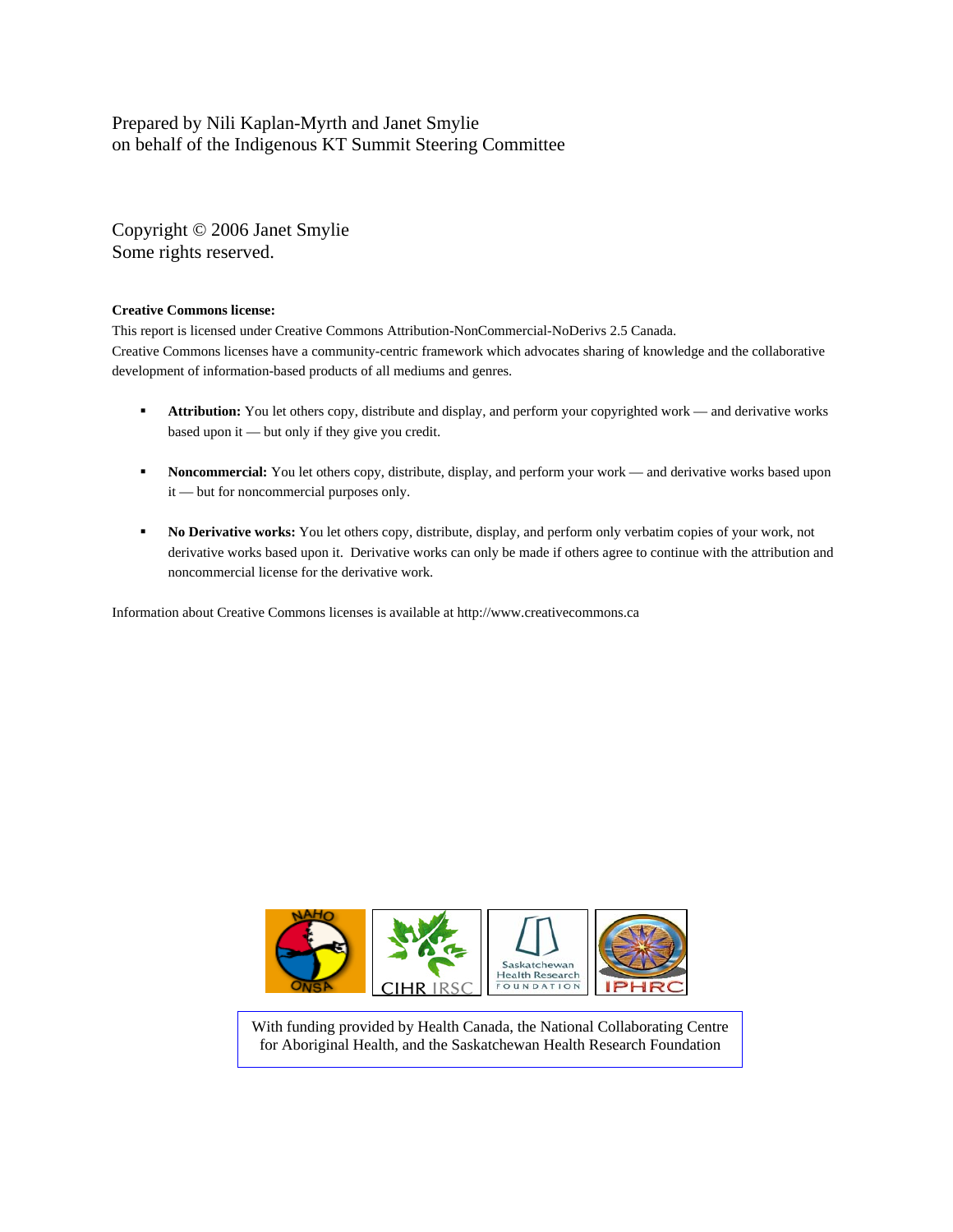# **Contents**

| Message from Janet Smylie        | 1  |
|----------------------------------|----|
| <b>Purpose of the Summit</b>     | 5  |
| <b>Executive Summary</b>         | 7  |
| In the Words of Our Elders       | 9  |
| Ways of Knowing and Living       | 20 |
| (synthesis of summit themes)     |    |
| Mapping of Knowledge Translation | 35 |
| Knowledge Translation in Action  | 38 |
| <b>Eight Course Feast</b>        | 48 |
| <b>Next Moves</b>                | 50 |
| <b>Closing Remarks</b>           | 55 |
| Appendix                         | 56 |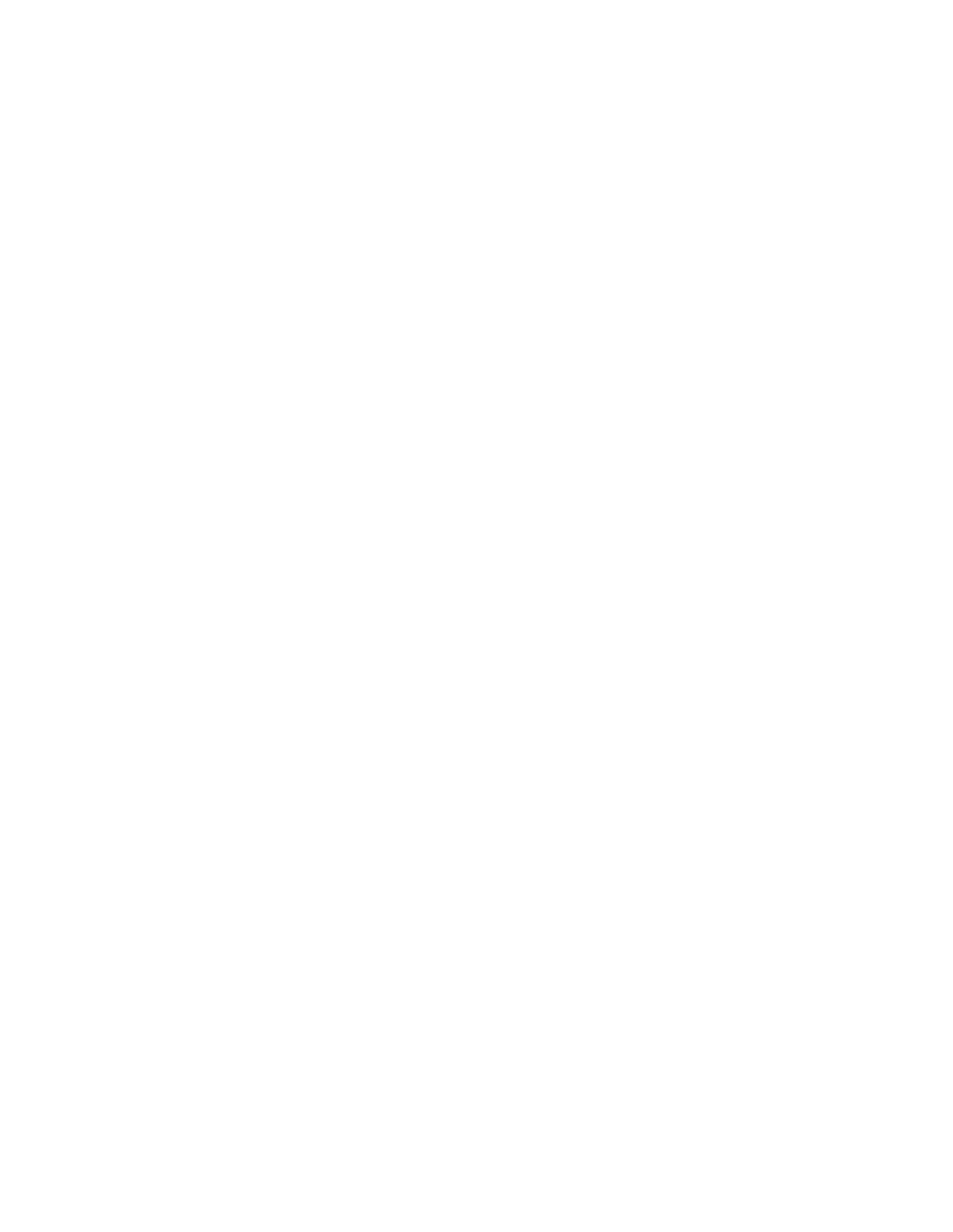# **Thank You**

As a Métis woman who spent most of my childhood and youth away from my traditional homelands, I find special comfort and connection on the prairie. As the land speaks to me through the four seasons, I wonder about my ancestors who survived without grocery stores, insulated houses, running water, gas powered vehicles, hospitals, and information technology. I understand that many of the values passed on to me by my mother, my aunties, my grandmother and my extended kin are rooted deeply in this land and what it took to survive on it. Hard work, reciprocity, respect, kindness, humility, courage and strong kinship ties. At times during my dayto-day work, I worry that these values are moving beyond my grasp, overshadowed by modern conveniences, the screen of my laptop, big box stores, interpersonal conflicts and academic bureaucracy.

The experience of working with others to host the Indigenous Knowledge Translation Summit demonstrated to me that, in fact, these values are alive and well. Hard work, reciprocity, respect, kindness, humility, courage, and strong kinship ties. As part of a group of Indigenous people working together for the common purpose of organizing the KT summit, I was able to witness all of these values being modeled into action over and over again. For me this is reassuring, for it is evidence that as Indigenous peoples we can come together, share what we know and live a good life.

Thank you to all of the individuals who helped bring this event to life – from the first organizing committee meetings, to participation in the event itself, to the production of the meeting report, DVD, and KT Toolkit. I am honored and humbled by your willingness to share and relate. In particular I would like to acknowledge Raven Sinclair and Tania Lafontaine, the summit coordinators; Conrad Prince, KTIK research coordinator; all of the IPHRC staff, students, and faculty who supported the event; the members of the summit organizing committee; Maria Campbell and her lodge members, who taught us how to learn by eating together; the speakers and participants, who came from many directions, geographically and relationally; and Gaye Hanson and Sylvia Maracle for facilitating the policy workshops and deliverables. We have been gifted with Nili Kaplan-Myrth, who took on the daunting task of producing this summit report, and created a document that skillfully archives the abundance of knowledge that emerged throughout the four day event.

Finally, I need to acknowledge that this report and the accompanying DVD reflect the best efforts of the authors and the organizing committee to describe the proceedings of the Indigenous Knowledge Translation Summit. The information and opinions contained herein do not represent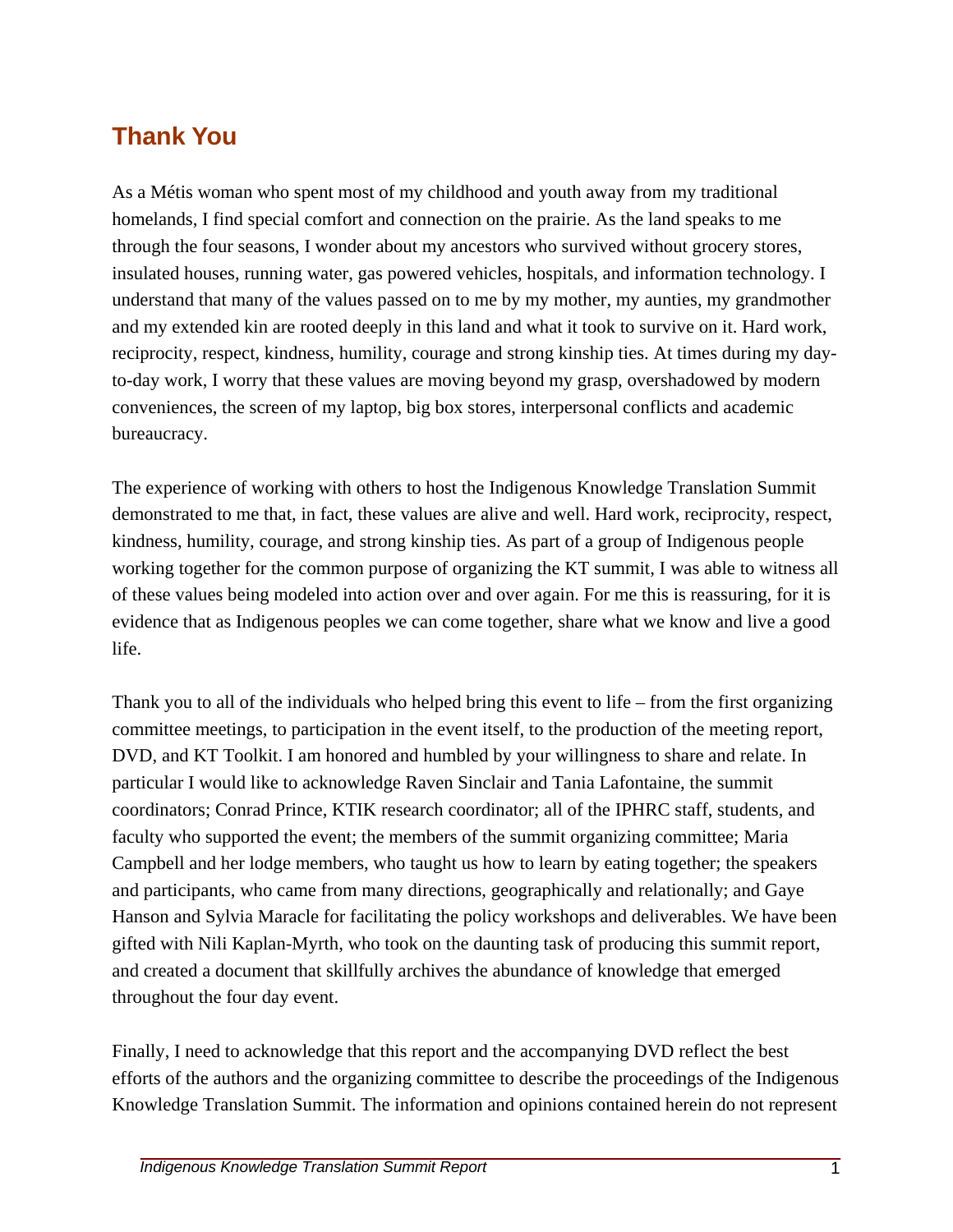official policy of the contributing and supporting organizations. We have done our best to ensure that all of the named and unnamed contributors to the report and DVD have had an opportunity to voluntarily consent to the inclusion of their words and/or images. Modern copyright law and corporate practice make collective ownership and protection of knowledge difficult. As the named authors, Nili and I very much consider ourselves caretakers of the information that was shared, and in this spirit have licensed this document under the creative commons so that it can be freely shared as long as the source of the information is acknowledged and the purpose is noncommercial.

 Janet Smylie *Director,* **Indigenous Peoples Health Research Centre**  *Chair,* **Indigenous KT Summit Organizing Committee**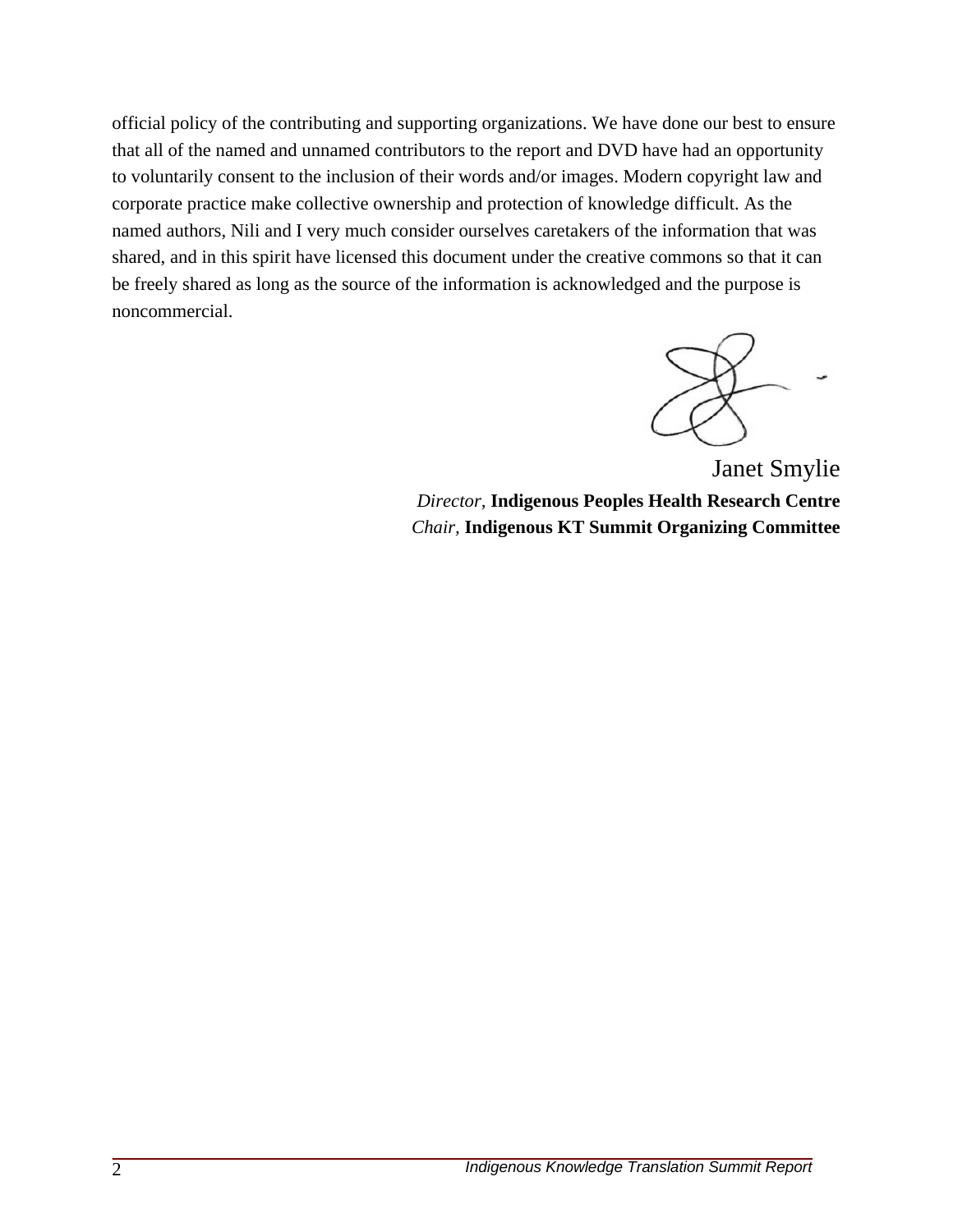# **Message from the Organizing Committee**

First and most importantly, the organizing committee would like to thank all of the participants at the KT Summit for their participation and sharing of knowledge.

Over the course of the four days of the KT Summit, we witnessed not only discussions of the highest caliber, but a passion for Aboriginal health and healing. It is through witnessing events like this that we are all recharged and ready to face each new day's challenges with energy and creativity.

Special thanks go to the Elders who were able to share their extensive knowledge with us. We hope your valuable contributions are reflected in this report.

We would also like to acknowledge those that provided financial support for the KT Summit. Their financial support and interest in this work is greatly appreciated.

Thank you,

*The Organizing Committee*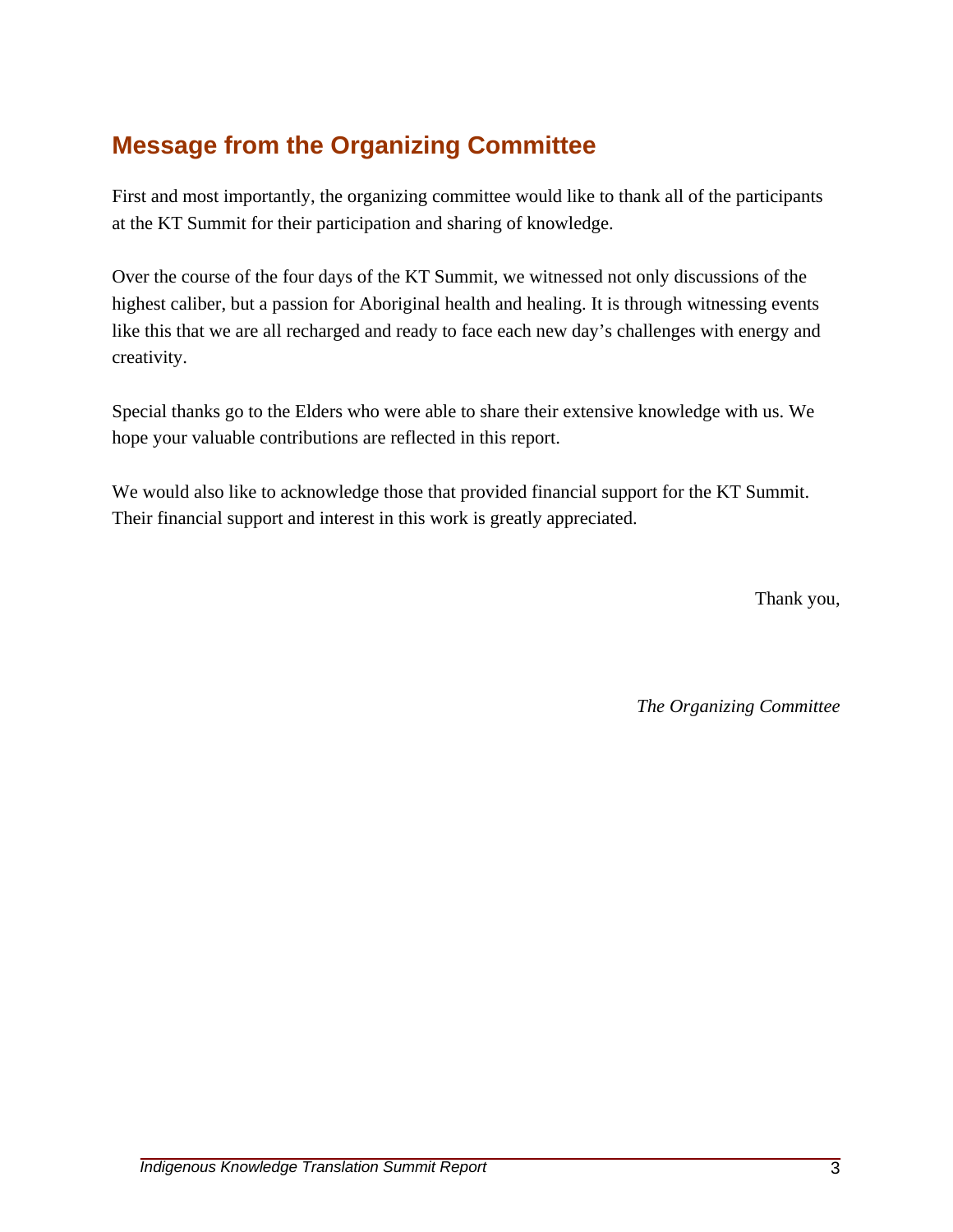### **Organizers:**

Indigenous Peoples' Health Research Centre, Knowledge Translation and Indigenous Knowledge Research Project CIHR – Institute of Aboriginal Peoples' Health CIHR – Canadian Institutes of Health Research National Aboriginal Health Organization Health Canada

# **Supporters:**

Such a large meeting would not have been possible without the financial and in-kind support of the following organizations: Health Canada National Collaborating Centre for Aboriginal Health CIHR – Institute for Aboriginal Peoples' Health CIHR –Knowledge Translation Branch Saskatchewan Health Research Foundation ACADRE Network Indigenous Peoples' Health Research Centre National Aboriginal Health Organization

# **Information about this publication:**

This meeting report was prepared by Nili Kaplan-Myrth and Janet Smylie and published with the signed consent of all summit participants.

Copies of the report have been distributed to the summit participants. For additional copies, please contact the Indigenous Peoples' Health Research Centre, First Nations University of Canada, Saskatchewan.

Additional summit materials include an interactive CD-ROM, using professional video footage from the summit, and a policy framework document.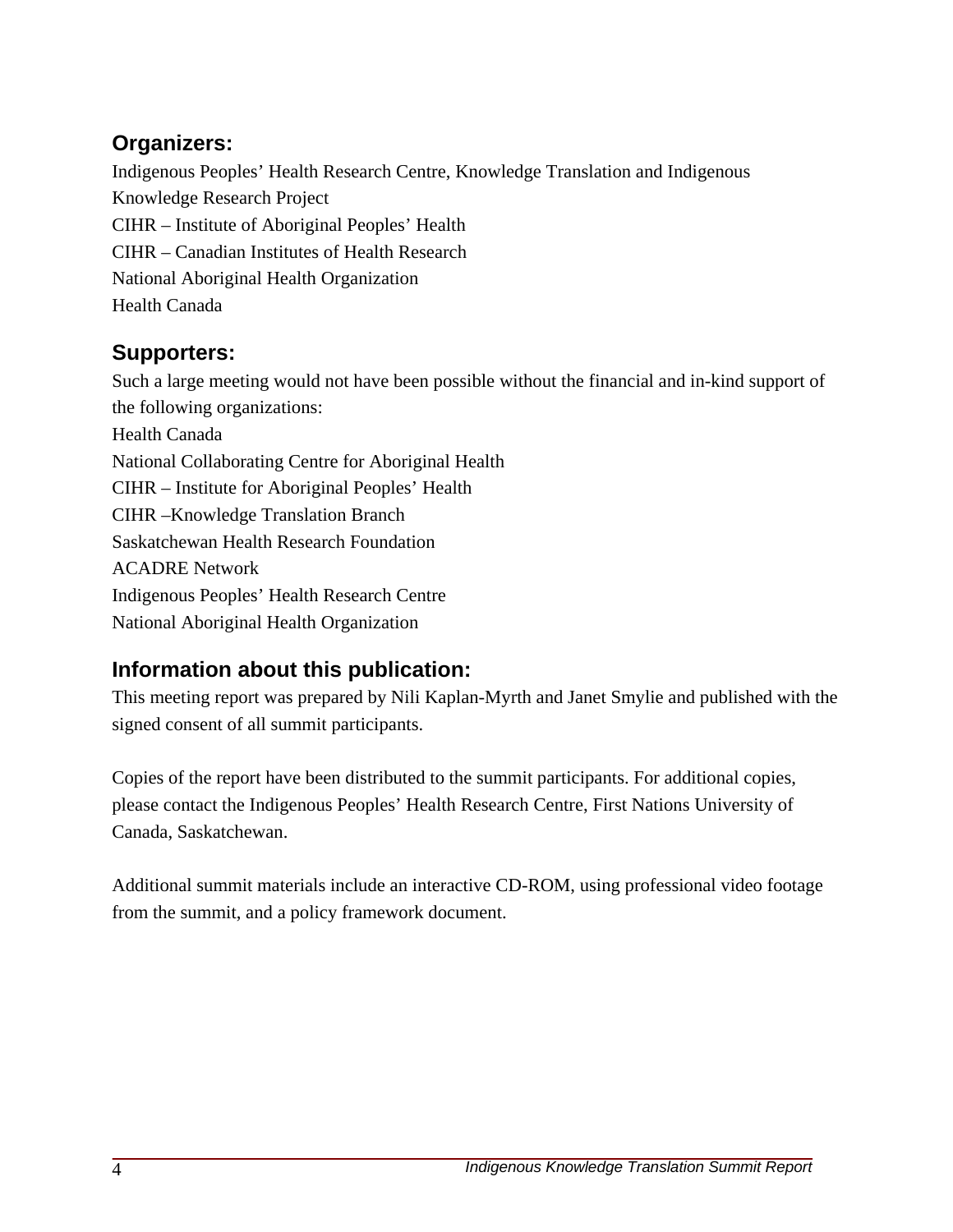# **Purpose of the Summit**

Knowledge translation has become an international public health and medical research priority over the past decade. Research institutes emphasize knowledge translation as a key link between academic health sciences research and improved health outcomes.<sup>[1](#page-10-0)</sup> The Canadian Institutes of Health Research (CIHR) defines knowledge translation as *"*the exchange, synthesis and ethically-sound application of knowledge within a complex system of interactions among researchers and users."[2](#page-10-1) The CIHR challenges researchers to employ knowledge translation theory in an effort to make health research more useful to policy makers, health practitioners, and the public.

The Report of the Royal Commission on Aboriginal Peoples (RCAP) called in 1996 for a commitment to respect for cultural difference and recognition of the moral, historical, and legal rights of Aboriginal peoples to self-determination.<sup>[3](#page-10-2)</sup> In keeping with RCAP, Aboriginal scholars strongly advocate that successful health research in Aboriginal communities requires community relevance and community control.<sup>4</sup>

Our summit arose out of widespread interest in the relevance of KT in Aboriginal community contexts.

#### **Objectives:**

 $\overline{a}$ 

Led by Aboriginal people, the summit brought together community Elders, primary health care providers, academic and community-based health researchers, health policy makers and others to explore the concept of KT and address the following objectives:

1. Provide Indigenous peoples from across Canada and invited guests from the United States, New Zealand and Peru with the opportunity to define the concept of knowledge translation in their own terms and contexts.

<span id="page-10-0"></span><sup>&</sup>lt;sup>1</sup> Davis, D, Evans, M, Jadad, A, Perrier, L, Rath, D, Ryan, D, et al. (2003). The case for knowledge translation: Shortening the journey from evidence to effect. *British Medical Journal*, 327(7405), 33-35. 2

<span id="page-10-1"></span>CIHR (2004). *Knowledge Translation Strategy 2004 —2009: Innovation in Action*. Ottawa, ON: Canadian Institutes of Health Research. 3

<span id="page-10-2"></span>RCAP (1996). *Highlights from the Report of the Royal Commission on Aboriginal Peoples*. Ottawa: Ministry of Supply and Services.

<span id="page-10-3"></span> $4$  Reading J, Nowgesic E (2000). Improving the Health of Future Generations: The Canadian Institutes of Health Research Institute of Aboriginal Peoples' Health. *American Journal of Public Health* 92(9):1396-1400.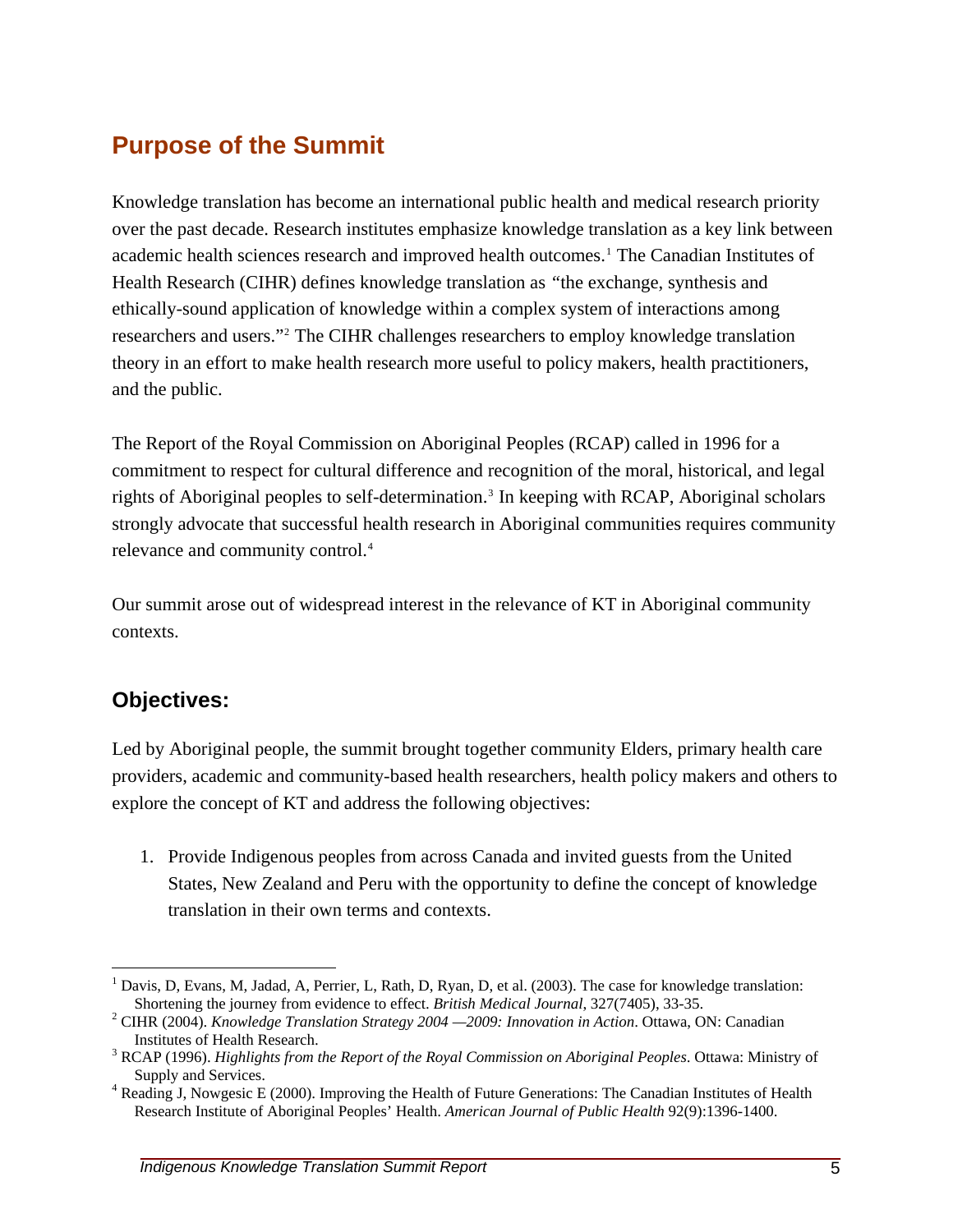- 2. Provide Indigenous and non-Indigenous people in leadership and research roles with an opportunity to discuss the theory, politics and practice of knowledge translation.
- 3. Discuss practical tools required to engage in knowledge translation activities at the community, regional and national levels.
- 4. Link the concept of Indigenous knowledge translation to discussions of literacy, culture and health.

### **Critical debates:**

Over the course of the four busy days, a set of critical, insightful questions emerged through plenary panel discussions, research project presentations, story telling, music, meals and personal reflections over cups of tea and coffee. These questions built upon, broadened and challenged the summit's original objectives. Although the following list is not exhaustive and does not capture the dynamic process that evolved as we grappled with the concept of knowledge translation, here are some of the fundamental questions that shaped our debates:

*What* is Indigenous knowledge?

*Where* is Indigenous knowledge?

*Who* are the teachers of Indigenous knowledge?

What is Indigenous knowledge *translation*?

How does *gender* shape Indigenous knowledge and knowledge translation?

What is an Indigenous *research methodology*?

What do we mean when we talk about *ethics*?

Are we living life in a good way?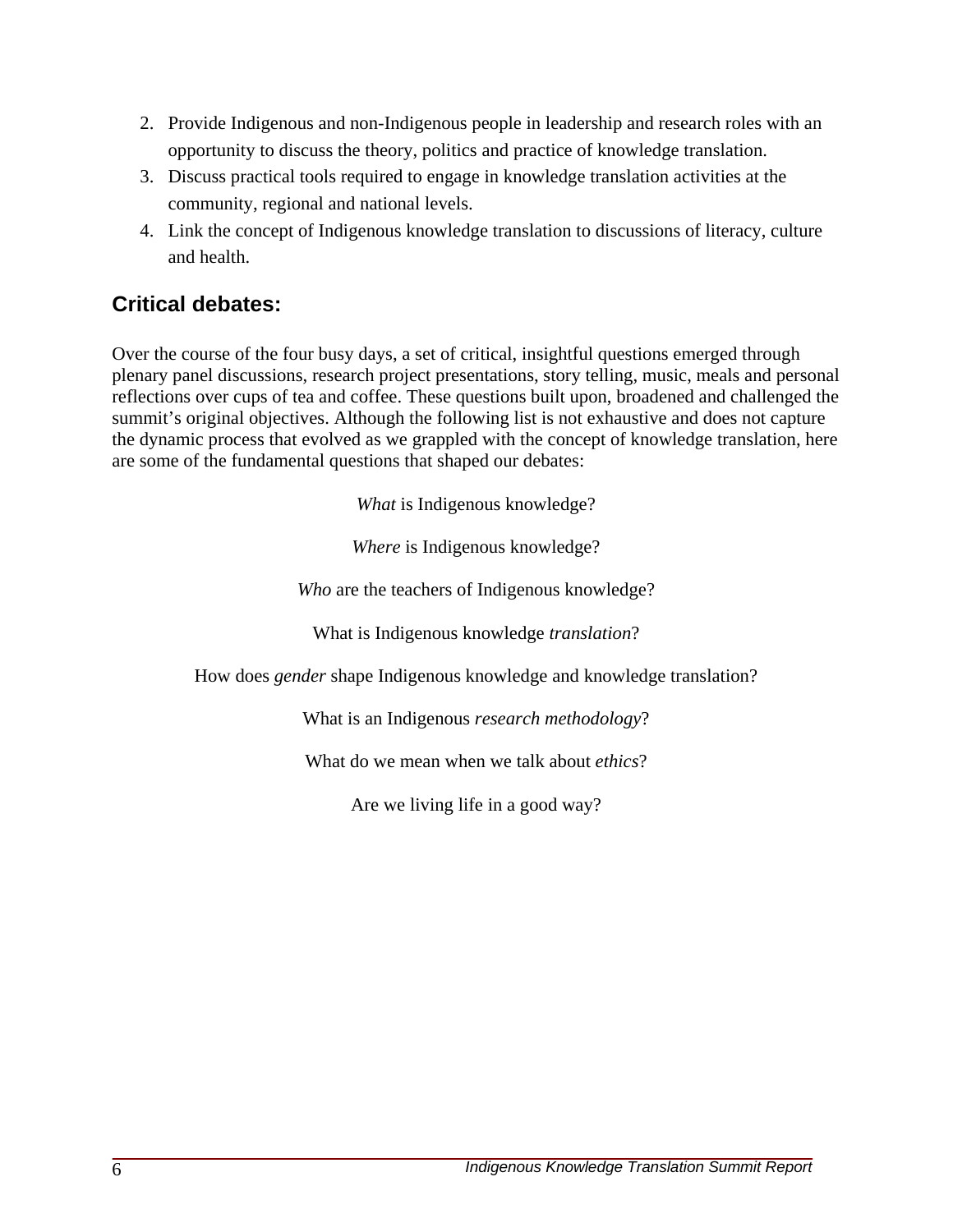# **Executive Summary**

In keeping with the stated objectives of the summit, the discussions centered around definitions of knowledge translation; desired outcomes of knowledge translation activities for Indigenous communities; best practice examples of knowledge translation by/for/with Indigenous communities; partnerships and processes for knowledge translation; and future directions for knowledge translation.

Through Elders' stories, keynote speeches, plenary panels, research presentations, facilitated workshops and a key stakeholder meeting, summit participants touched upon topics ranging from traditional Inuit midwifery practices, to urban community development and healing through a storyteller's blanket, to health systems management.

Synthesis of the discussions elicited the following set of themes:

- **Diversity and ethical spaces:** Recognition of the inherent diversity within and between Indigenous communities; the spectrum of values and practices of the non-Indigenous research partners, institutions, bureaucracies; and the "ethical spaces" where these Indigenous and non-Indigenous diversities meet.
- **Where is Indigenous knowledge?** Knowledge is alive, enfolded in nature, relationships, spirituality and everyday experience.
- **Who are our teachers?** Family members, community members, and leaders who share what they know about living a good life through their actions, through apprenticeship, through their spiritual guidance and through their stories.
- **What is knowledge translation?** Many processes, including: sitting together around the kitchen table; translating/interpreting from western language to community language; involving communities and individuals in shaping research; and putting research into practice.
- **Old lady raised:** Women profoundly shaped what people know about health promotion, ethics, traditional medicines, relationships, responsibility.
- **The political context of knowledge translation:** Post-colonial knowledge translation is about power, control, constitutional rights.
- **Loss of knowledge:** Generational gaps in the chain of knowledge translation pose internal risks; poverty and lack of control of research pose external risks; to counter these risks, it is necessary to bring knowledge out of hiding.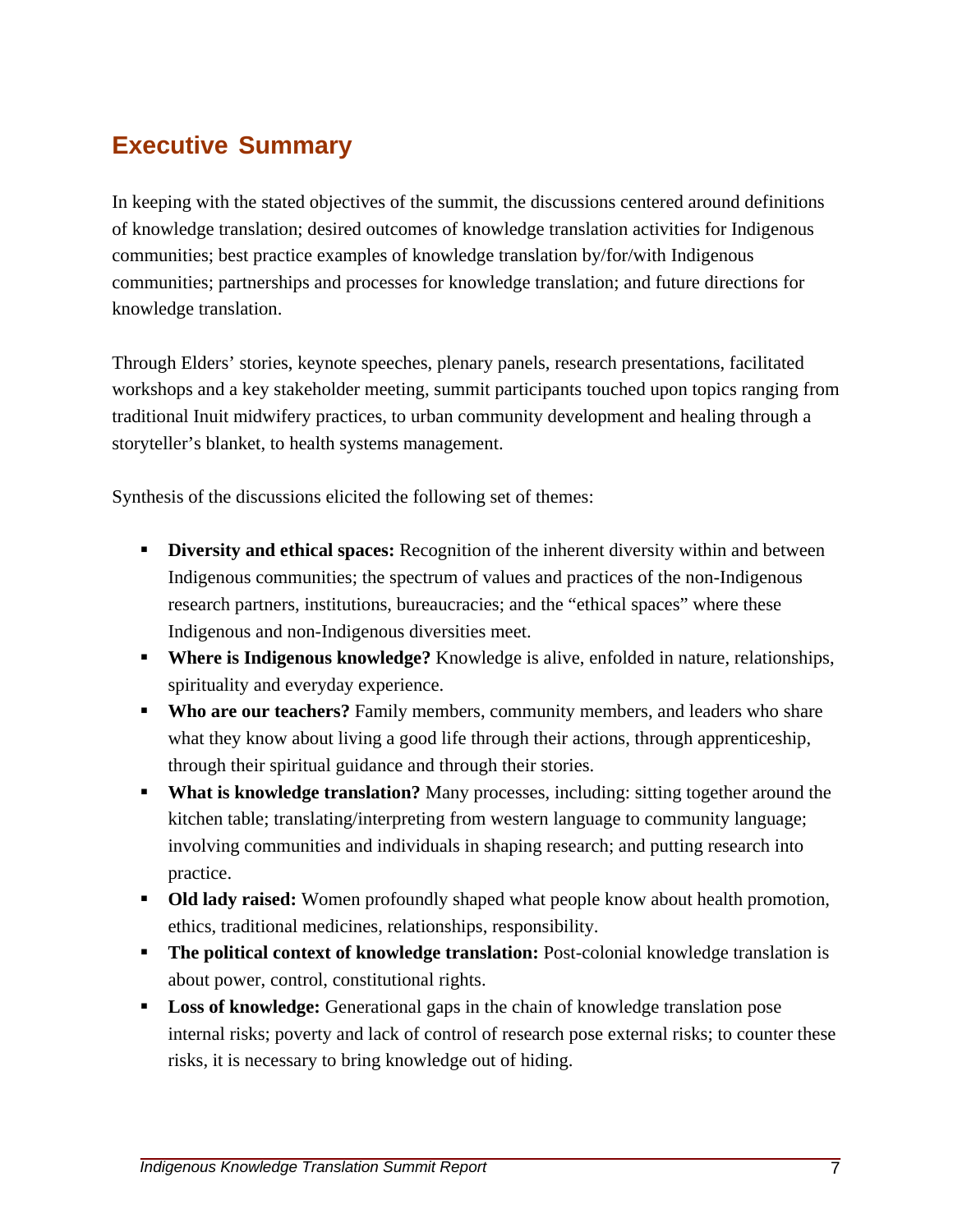- **Respect, responsibility, survival, endurance:** Collective and individual responsibility to share knowledge.
- **Indigenous health research and policy processes:** Promotion of best practice Indigenous models of research ethics and methodology.
- **Living a good life:** In order to have a good life for yourself, your family, and your community, you cannot do it alone; partnerships are your survival.

In the spirit of action-based research, a smaller group of stakeholders came together on day four to consider options for our "next step." It was agreed that a sub-committee of stakeholders would work together to draft an Indigenous knowledge translation policy framework.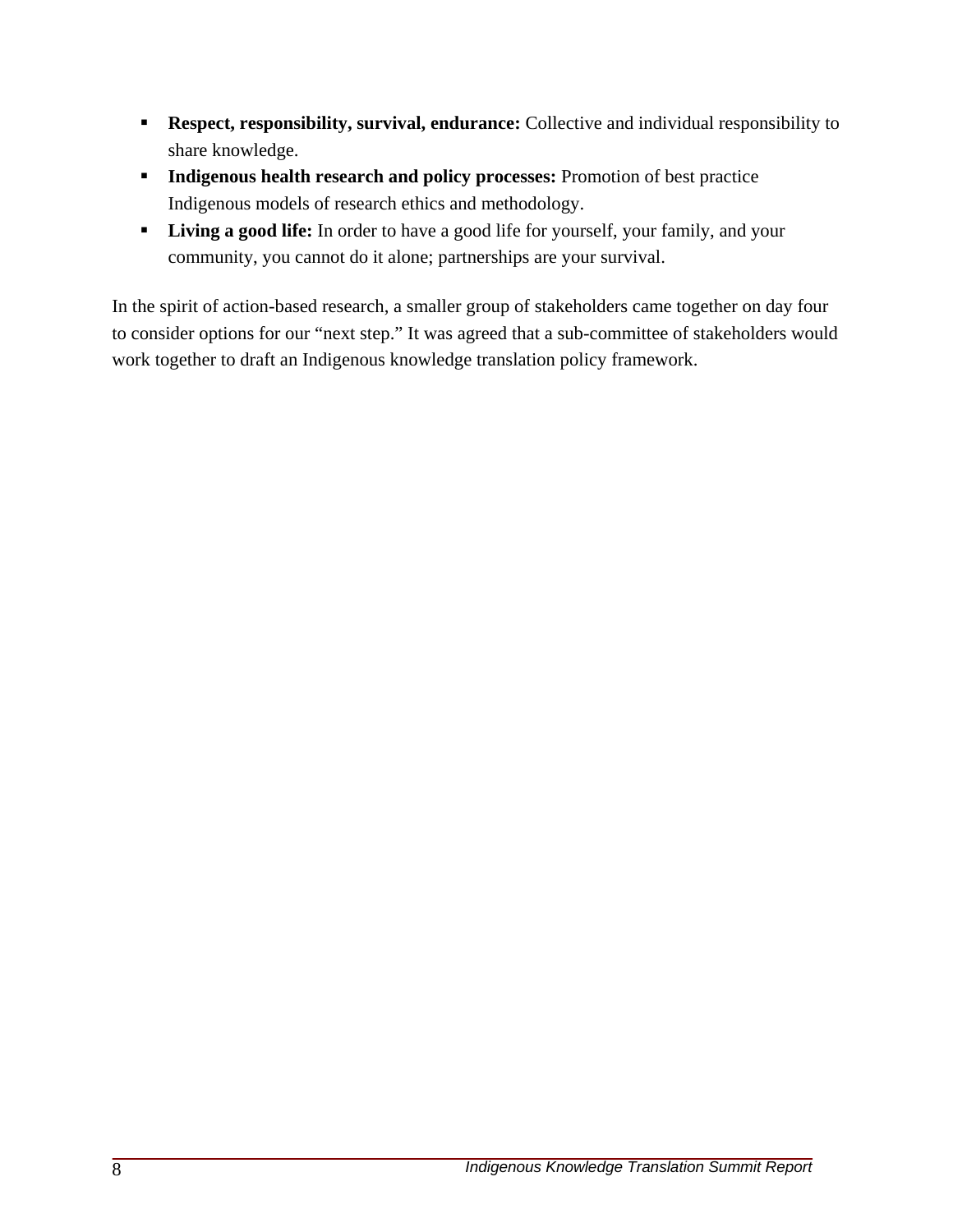# **In the Words of Our Elders**

In describing Indigenous knowledge, Willie Ermine asserts: "It is not abstract. It is right here, with the old people. How they work with the land, work with the family, work with the relationships. The active humanity that they do, that is Indigenous knowledge. Indigenous knowledge is not in a book or somewhere else. It is alive and it has to be practiced." Willie Ermine's comment, above, echoes the message shared with us by the Elders who spoke at the summit. Out of honor and respect to the stories they shared with us, Danny Musqua, Maria Campbell, Qapik Attagutsiak and Joseph Couture's narratives are retold in the following pages, using their own words:

# **Danny Musqua**

I grew up as part of a large family. My mother was Catholic. My misfortune was my good fortune – I was born backwards, I came out feet first. According to our traditions, people born breech have special gifts and difficulties. My skull was broken when I was born. We didn't know until I was three years old. I was fidgety and shaking all the time. It got worse. My mother couldn't take care of an epileptic child, so my grandmother took me and raised me up.

From time to time, I'd visit my family. My grandfather was Bear Clan, one of the seven clans of the Anishinabe people. He taught us about our clan responsibilities. We help mothers look after their children. We are the teachers of our people. We police the care of our families and our children. The Bear is our symbol, my totem. According to my grandfather, the seven clans of the Anishinabe people have teachings, that they are responsible to the nation. Ours is to the family. It is all about parenting – that's what we teach. A lot of the teachings come from stories. A lot of the teaching, you have to be there, you have to participate in the story telling. They aren't stories by themselves; they teach you about the ways of life, the way things are and the ways things will come to be. The family teachings are important. The bear, for us, is an honorable creature  $-$  it protects its children, it will die for its children. The animals that we now use for our food were once human beings. They became animals. I watched one being skinned. I cannot eat the bear – we don't do that in the Bear clan; it is our spiritual totem – but if you look at the animal, it is almost like a human being, the way its body is shaped. It is omnivorous. Human beings are omnivorous; we eat everything. It lives like the human being, it is very protective.

Women are very strong in the Anishinabe world; they are absolutely equal. We don't govern our women. My father never did anything without the permission of our mother. When it came to the children, our grandmother's authority and our mother's authority was absolute; they make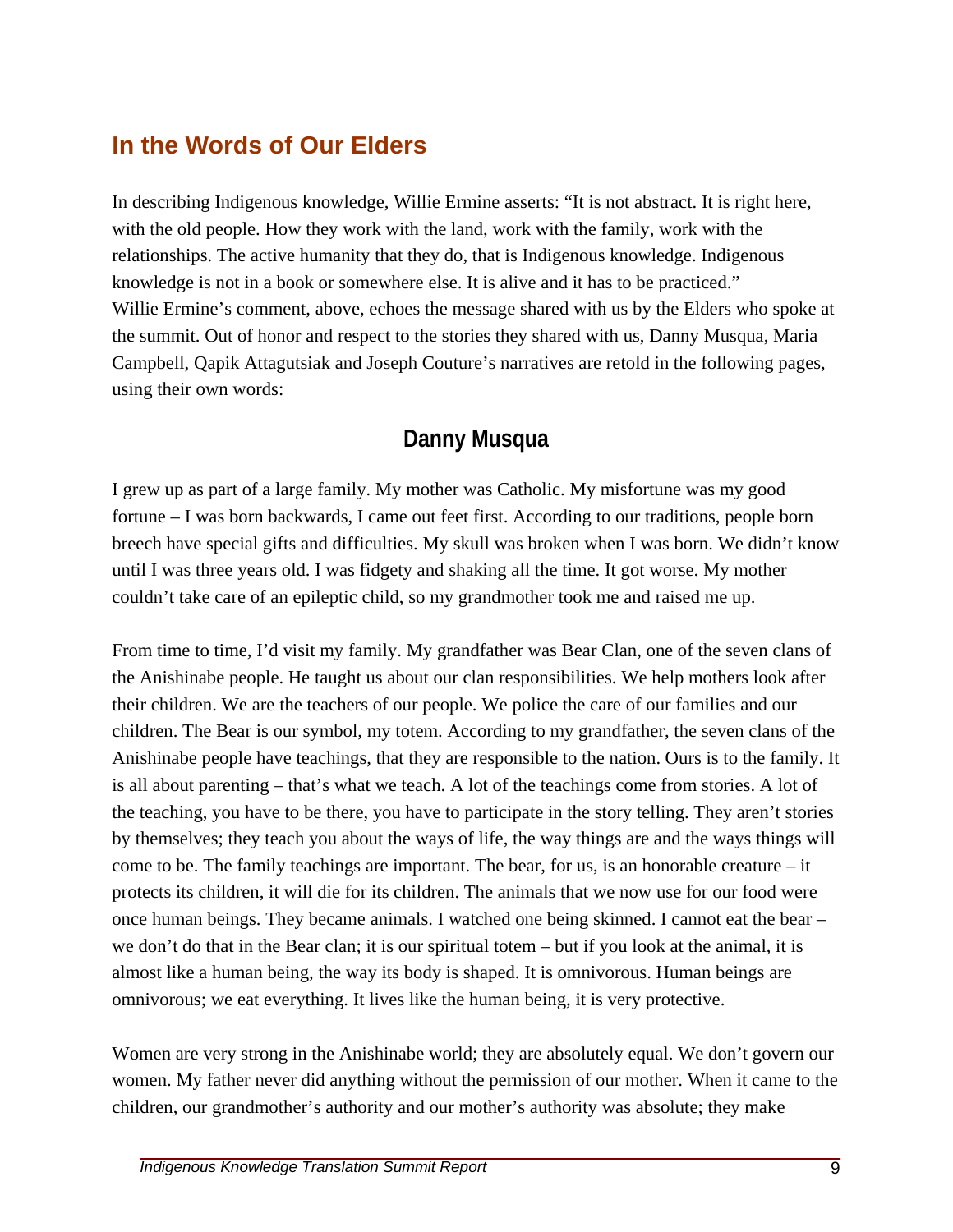communal law, they make civil law. The queens used to run the communities and there were four of them. When you were talking about health, they took care of it. These grandmothers defined the responsibilities of all the members within the community. They distributed food, the making of clothing. When someone was sick, they knew who the doctors were.

What I know is that our women, our grandmothers and mothers knew all the medicines. I used to go for long walks with our grandmothers and she knew everything. She knew what the plans were and what they did: what was for a headache, for sore eyes, for cramps, for bad dreams. All those plants were there, in nature. Every infirmity, all the sicknesses that we have, all the healing properties are there in nature. You just have to find them. And the old people – the grandmothers and grandfathers – learned all these medicines by association, walking with the old people, by being there. If you wanted to learn, you'd be there. You had to commit yourself to the idea of being at the disposal and discipline of the old persons who would teach you. We learned also through ceremony; our teachings were embedded in our ceremonies. They kept their teachings in the ceremonies. The songs will teach you. The ceremonies and songs taught us.

Until the church and state entered and took away our land and disenfranchised us. Took away all the things. The land was our spouse, our mother, everything. We had to look after her and she looked after us.

In 1930, the world began to burn with gas combustion. It is burning the world. Our brothers and sisters up North, the ice is melting and the animals are changing. They'll tell you that. The old people will tell us.

As the Bear clan, we have to make sure our teachings are intact. We have to teach our children to respect and fear the land. Fear the misuse of the land. We have to try to keep this world the way that it was. If we don't, there won't be anything left for the future. Technology is supposed to progress us in time. The old people say, maybe you'll reach the moon, maybe you'll reach that star over there, but what is the point if you have nothing left to live on? You have to put back what you put into the earth. You can't just take it and think there'll be no retribution. We are paying for it right now. The end of our existence on this planet is going to come very subtly. It won't come with an explosion. That is what we're so afraid of, these bombs. But that isn't where the destruction is taking place; it is what we're doing to the earth. We are a dying planet, a dying people. We will stop being part of the species of this earth.

We teach the seven stages of life. I can't talk about the other clans, only the Bear clan. You don't speak about other clans. Know your clan, your world responsibility, your responsibility to your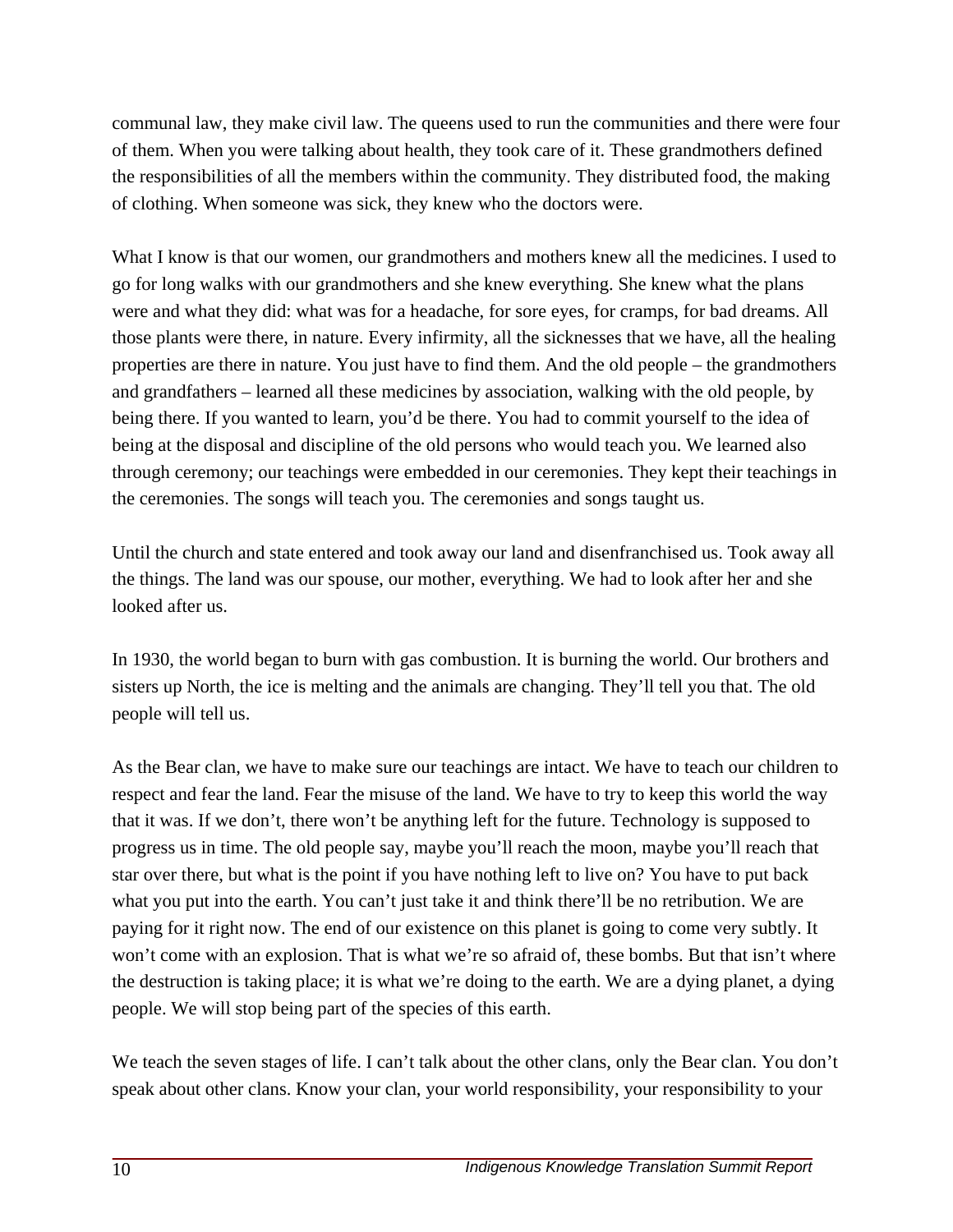people. Know who you are, the nation you come from. Know the future. Try to direct the future of your children. That discipline is in the care of this world we live on. You have to teach that to your children. The teachings begin in the womb.

# **Maria Campbell**

I don't belong to a clan; although in our family, we also observed the traditions of Bear and never ate their meat. My grandmother always told me that we were related to the Bear and could use the fat for medicine.

I grew up in northern Saskatchewan. I am Métis. We lived in family groups, with all women – my grandmothers and great grandmother. My father was a hunter and a trapper. All our teachings growing up were related to the land. It wasn't until my mid thirties that I realized that those were traditional teachings; to me they were just common sense lessons.

A teacher asked me one day where I came from. I said Park Valley. He said, "You must be a white woman." I said, "No." it was the first time  $-1$  was  $30$  – that I had ever thought of the place I came from in Cree terms. He told me to go and talk to my father. So I always spent the summer with my dad. I asked him what was the name of the place we came from. He said it is called the "stopping place." As soon as he said that, there was a rush of memories. The land became my mother; it triggered all kinds of memories that, in those 20 years since I had been gone from home, I had forgotten about. I remembered the hill where we picked our berries and our grandmothers picked their medicines. The places where we couldn't go because the men hunted. These are things today that we call traditional knowledge.

We have to be careful about language, especially if we're working outside of the academy in communities with our people.

When I came home, my father cooked me breakfast. As he was cutting up the moose meat I said, "I came home because I want you to tell me about my culture." I said "culture" in English. He stopped and said, "Gee my girl, I don't think we have any." I was devastated because I thought Métis people don't have any culture.

I didn't know how to say "culture" in Cree. My teacher reminded me that I was thinking in English and I had to think in Cree if I wanted to come home. He told me that culture is the way that we lived.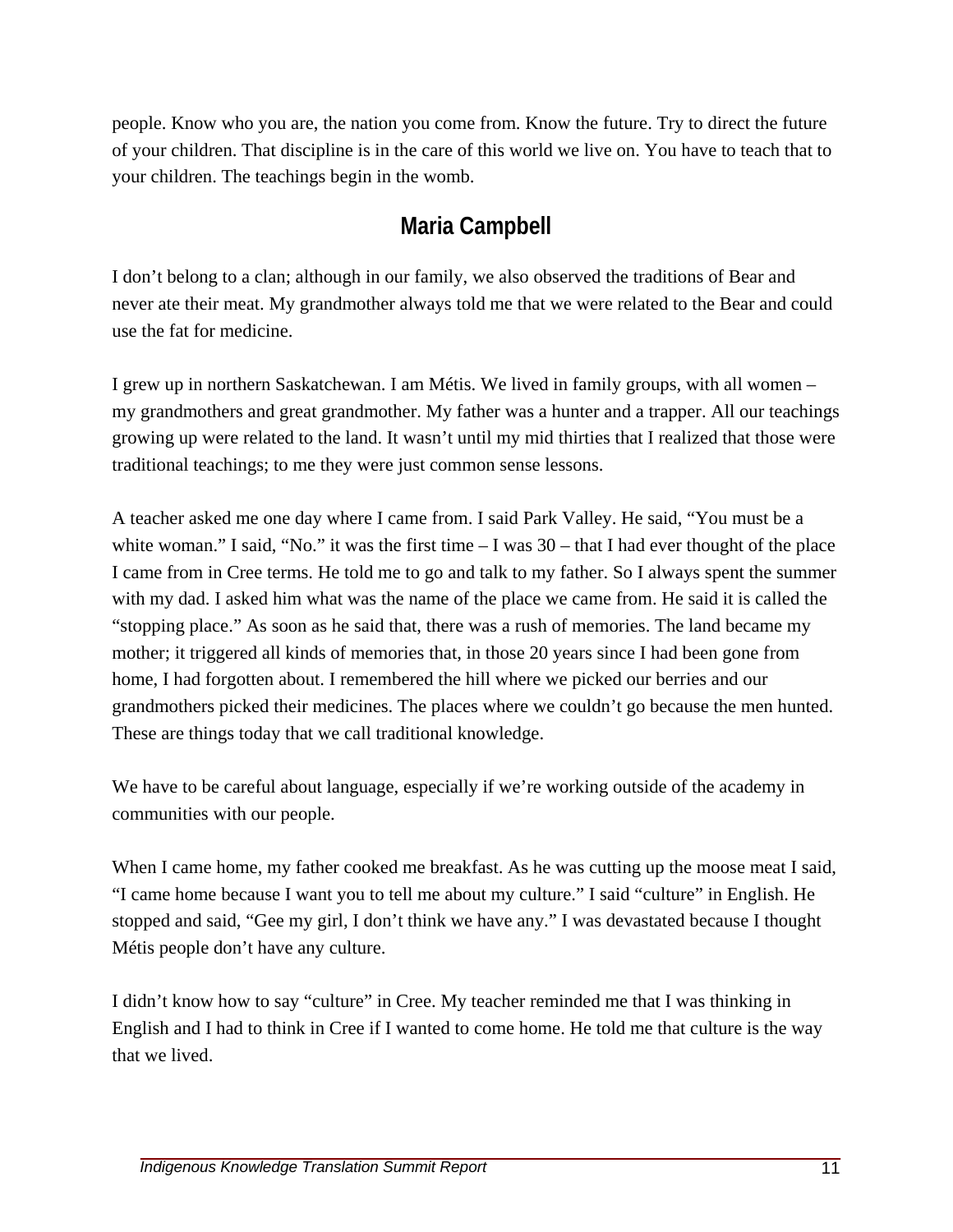So I tried it again. I asked my father, "How did we live?" Until he died, my father never stopped talking about how we lived. Talking about how we lived instead of talking about our culture made all the difference in the world.

Remembering those old people helped me to remember what I grew up with. I grew up with old ladies, so I was privileged to all kinds of information. I was the first granddaughter in our extended family. I would take my grandmother who was going blind all around – I was her "hand." I would take her berry picking or to smoke meat or dry fish. It was my job.

Most of us as Aboriginal women – whether we are Métis or Cree – we have more knowledge than we think we have. Homage is paid to men's knowledge, but we forget about those grandmothers that were taught about how to prepare food. They taught children stories. All of the stories that I heard – the creation stories – were told by the grandmothers during the winter when we were sitting around in the evening sewing. Also in the summer, traveling out on the land, all of the kids our first experience with hunting and skinning and cutting up meat was done with the old ladies. The grandmothers took you out hunting for partridge and rabbits. "Old lady hunting." You'd set snares. While they did that, they would tell us stories while we were walking on the land. They would tell us stories as we were cleaning the animals and cooking them. When my father when hunting, that meat was brought home and my mothers and grandmothers distributed the meat. The food belonged to the women; it came to the women and they determined who would have the food. All of that is part of what we call traditional knowledge and is really important.

My grandmothers, when they were younger, were midwives who delivered all the babies. They knew all the medicines on the land. I would go with them to dig the medicines. I'll probably never be good at it because we don't use them in the same way, but I have a need to do more than recognize them because I want to teach the young women I work with.

For me, knowing the land – the places where the rabbits and partridge live and where the bears dig their roots – knowing how to distribute the food, smoke it and dry it and cook it, is all important knowledge. As important as knowing about the sweat lodge ceremony or the ceremonies that belonged to the women.

I also learned about kinship. To understand our relationship to each other as human beings, we have to understand our relationship to the land and the others around us. When you grow up on the land, that is part of what you know automatically. We were told to go outside and listen to our relatives. That sounds very magical and mysterious, but when you have to live off the land,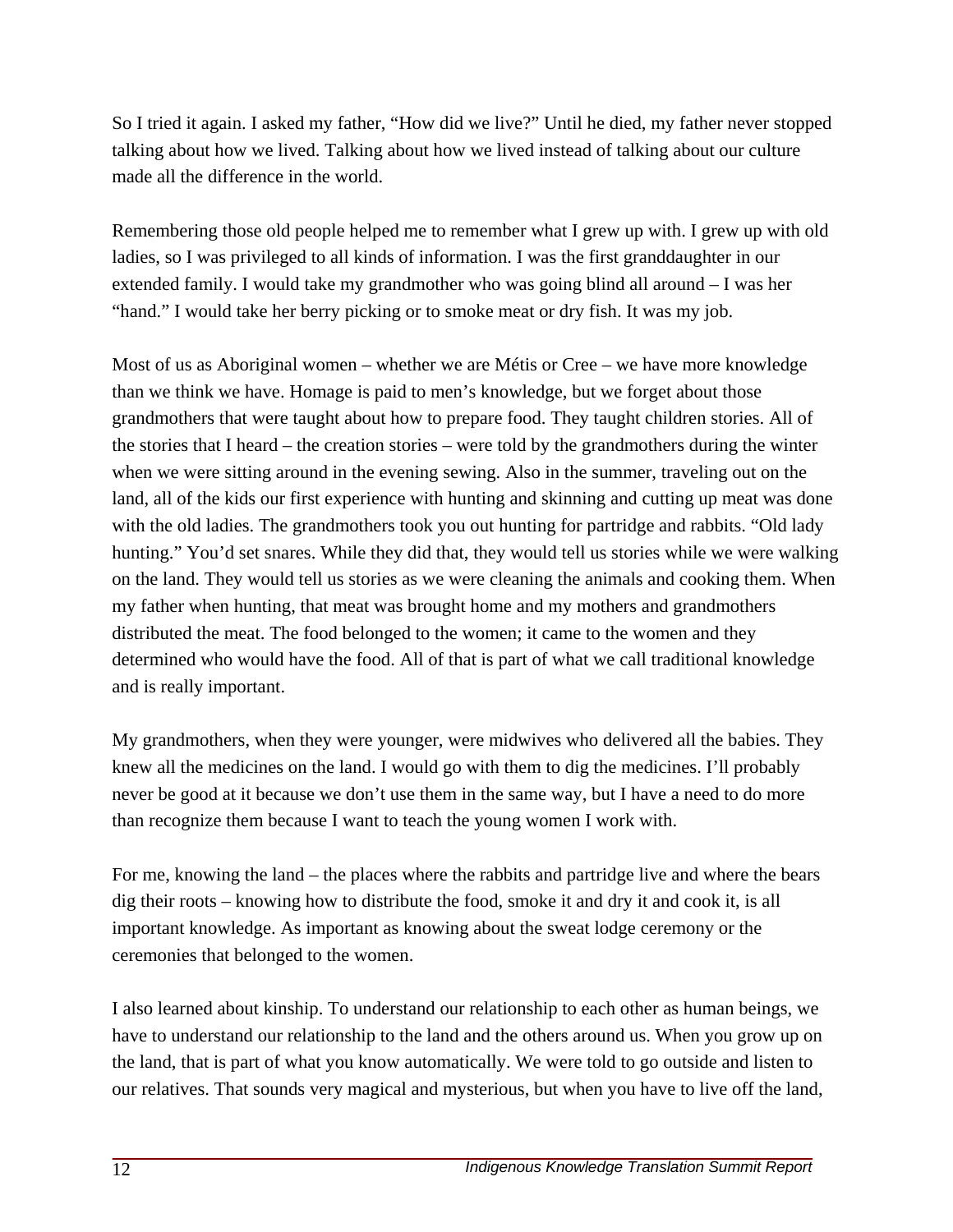you have to know the sounds of the different ducks and all the creatures that live on that land with you. Those are medicines in different ways as well.

Knowing about relationships – our kinship to the land around us – is really important.

I am hosting the dinner tonight. I have many helpers. Most of the young women belong to the First Grandmother's Lodge. Our teaching is how to prepare the food. All of that information is shared with other young women. Those are important – you can't have great ceremonies or story telling if you don't have a comfortable space and beautiful crafts and art around you and you don't have someone preparing your food.

Women's knowledge has been neglected because when Europeans came they didn't value their women's knowledge.

Women weren't forced to go away to residential schools, so we stayed with our grandmothers and continued to learn. It is still practiced in the homes.

# **Qapik Attagutsiak**

My name is Qapik. I was born in Arctic Bay. I was brought up by my parents, with nine siblings. When I was a young woman, I was given in marriage to a man. When I started living with him, my in-laws took over the responsibility of teaching me. I was given instructions when it came time for me to marry that – in order to survive in the world we live in today, which is harsh and cold – that we need partners. I had the responsibility as a woman to make warm clothes. My husband had the responsibility to provide for the family by hunting and protecting us. We had equal responsibilities for survival. Living a good life meant not having conflict, talking things out, resolving issues before they became problematic. So my responsibility was to provide and sew warm clothes for the men in the community who would go out to hunt for the women and children and family. When I got pregnant, I was given instruction about child rearing and pregnancy. My mother told me my responsibilities when I became pregnant with my first children. It was time for my husband and I to resolve our differences and live together in peace. Children need a father and a mother to be healthy. They need shelter, nutrition and somebody has to teach them how to live and how to survive in the world.

All that time I had the support of my parents and in-laws and they gave me instructions.

I was given instruction on how to bring this new person into the world. I had a responsibility to provide a good, healthy home, where there was peace. If there was no peace, I had the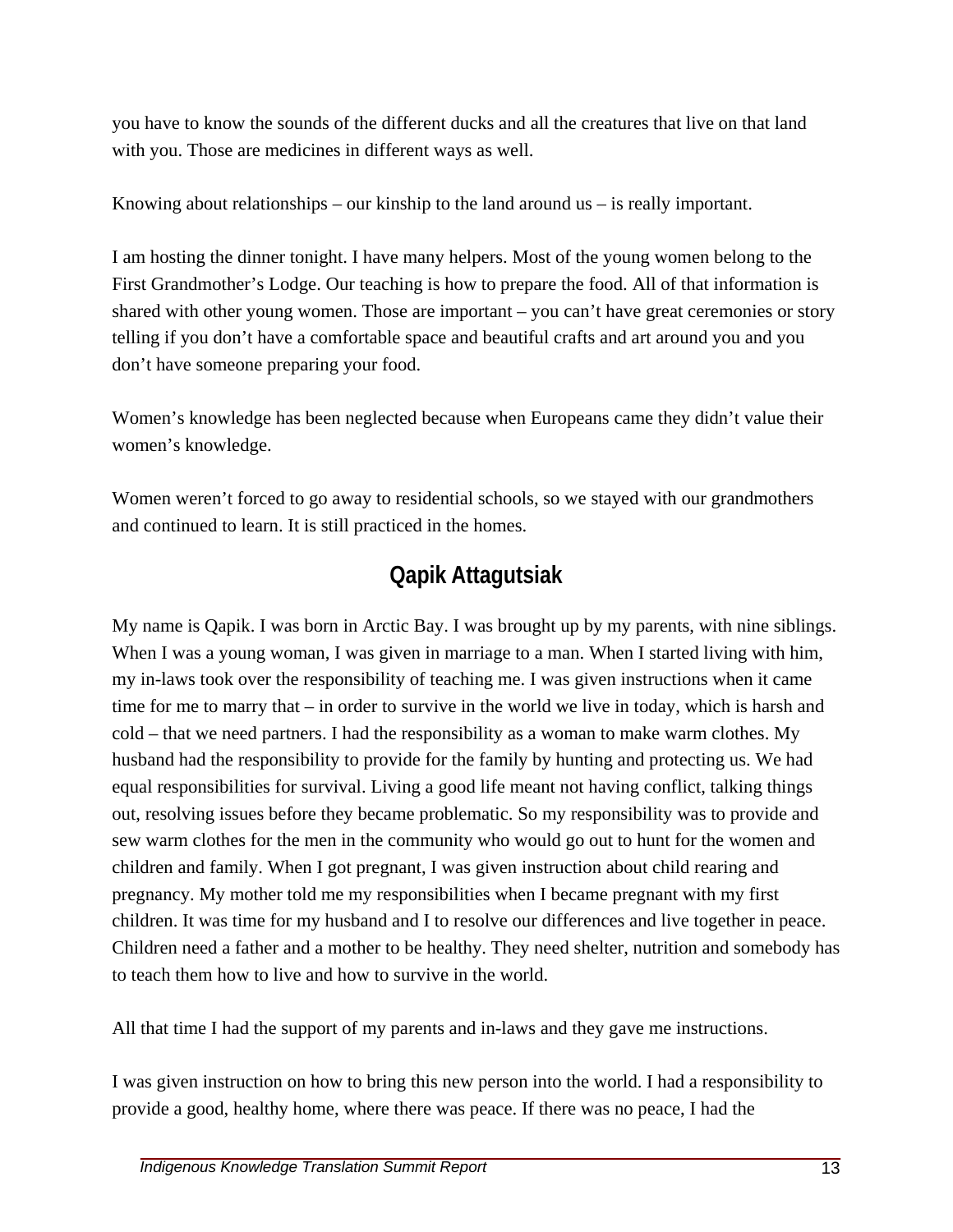responsibility to resolve those problems. We had our responsibility to survive: good clothes, nutrition and health.

I have been fortunate that I had good parents who gave me life instructions. When I became an extended family, they continued to provide the teachings. We were very lucky, my husband and I, to have the support systems for the rest of our lives from our family.

I became a good seamstress and learned from other people in the community though instruction.

I said earlier, when the instructions and the teachings were given to me, I realize know that it was very important that I was a willing learner; I had to make that commitment to learn and take instruction. You have to make the commitment, even if it means sacrificing certain personal things. We were fortunate that we had been instructed to listen to our Elders and their teachings.

In life, we all have good teachings. In order to have a good life for yourself, your family, and your community, you cannot do it alone; partnerships are very alone, those are your survival; you cannot do things in isolation.

It was important that I had the support of my husband when I became a midwife. I knew that I, in turn, had to support him with his hunting and his other responsibilities. The partnership was a comprise and that was very important for us.

Today, you may have all the good intentions in the world to assist your community, but if you don't have your partners' support, it is very difficult. Partnership is very important – we cannot do things in isolation when we need to survive in a harsh environment. Co-existing in our society, that is our survival.

I would say that today, the same things that we have learned in traditional knowledge – learning good things about humanity – still apply today. Partnership and co-existence were important and are still important today. We can apply that today to the individuals we work with, the associations we work with, our partners, and our family. We don't need domination, we need partnerships.

I had a child in 1939, my first child. It was only then that I became involved in midwifery. I was a young woman when I had my first child. When I was listening to Maria Campbell, I could relate to her going into the fields to look for medicine. I had that responsibility when my parents and in-laws instructed me to gather plants. I could relate to your life story.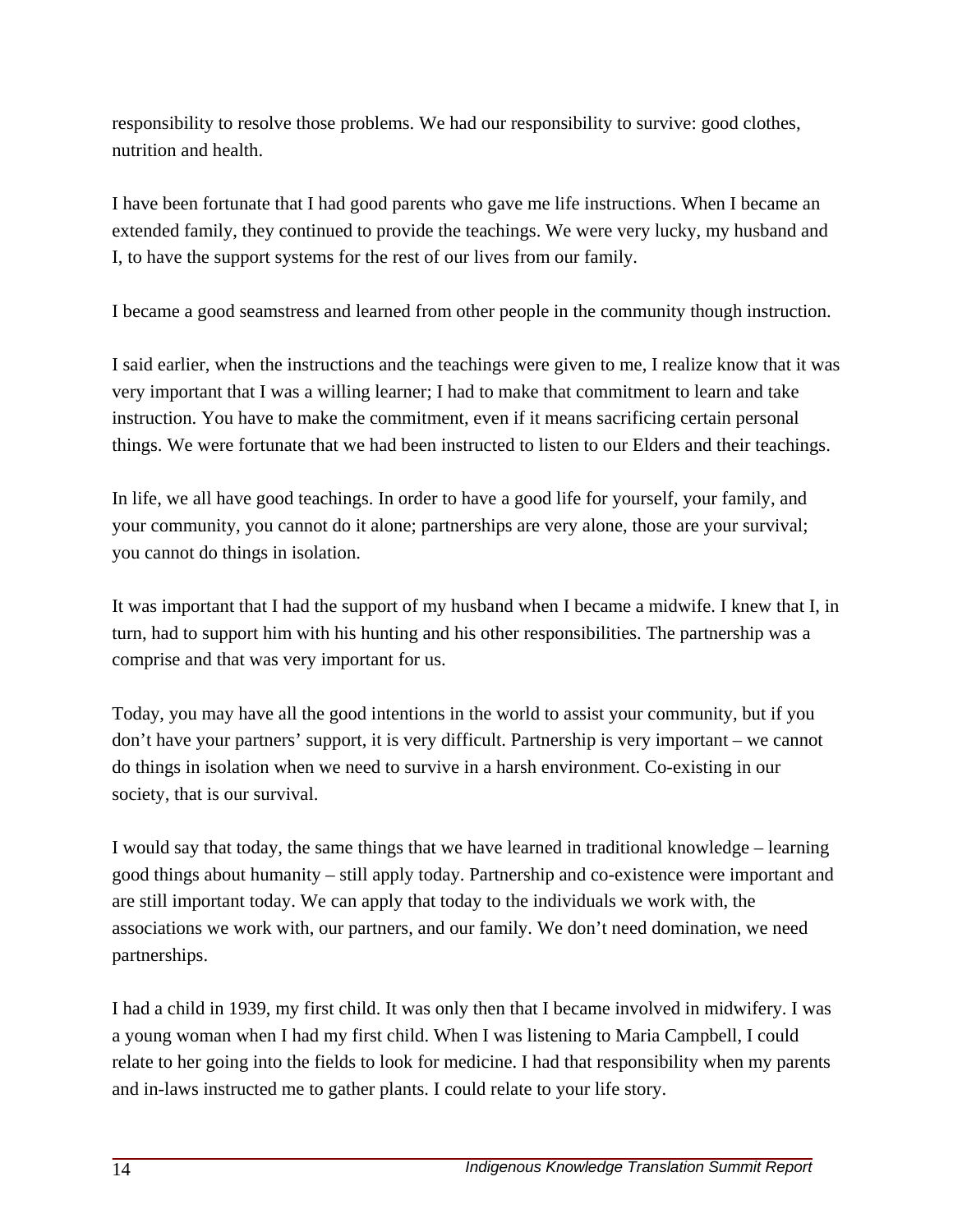In our culture, for medicine, we used to use rabbit droppings: we crushed them and we used them to stop excess bleeding. We used to use the seal fat, prepared in a certain way, to stop bleeding. We also used seal blubber when someone had a bad cold or flu; we'd prepare it and rub it on the back or front.

Yesterday I was talking a little bit about midwifery. I was talking about the complications that could occur during different pregnancies, such as babies coming out feet first or placentas being stuck. Those are the things I had to practice when I was a midwife.

Yesterday there was a question about big babies. Today many women have big babies and there was a question about that. In the past, we did a lot of physical exercise; we weren't allowed to just sit around. We had to exercise. I think that is why we have huge babies today.

When we talked about the size of children being born today, I was struck that babies are born bigger now and women have more difficult labors. We were instructed to stay active and to be mentally alert during pregnancy. We were encouraged to play games and participate in recreation until the eighth month, one month before delivery.

I would like to say thank you for giving us some time today – the Elders here – to address issues to you. Normally it is our experience that we are marginalized, minimalized. You have given us time to talk and address issues with you. It has been my experience that white experts have all the time in the world to talk at you. We are given very little time, but this morning you have given us equal time. Thank you.

# **Joseph Couture**

In the last 17 years I was invited by Correctional Service Canada to come into their system as a psychologist Elder. I was invited to help change a jail into a healing centre. My days are filled with hurt, fears, anger in varying degrees. I am witness to the miraculous changes that go on daily in this very harsh environment. The old people predict we're on the right track.

All of my waking hours are taken up by the psychology of it all. That, with the transformation of learning/unlearning, releasing at the roots of the causes of the dysfunctional behavior.

I am talking out of my personal experience. It is not that I'm not capable of something more detached, but in the spring of 1971, I made a commitment to getting serious about learning about Elders' healing ways. It was a commitment. I was determined to figure out what was happening.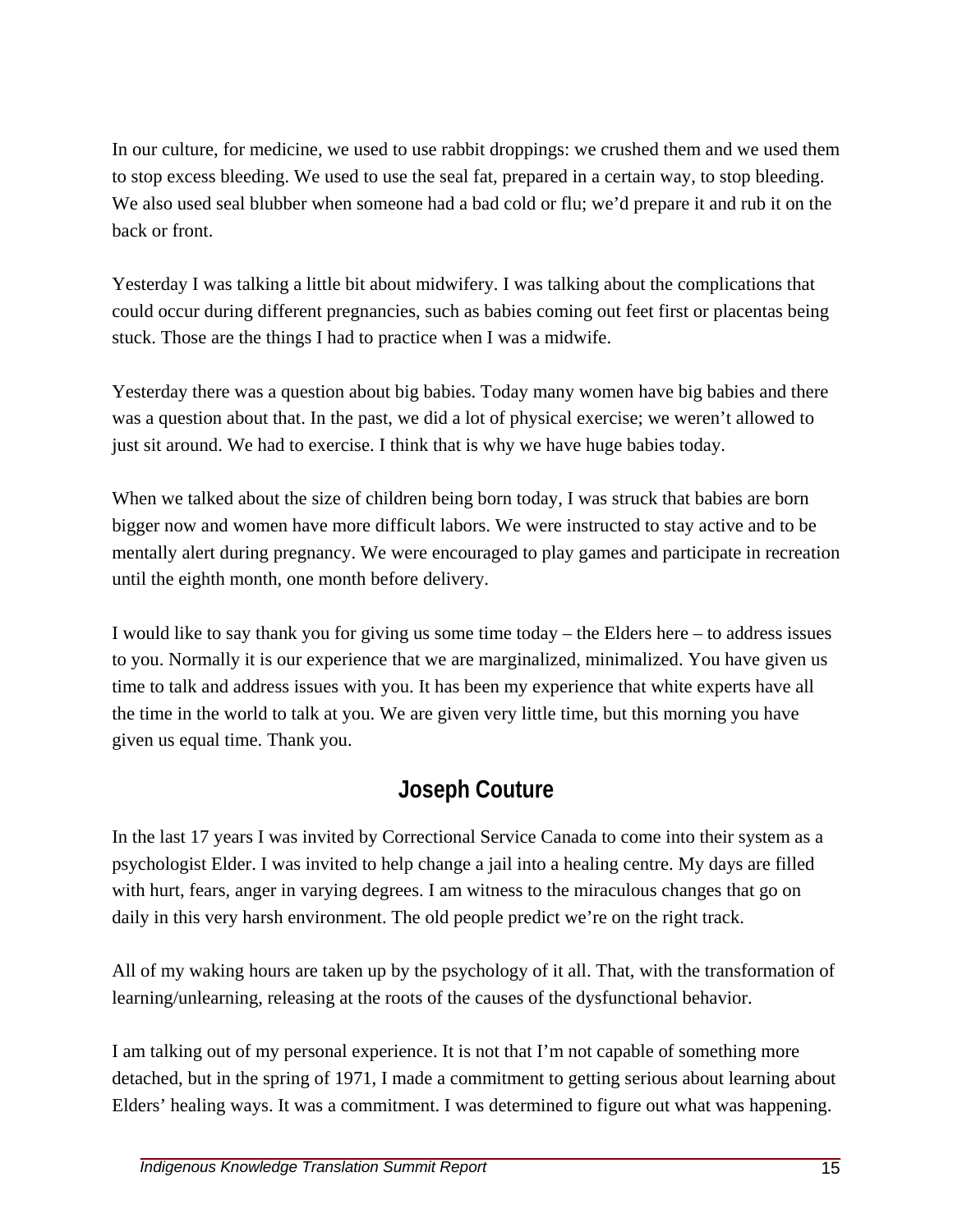Seeing people carried into ceremonies and walking out with lights in their eyes. It was indisputably real, authentic, but I didn't know how that could be. I grew up without any exposure to what I saw that spring.

I was starting to see things I had never seen before and to hear things I had never heard before. That is when my journey started.

Because of that, way back then, fresh out of graduate school I made the decision to really explore. I talked with Elders and went to ceremonies every chance I could get. I was alone, in that I was the only academic in a crowd of Indian men. They teased me, which was helpful, with simple jokes. In the course of that loneliness, I started to something that was very scientific: I started to look at my subjectivity. I looked to philosophy for perspectives. I came through that with a study of my personal journey. My subjectivity helped me to become aware of my perceptions and the perceptions of others.

I got a long piece of rope that I tied to the mouth of a cave and I went in there. That was an appropriate metaphor at the time to describe spirituality; you get into it through experience, not through books. Once I got very scared and I rushed back out into the sunlight. Then I went back in and I haven't come out again yet.

My journey was enhanced by studying Einstein and the new physics: How you think about something changes it. That comes in from western science.

There is a real solid meeting point between the west and the Native American world. There is a bridge. I think I'm on that bridge. I'm not sure which side, but I know what that bridge is and I'm walking on it.

This brings up the issue of protocols. That could be translated as "good manners." Actions, stories, teachings, ceremonies. Like my grandfather explained, it is all there in the ceremonies; that is our bible. There is a real thing such as oral tradition and it is possible to become oral literate. That brings us to the world of symbology, metaphor, pictoral thinking. The world of visualizing, intuitive knowing.

What is wrong with the western system of education? They do nothing about becoming an intuitive knower.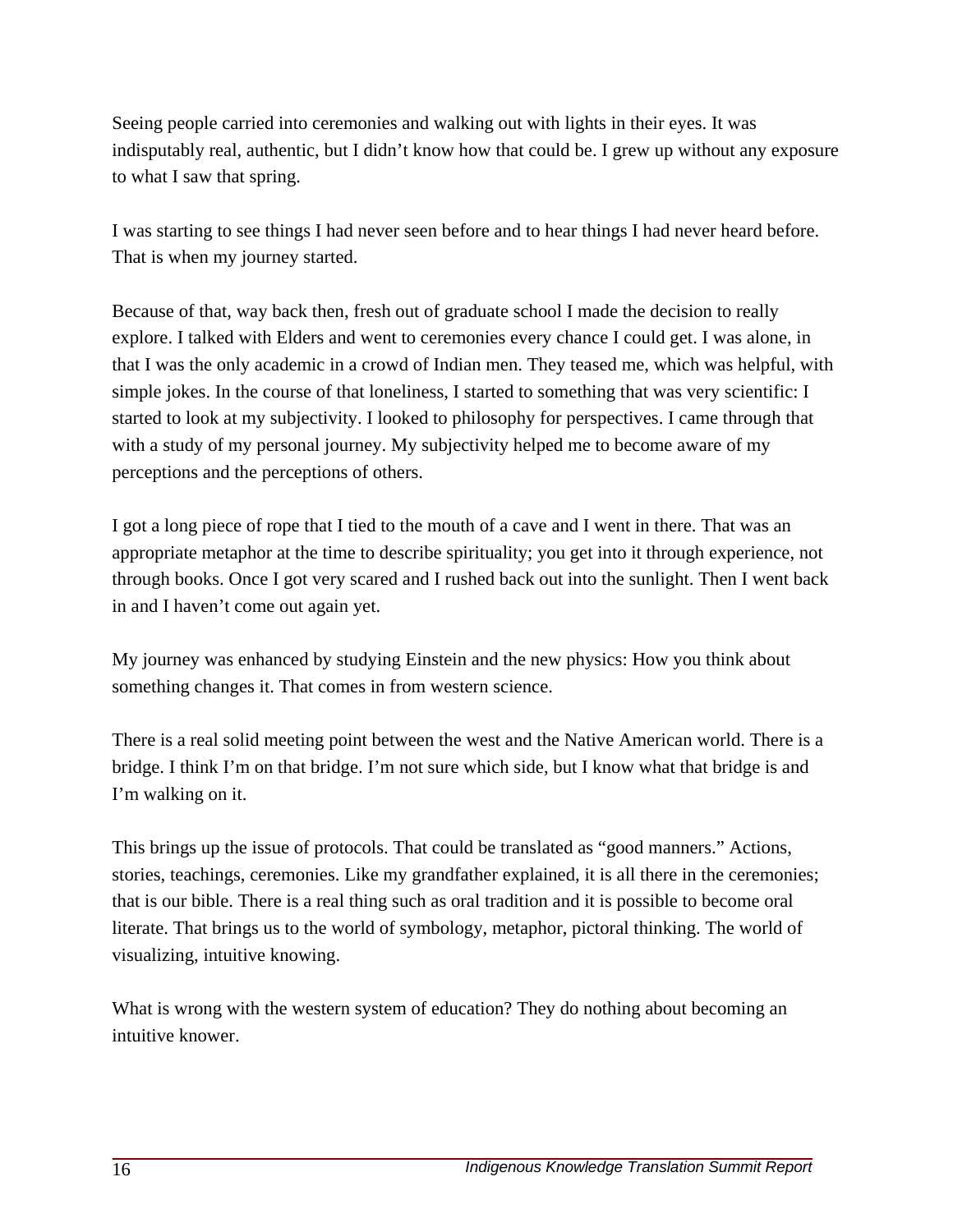Indians have lots to say about both sides of the brain. There is such a thing as Indian English. If you move around the prairie provinces, over time you pick up more than one kind of Indian English. You have to be attentive to that and use it when it is appropriate. And using outrageous humor. There is a sensitivity to perception, to learn about Indian ways of thinking.

It isn't exclusive to Natives, this capacity to think with the heart. The toughest journey in your life, Jimmy, is going to be from the head to the heart.

The presence of Elders in prisons is a success story.

It can be very confusing because there is such variation, from one tribe to another (Blackwood to Cree), but from one reserve to the next and one guy's sweat ceremony to the next guy's. That can be confusing, bewildering. But then you learn to see better. That there is fire, water, air and earth. The four elements. The question is often raised, "Which way is the right way?"

That gets resolved through the words of the Elders here: all the ways are the right way, if you do it the right way. Integrity, clarity of intention. Don't deviate from that right way.

There is an integrity and purity required as you step into Indian ways of knowing. Many beginners tend to be selective. That is across the board – whether you want to learn Judaism, Christianity, or Native American ways. You can tell right away that it is shallow.

The latest buzz word in correctional services is "robust reintegration."

One of my teachers developed a useful therapeutic technique called the intensive journal. He drew in a lot of professionals and he would teach the method to that group. A frequent question was, "What is the organizing metaphysical principle of your system?" He delighted in answering that. "Well, one thing leads to another, and to another, and to another." Great answer: keeps it organic and process focused.

My focus, when it comes to Native people has been almost exclusively with Treaty Indians, traditional people. I have a rationale for that: If we want to appreciate all the kinds of Aboriginals there are in Canada, this is a continuum of Aboriginal people, you have to understand where it begins. Is it possible to reach back to pre-contact days, to when there was relatively little adulteration. My answer is, yes. So my focus is on one end of that continuum. The adult, balanced, healthy, Native person. There are some.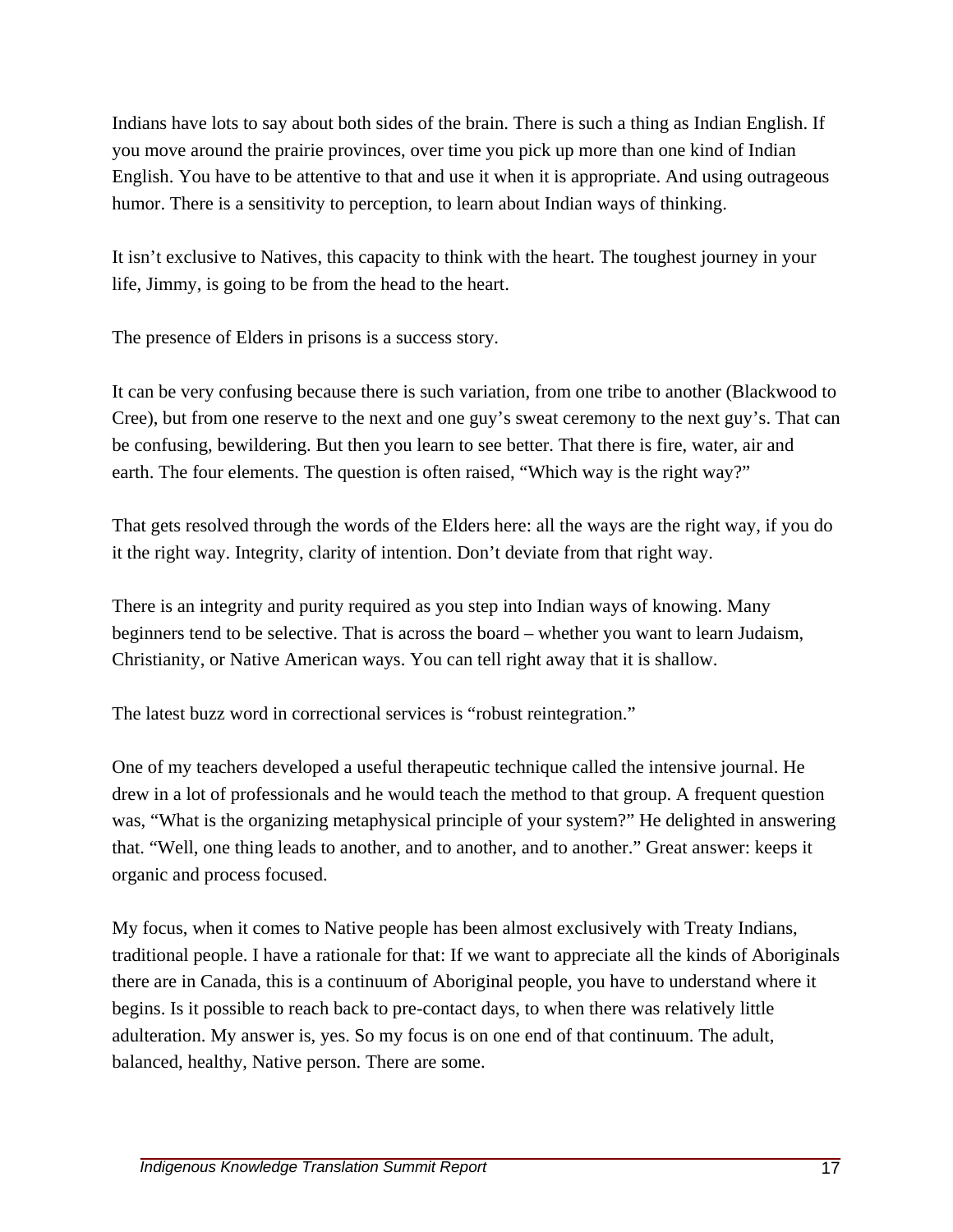The only way to get inside is to commit to it. To let that change you. That makes some people cringe. In the system, with the Charter of Human Rights, we were told, "you can't make me change."

It becomes imperative to arrive at an accurate identification of the process dimension of an enduring or ancient traditional model. You can only do that by getting inside it. You can only get inside it if you allow yourself to be changed.

It is a risk for any group, for any program, no matter how well thought through or how well intentioned, it is a risk that you end up intellectualizing. High risk. It happens frequently, but unwittingly. Natives being co-opted by the system without even knowing it.

How do you know you're not colonizing? How do you know you're not doing that? I don't know I'm not doing that, unless I have someone examine my language and habits. You need help.

I wanted to end with a story. In Alberta in the late sixties and seventies, where I was working at the time, we organized Elder think tanks. It climaxed with the eighteenth workshop on the west coast of Vancouver Island. In a nylon teepee which could seat a hundred people, we watched and listened to Elders for twelve days. They all spoke Cree. At the end, when we finished discussing the theme of education and identity, it fell to the junior Elder to summarize on behalf of the older guys and gals. He said a couple of things: He rose and said, "Go and learn the white man's technologies and come back and talk to us. This is no longer the era of moccasins. To survive we have to become bicultural." He sat down and there was real dismay in the teepee. He noticed it and so he rose and said, "I see you're thinking hard about what I had to say. If you come to my place in the fall, you might find a moose. If you keep going, you'll find a moose. When you hit that moose, bring it back and show us and we'll tell you if it is a moose or not."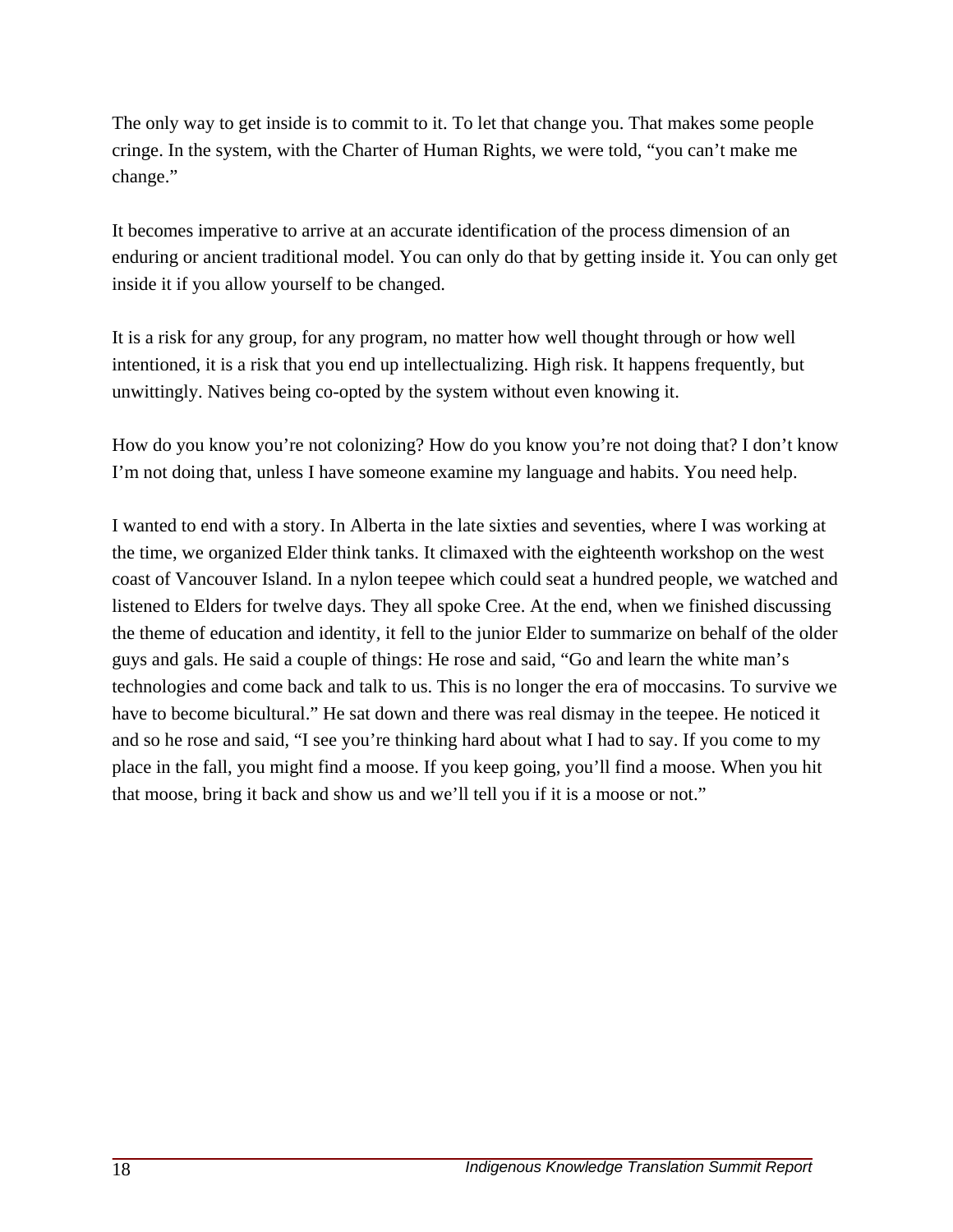# **Ways of Knowing and Living**

Four plenary panels were held during the summit. Featured speakers included: Danny Musqua, Maria Campbell, Qapik Attagutsiak, Sue Crengle, Ann Macaulay, Amelia MacGregor, Dawn Martin Hill, Mark Plotkin, Rosa Giove, Carolyn Bennett, and Sakej Henderson. Willie Ermine, Gail Valaskakis, Omeasoo Butt, Eber Hampton and Gaye Hanson acted as panel discussants. There were also keynote addresses by Ningwakwe, Marie Battiste and Sylvia Maracle.

In response to the many questions asked, summit participants offered their experiences, interpretations, models and metaphors of Indigenous knowledge and knowledge translation. An analysis of these conversations elucidated the following themes:

#### **Diversity and Ethical Spaces**

Through the colonial lens of Canadian and international mass media, social science and medical literature, government health departments and other institutions, we are presented with homogenizing, two-dimensional, static models of what it is to be Indigenous.

These models take for granted that all Indigenous people are the same, with the same history, the same beliefs and values and practices, the same future (or lack thereof). They obscure the inherent diversity that exists within and between communities, the broad spectrum of knowledge and experiences shaped by age, gender, local geography, economics and politics, the dynamic contestations and affirmations of individual and community identities.

In discussions about how to work across diverse worldviews and knowledge systems, many people referred to "ethical spaces," a concept coined by Roger Poole in 1972 to describe interactions between entities with different intentions.<sup>[5](#page-24-0)</sup> As Willie Ermine explains:

"Ethical space is acknowledging two different systems and that space between them. This is the space where everybody works together to see how knowledge works. No party becomes dominant and it is a matter of equal relationships."[6](#page-24-1)

 $\overline{a}$ 

<sup>&</sup>lt;sup>5</sup> Poole, R. (1972). *Towards deep subjectivity*. London: Allen Lane The Penguin Press.<br><sup>6</sup> Ermine, W. Singleir, B. Joffery, B. (2004). *The Ethics of Bessensh Involving Indiagnos* 

<span id="page-24-1"></span><span id="page-24-0"></span>Ermine, W, Sinclair, R, Jeffery, B (2004). *The Ethics of Research Involving Indigenous Peoples*. Report of the Indigenous Peoples' Health Research Centre to the Interagency Panel on Research Ethics (PRE). Saskatoon, SK. Available at: <http://>www.iphrc.ca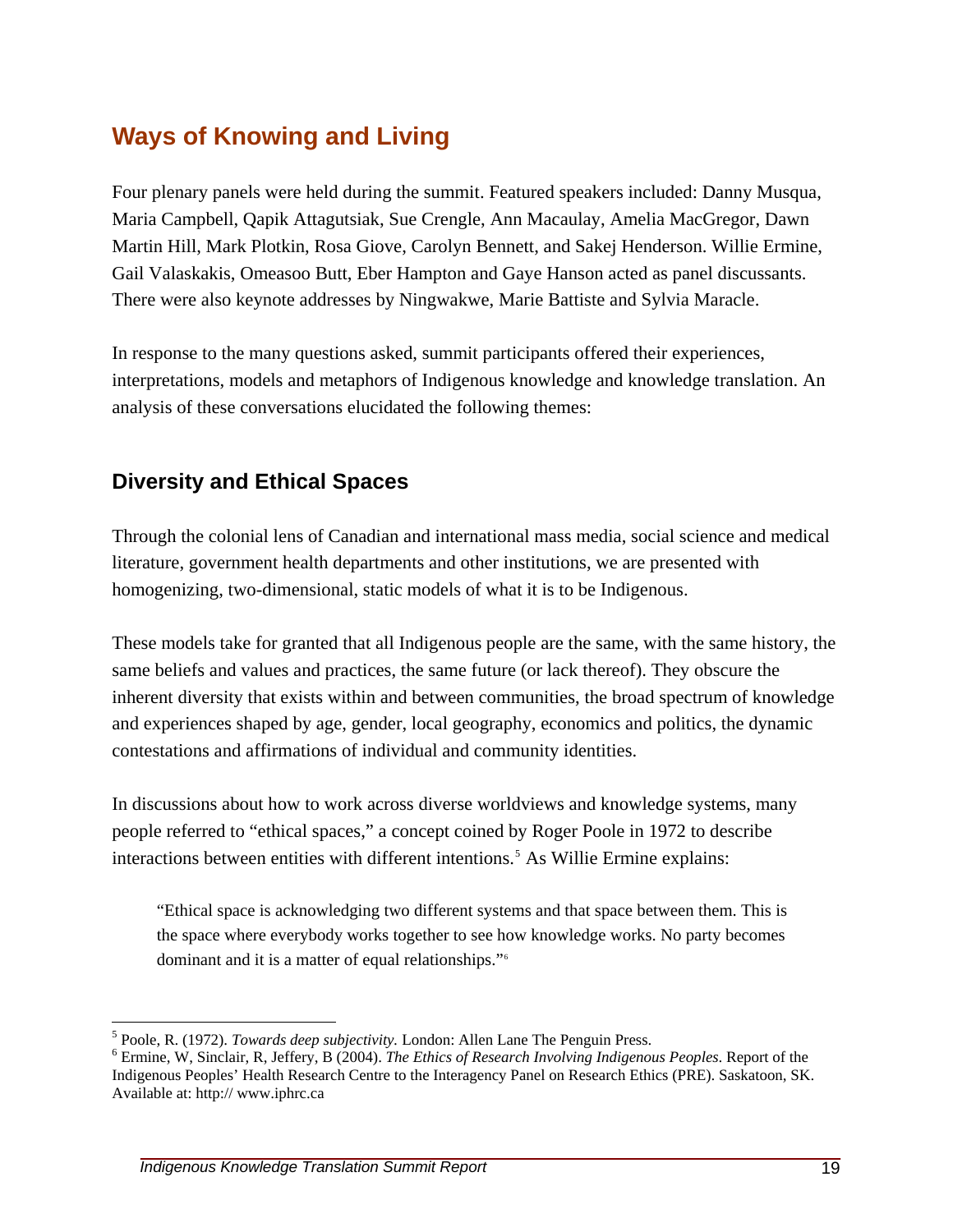Local, national and international diversity was emphasized throughout the summit:

"Why try to translate knowledge translation? Knowledge translation is essential to my survival as an Indigenous woman; the rich plurality of world views cannot be reduced to pharmaceutical products." [Janet Smylie]

"One of the things that I don't believe has been talked about much here is that seven out of ten of our people don't live in these romantic homelands that we've been talking about – they live in downtown Regina, Moose Jaw, Halifax, and all points in between. When we're talking about Indigenous knowledge translation, one of the challenges is that our definition of who we are is not a stagnant concept. As we do some of the work that you talk about doing, it is not always going to be in a nice, controlled environment, inside someone's territorial homelands. It will not all be about the bush and the land. None of us in this room would suggest that someone urban doesn't have Indigenous knowledge. We haven't talked about the challenge of engaging people who have memories." [Sylvia Maracle]

As several panelists argued, this plurality of world views is paradoxically, passionately held together by shared purposes:

"We talked about the shared meaning, the shared purposes. That is about humanity. Where the diversity settles is where we are able to relate to each other, human being to human being." [Gaye Hanson]

"My grandmother never met an Ojibwa. But I promise you that she would feed you tea and get out her best jam and bannock for you and she'd treat you well. She wouldn't say that was "Pan-Aboriginal." She would say it is "people coming together with a good mind." [Sylvia Maracle]

In keeping with the objectives of the summit, we grappled with the questions of how to define knowledge translation within local communities and how to define knowledge translation at the intersection of Indigenous and non-Indigenous contexts:

"As Indigenous people we have pluralistic, rich frameworks that can contribute to mainstream initiatives by enriching them." [Janet Smylie]

"Channels of communication need to handle complex information, the inter-connectedness of the parts." [Fred Wien]

It was therefore necessary not only to take into consideration the diversity within and between communities, but also to recognize the spectrum of values and practices of the non-Indigenous research partners, academic institutions, bureaucracies and funding agencies.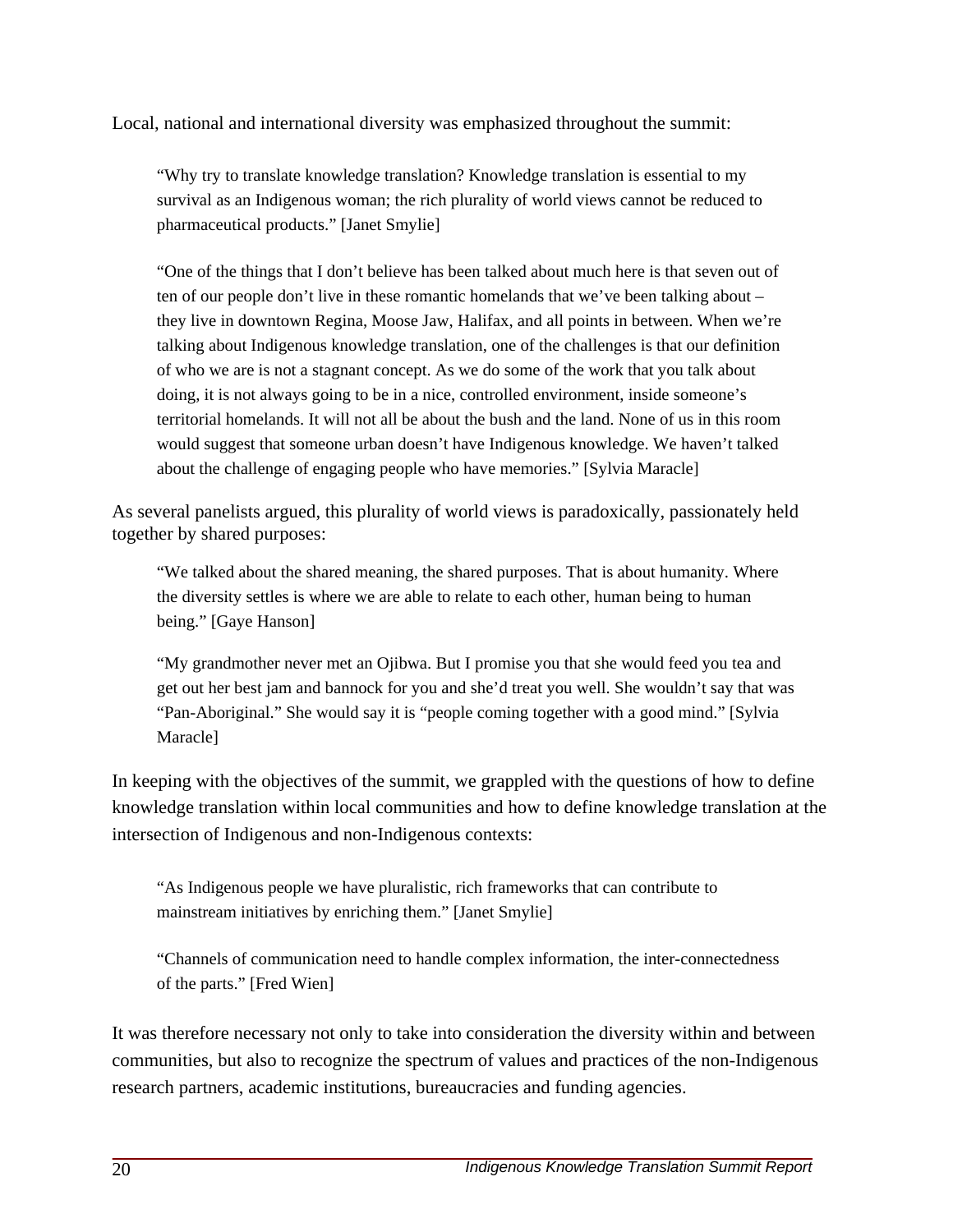Joseph Couture used the metaphor of a bridge to describe the meeting point between the Indigenous and non-Indigenous world:

"I think I'm on that bridge. I'm not sure which side, but I know what that bridge is and I'm walking on it." [Joseph Couture]

There was consensus among the summit participants that knowledge translation should be premised upon recognition of the value gained by "seeing with two eyes," creating shared meetings out of diversity:

"Traditionally, there has been a one way flow of information from academics to government/private sector. In keeping with this conception, most universities have established technology transfer offices for scientifically based knowledge to be translated and available. CIHR's definition allows for more players: health professionals, the general public, researchers. Our conceptualization of knowledge translation in an Aboriginal context differs in recognizing the value and importance of two bodies of knowledge: western scientific and Indigenous. It is beneficial (for Aboriginal and non-Aboriginal people) to draw from both traditions; people coming together to learn from each other is *knowledge therapy* (growing, respecting, contributing to each other's learning)." [Fred Wien]

"When we talk about knowledge translation – almost all of our knowledges are embedded in the important thing that we call languages or talk – but when we talk about knowledge translation we shouldn't be reducing this to a particular language. Knowledge translation requires meeting somewhere in the middle, where you translate back and forth. The basic beauty of knowledge translation is that you're creating shared meanings out of diversity. You're not extinguishing the diversity; you are extending the diversity. That enhances knowledge and languages. It should empower, mediate, reconcile." [Sakej Henderson]

As Gaye Hanson cautioned, however, these meetings must take place on the foundation of solid relationships:

"It is about relationships. If we don't have the relationships as the carrying vehicle for the knowledge, we have disembodied knowledge. If we don't have embodied knowledge, it can be out there doing dangerous things because nobody takes responsibility for how it is used." [Gaye Hanson]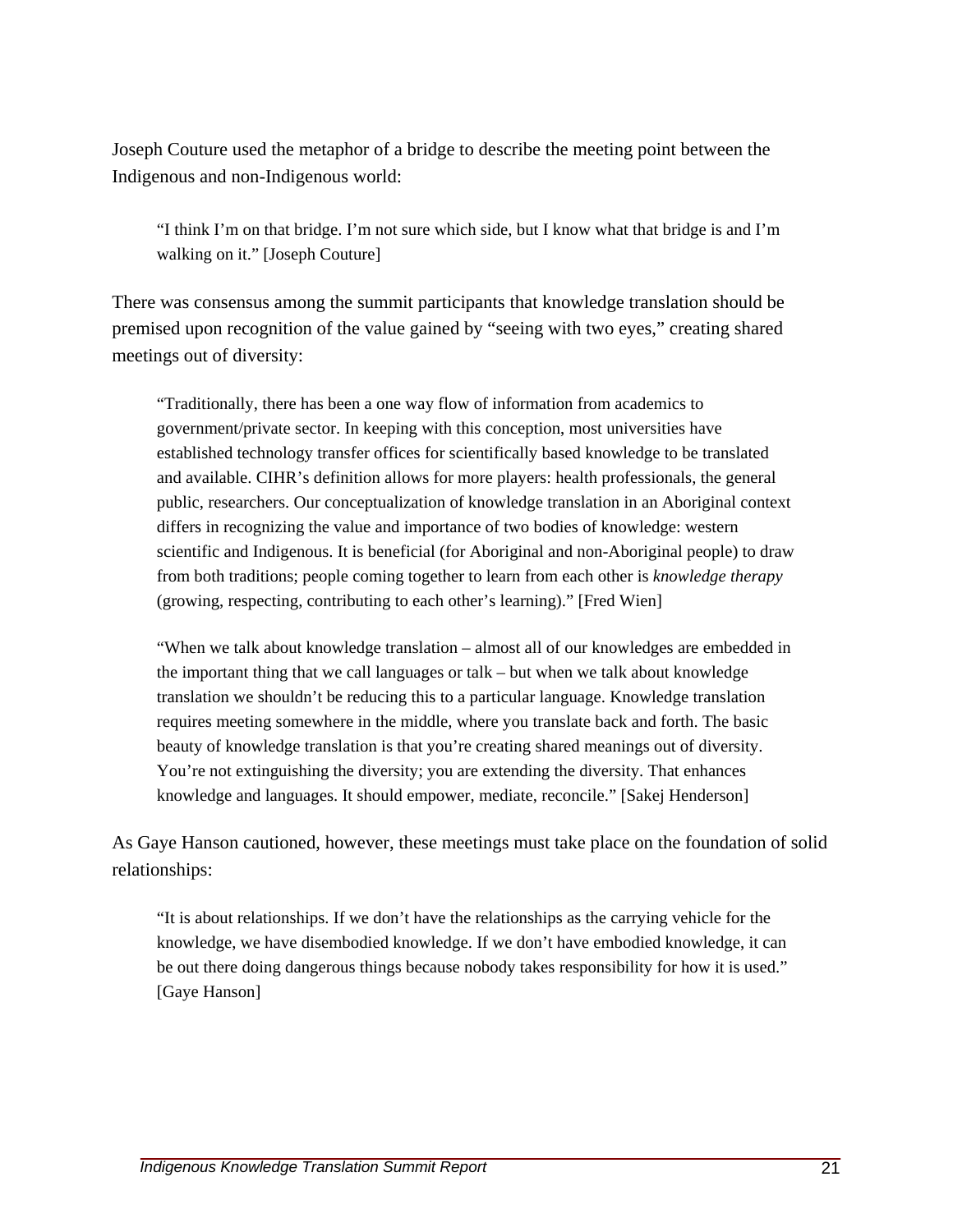### **Where is Indigenous knowledge? Living, experiencing, unfolding it**

There is a wealth of scholarship about Indigenous knowledge, again from the limited perspective that "TK" (traditional knowledge, as it is often called) is an archeological relic of pre-colonial Indigenous societies.

In order to tackle the problem of knowledge translation, many summit participants took a step back to review and critique the concepts of knowledge, literacy, culture and health. The themes that emerged attested to the extent to which knowledge is alive, embodied in people's everyday experiences:

"I've rode 3000 miles. That is where indigenous knowledge is." [Dawn Martin-Hill]

"Traditional knowledge is ours, it is accessible, we have it, it is here. In a lot of the research I do, I just interview my friends. You don't have to go far; it is here, we all have it." [Kim Anderson]

"You get knowledge through ceremony, dream, while you're driving down the road and something comes into your mind. These are Indigenous places. We live on Indigenous land. Our ancestors have lived, experienced, and left behind their imprints in the rocks and the trees and the ideas we get. The imprints are when we walk through a particular place and we say, 'this is a painful spot.' You know because there are memories in those particular places. We acknowledge, when we try to bring knowledge to others, that we are bringing multiple layers of knowing and learning." [Marie Battiste]

"Indigenous languages are experiential languages, not tense-based. It is also about the experiences that people have. I can tell my children about that experience: "This is what I know because I experienced it." [Marie Battiste]

From a knowledge translation standpoint, it was emphasized that knowledge has to be sought out in order to be shared:

"Often the wisdom you have doesn't surface until someone comes to seek that knowledge from you." [Gaye Hanson]

Willie Ermine gave us the metaphor of "enfolded knowledge" as a way to understand the process by which nature, relationships and experiences create knowledge: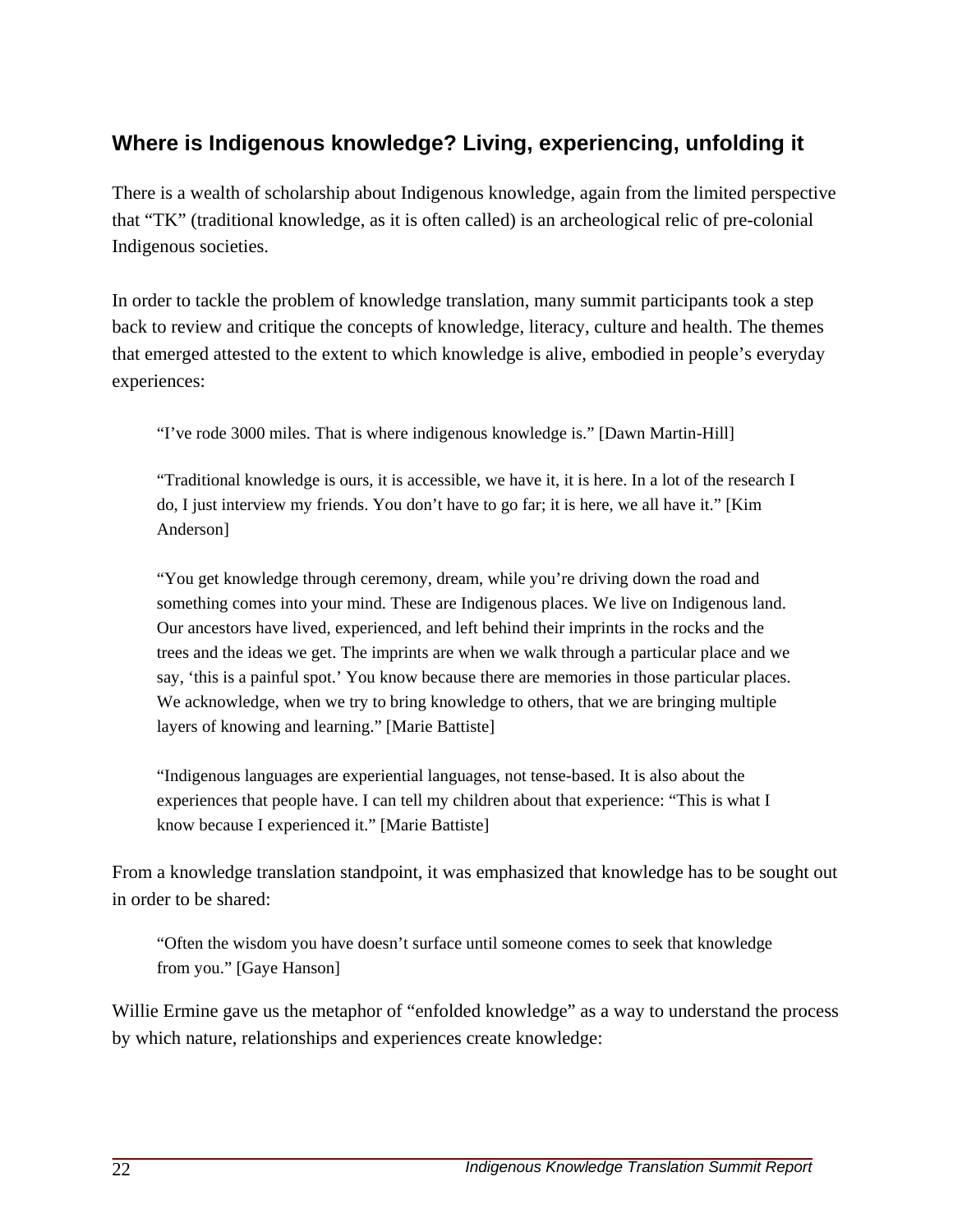"There is knowledge out there. How do we arrive at that knowledge? It is enfolded, hidden. It is an implicit knowledge. Knowledge is enfolded somewhere. The Elders talked about how we arrive at that enfolded knowledge. They made friends with the land. Within the land, the creatures, entities in nature, they studied the energy and how to unfold nature or wherever knowledge could be. How can you unfold knowledge in other human beings? With Elders, their study of life: They talked about children, family, relationships in family, and how within that family structure, within children, within the future, how knowledge is enfolded in there." [Willie Ermine]

"It is not abstract. It is right here, with the old people. How they work with the land, work with the family, work with the relationships. The active humanity that they do, that is Indigenous knowledge. Indigenous knowledge is not in a book or somewhere else. It is alive and it has to be practiced." [Willie Ermine]

 Marie Battiste talked about the importance, for many people, of the spiritual dimension of knowledge:

"It is that order that exists beyond us, beyond our knowing, beyond our birth, beyond our death. It is something else. It is something else and it is the implicate order. Some of us can touch that implicate order in ceremony, in our dreams, sometimes in inspirational moments when we call on the Creator and ask for help where we are. We get this. We touch that implicate order. And when we do, it gives us an enlightenment, the true enlightenment." [Marie Battiste]

"Multiple ways of knowing come from our experience and also come from something else. Some of us are able to tap into it and some of us are not. Some of us grow into it and some of us never see it. That is the spiritual way of knowing." [Marie Battiste]

#### **Who are our teachers?**

Qapik Attagutsiak told us that her mother taught her about maternal responsibilities when she became pregnant with her first children. Danny Musqua told us that teachings about how to live in a healthy way were embedded in ceremonies and songs. Educators, in Indigenous contexts, are family members, community members, and leaders who share what they know about living a good life through their actions, through apprenticeship, through their spiritual guidance, and through their words:

"Western knowledge is often transferred through publication, synthesis of documents, whereas Indigenous knowledge is transmitted through stories." [Ian Potter]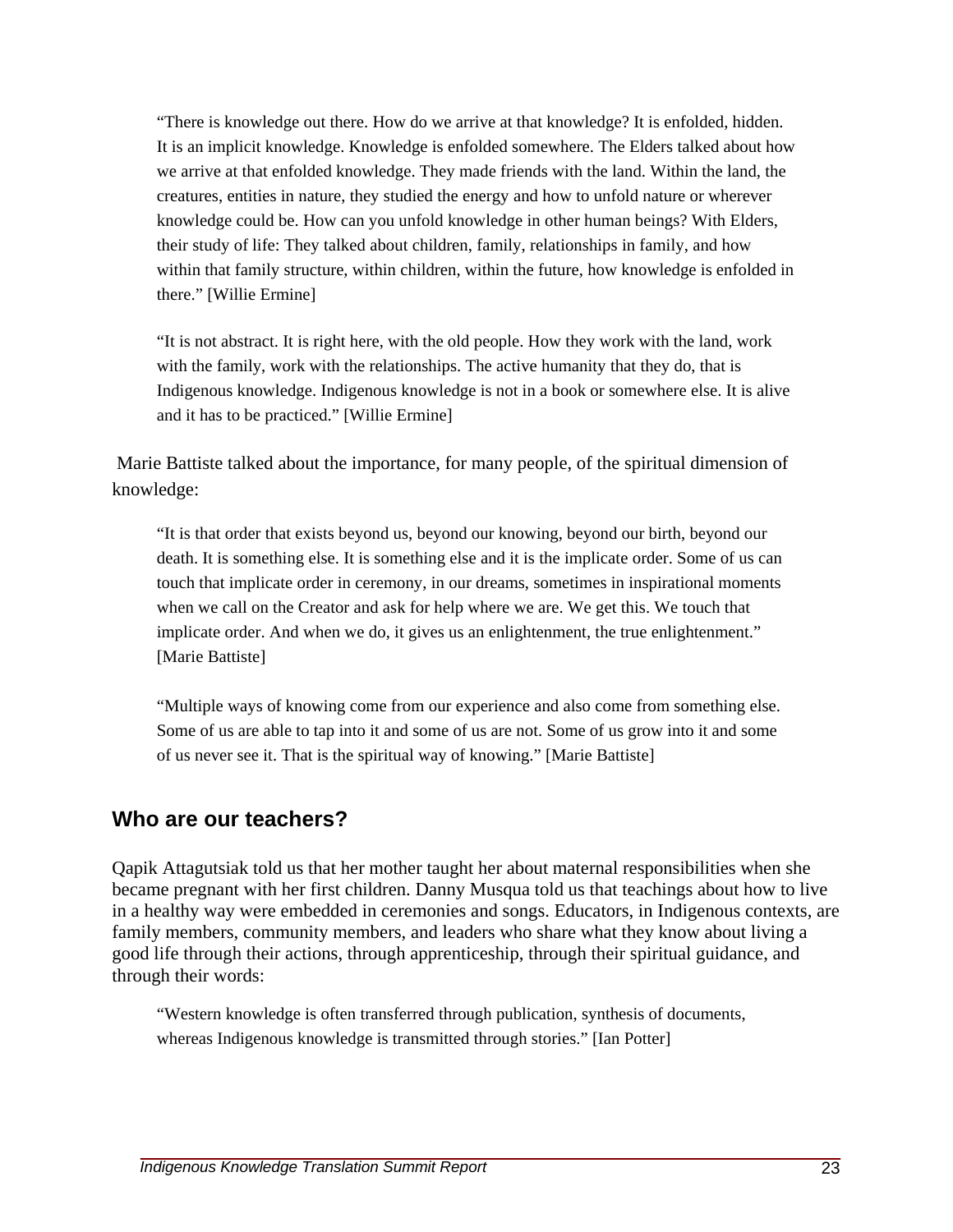The Western scientific canon – all about empirical, objective, rational truths – does not classify personal experience and spirituality as "knowledge." Eber Hampton recounted a poignant story of this collision of worldviews:

"In graduate school I was told to specialize and focus. After that, I was at the airport and met my grandfather. He said, if you focus on just that yellow line you're going to have a wreck; you have to see what is going on all around you. Finally, I said, sometimes what they are teaching me in the university and what I'm learning from you are exact opposites. He said, maybe I should stop teaching you until you get your degree? I said, no, what you are teaching me is keeping me alive. Finally he said, I guess your challenge is to make them work together." [Eber Hampton]

Elders are the most highly knowledgeable members of communities. Not all old people are Elders, however, and not all Elders are particularly old. The Elders are the members of communities who take on the responsibility of intergenerational knowledge translation:

"All Indigenous people have multiple ways of passing on that knowledge. Sometimes it is in paintings or petroglyphs or pictographs that might be on skins or trees or birch bark scrolls. It might be on the ledger drawings that people had when they were in prison and told their stories. All of those things represent a way of knowing, a knowledge. We look at that and access that and think about what that means. We ask our Elders, what does that mean? They help us, guide us, give us our connections to it." [Marie Battiste]

#### **What is knowledge translation?**

"Knowledge translation" is in vogue. It is a priority of national health research agencies in the United States, Canada, and overseas. The Canadian Institutes of Health Research defines knowledge translation as *"*the exchange, synthesis and ethically-sound application of knowledge - within a complex system of interactions among researchers and users." Knowledge translation is heralded as a link between academic health sciences research and improved health outcomes, a means to effectively transfer biomedical knowledge into practice.

Summit participants had difficulty defining knowledge translation:

"How do you translate knowledge translation? It is a trickster word… CIHR defines KT as the exchange, synthesis and ethically-sound application of knowledge within a complex system of interactions among researchers and users... [But it could be defined as] Indigenously-led sharing of culturally relevant and useful health information and practices to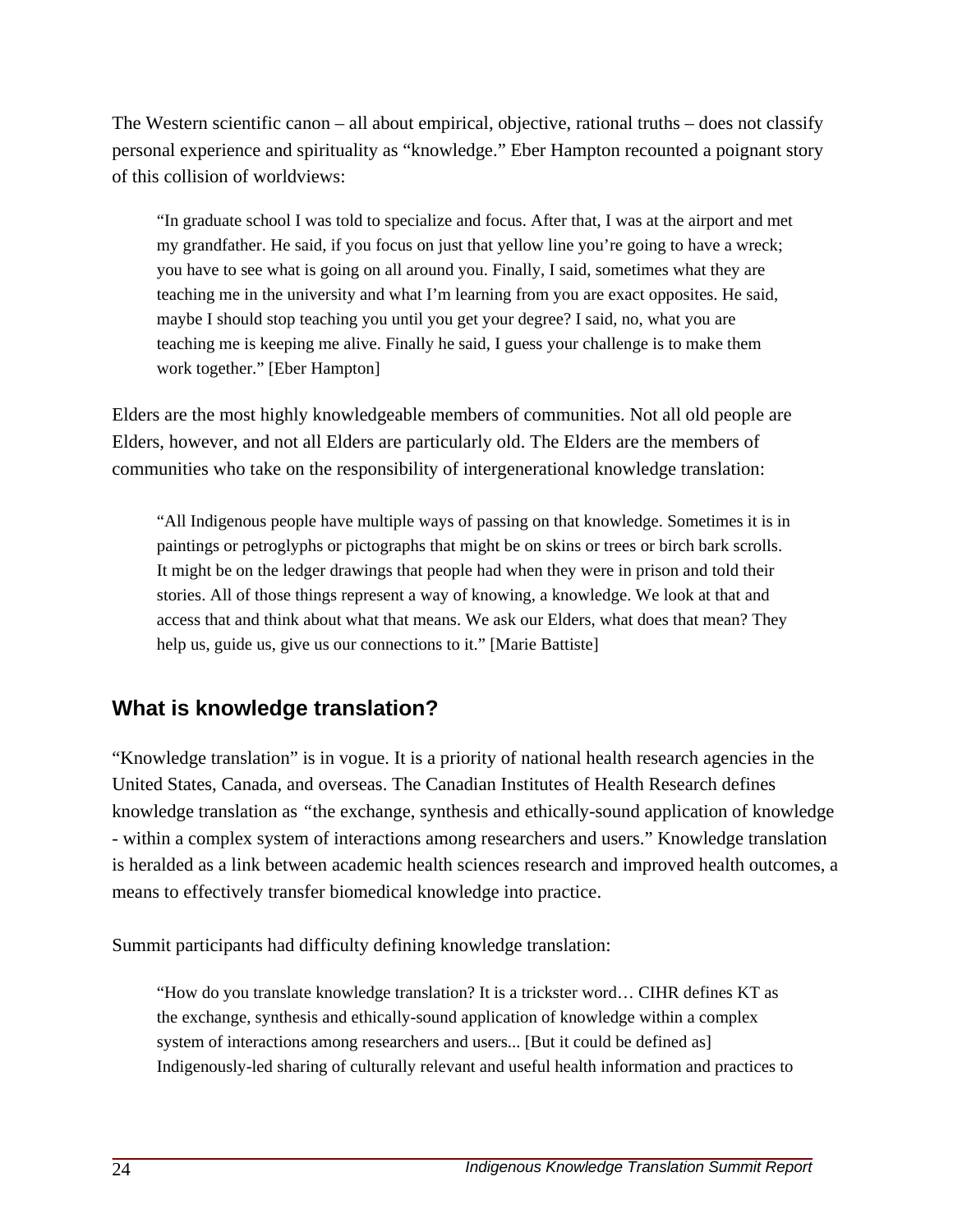improve Indigenous health status, policy, services and programs… Worldview influences our definitions, our conceptual frameworks." [Janet Smylie]

"The knowledge translation paradox: Someone has to explain to me what knowledge translation means – there is something wrong with the words we are using. "Sharing what we know about living a good life" makes sense. At the end, we have to make the complex simple. We have to come up with a set of recommendations that will guide the institutions, the politicians. That is what we need out of research." [Jeff Reading]

"My father grew up on the trap line. He said any damn fool can make the simple complex. It takes true intelligence to make the complex simple." [Gaye Hanson]

So what might knowledge translation mean? With the Kahnawake Schools Diabetes Prevention Project (refer to page 37 of this report), Ann Macaulay demonstrates that knowledge translation may be as simple as the process of teachers, parents, school committee, grandparents and Elders sitting together around the kitchen table.

Knowledge translation may describe the dialogues and processes that occur every day in Indigenous communities:

"Knowledge translation is not only about working with the existing system, it is about translating, interpreting from western language to community language, to a language that makes sense to our children… Dialogue is the key – not about policy and research methodology – about how we understand each other across cultures." [Willie Ermine]

"NAHO's perspective on knowledge translation and health literacy: Knowledge is a community resource, multi-faceted, multi-dimensional, collective memory retained for future generations, a fire for listening and being empathetic…" [Donna Lyons]

"There is no one way of achieving knowledge translation; it is a variety of processes that take many forms. Some of these are: Making research findings accessible; training and education; involving communities and individuals in shaping research; engaging in meaningful dialogues and conversations; seizing opportunities." [June Bold]

"Knowledge translation has created a lot of confusion in English. It is what we do every day if you speak more than one language." [Sakej Henderson]

"Coming from two bloods, there is always an internal translation, trying to figure out where you stand. It is about a role and a set of responsibilities that we choose to take on." [Gaye Hanson]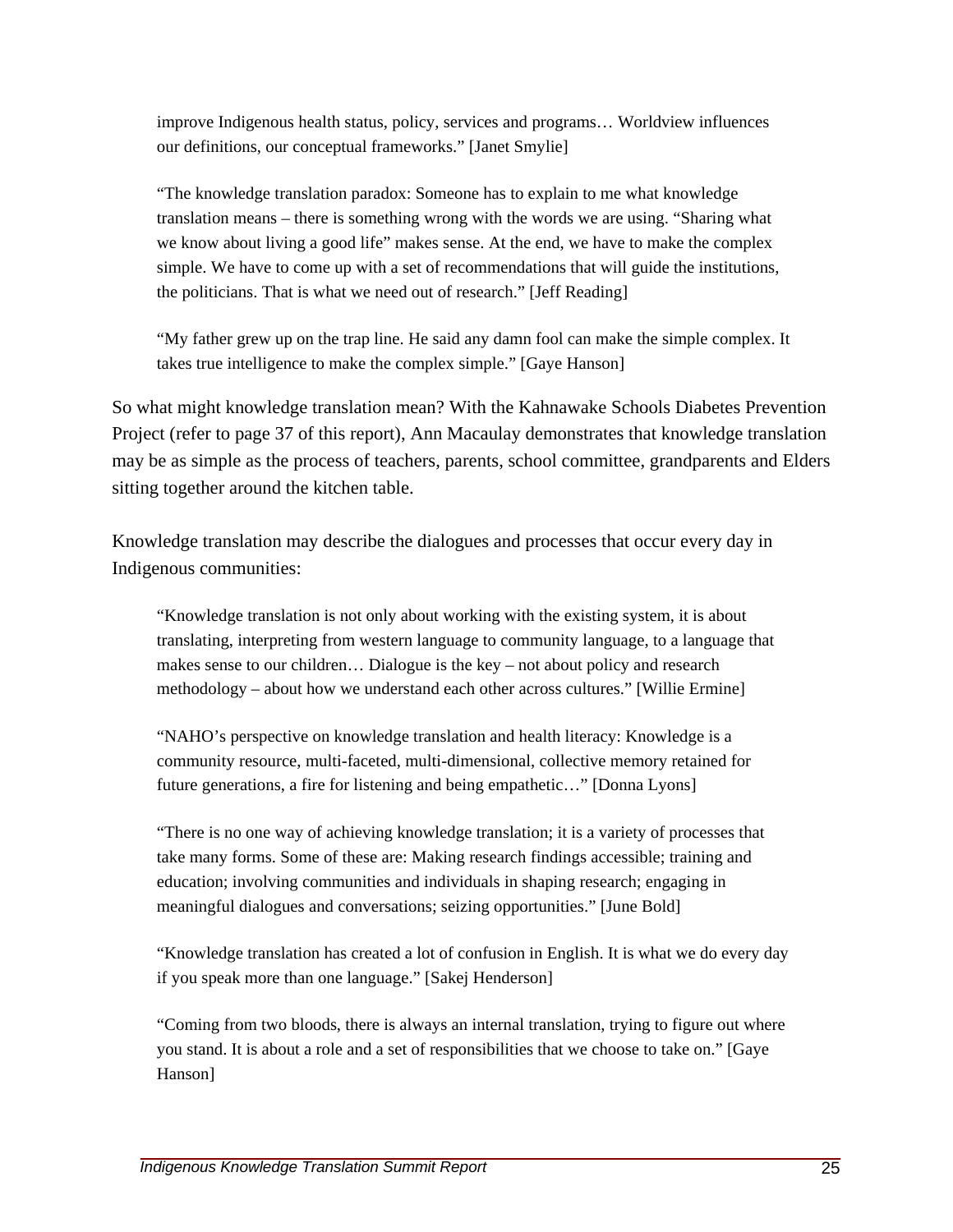"Knowledge translation is about putting research into practice." [Gail Valaskakis]

"How do you make the knowledge useful for people in their lives and their professional/personal behavior? The goal of knowledge translation is to try to affect behaviour in a way that is meaningful for people and culture." [Ian Potter]

To illustrate how fundamentally necessary knowledge translation is in people's lives, a summit participant recounted for us his earliest memory of knowledge translation:

"I was taught by one of my uncles that memory comes before knowledge. So one of the things I do sometimes when I'm trying to think around something new, or when I'm trying to understand something, I say, "What is your earliest memory when you think of knowledge translation?" My very first day of school. Specifically, my first image is walking along under these tall trees and there are kids around me. I have my jacket tied around my waist and I'm feeling ashamed, I'm feeling awful. A kid became my best friend. He came up beside me (he's a year older than me). What happened that first day – remembering what it is like for a kid to go to the first day of school, with a huge change of environment – I remember sitting in a long row of desks. The most important thing was to sit still and be quiet. That's what I learned the first day of school. Later in the day, I really needed to go to the washroom. I didn't know what to do. I only knew to sit still and be quiet. It got worse and worse and I wet my pants. I was ashamed, walking along with my jacket tied around my waist to camouflage it. This friend said to me, in a quiet voice, "Lots of kids wet their pants on the first day." He said, "Tomorrow, you can raise your hand and the teacher will ask you what you want. Tell her you want to go to the washroom. It's Ok," he said. From then on, I went to the washroom every recess. He interpreted the system for me. He did an amazing human job of knowledge translation. So, for me, that says something about the kind of knowledge translation I'd like to be involved in." [anonymous]

### **Old Lady Raised**

Men's roles often overshadow women's roles in academic literature on Indigenous societies. In reaction to that biased perspective, several summit participants emphasized the significant ways in which women shaped what they know about living good lives.

Danny Musqua, for example, recounted in his narrative that Indigenous grandmothers and mothers knew all the medicines. Maria Campbell reminded us about the grandmothers who taught younger women to prepare food, the "old lady hunting," the grandmothers who taught children Creation stories. She cautioned us that homage is paid to men's knowledge, overlooking the importance of women's knowledge.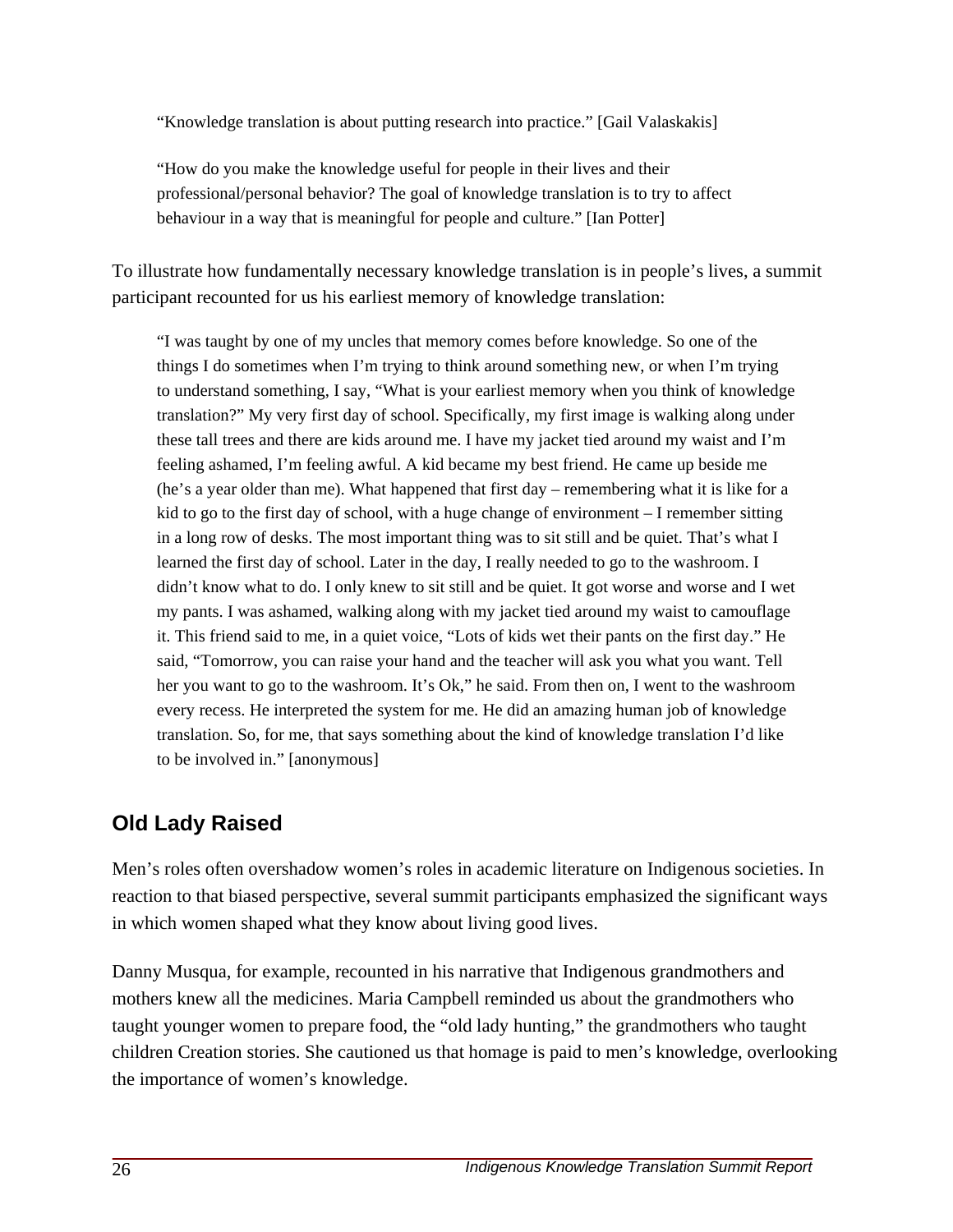Out of an interest in how gender shapes knowledge translation, Kim Anderson asked:

 "Knowledge transfer is a buzz word that we toss around. Do we have, as women, different forms of knowledge transfer?" [Kim Anderson]

She therefore interviewed eight grandmothers about women's roles in health care, ethics around research. She asked her interview subjects, "What do you remember about your grandmother? Tell me about her work – how did she go about it?" The women responded:

- "Ethics were central to the way my grandmother practiced; everything in her life was integrated into one greater whole. Her community role was her work…"
- Grandmothers also acted as traditional medicine people. There was also a lot of doctoring as mothers and grandmothers in families. Women were instrumental in taking care of people during flu epidemics and other health crises.
- In terms of health promotion, the women kept the people healthy by cleaning the wells in the spring
- When you are out on the land all the time, you know what is harmful and what  $\sin t$ ...
- Women's roles managing mental health in their communities: women take those young people or families and do the counseling for them out on the land (while the husbands and sons do the hunting)
- It was the old ladies' responsibilities to keep track of the kinship systems
- The women were health researchers as well: "When I was a little girl, the women saw, heard, felt, touched, smelled, and constantly dealt with this analysis… based on dreams, trial and error…"
- Women used research techniques of trial and error, conferring with peers, and working with the natural world.
- "Every summer, all the old ladies would get together, ranging in age from their 50s to my grandmother's age… sharing of information about who is marrying who, who is related to who… Research conferences that provided the knowledge that has been carried through to today. This is how knowledge was transformed and transmitted."
- Respectful relationships were key in the grandmothers' research. Maintaining confidentiality and ethics was important. It wasn't part of their lexicon, but it is what they did. Grandmothers would ensure that people were mindful of ethics by evoking Windigo: Windigo will seal your lips. Windigo knows that people have forgotten how to be good to one another. It is Windigo's job to fix people up.
- A lot of talk about reciprocity: The healer needing to give something to the person they are working with. You can't just go to the people who are ill; you have to offer them something (this is what I will give you to help you) to show that you are sincere.
- Old lady raised that is what we need to do as researchers and as organizations.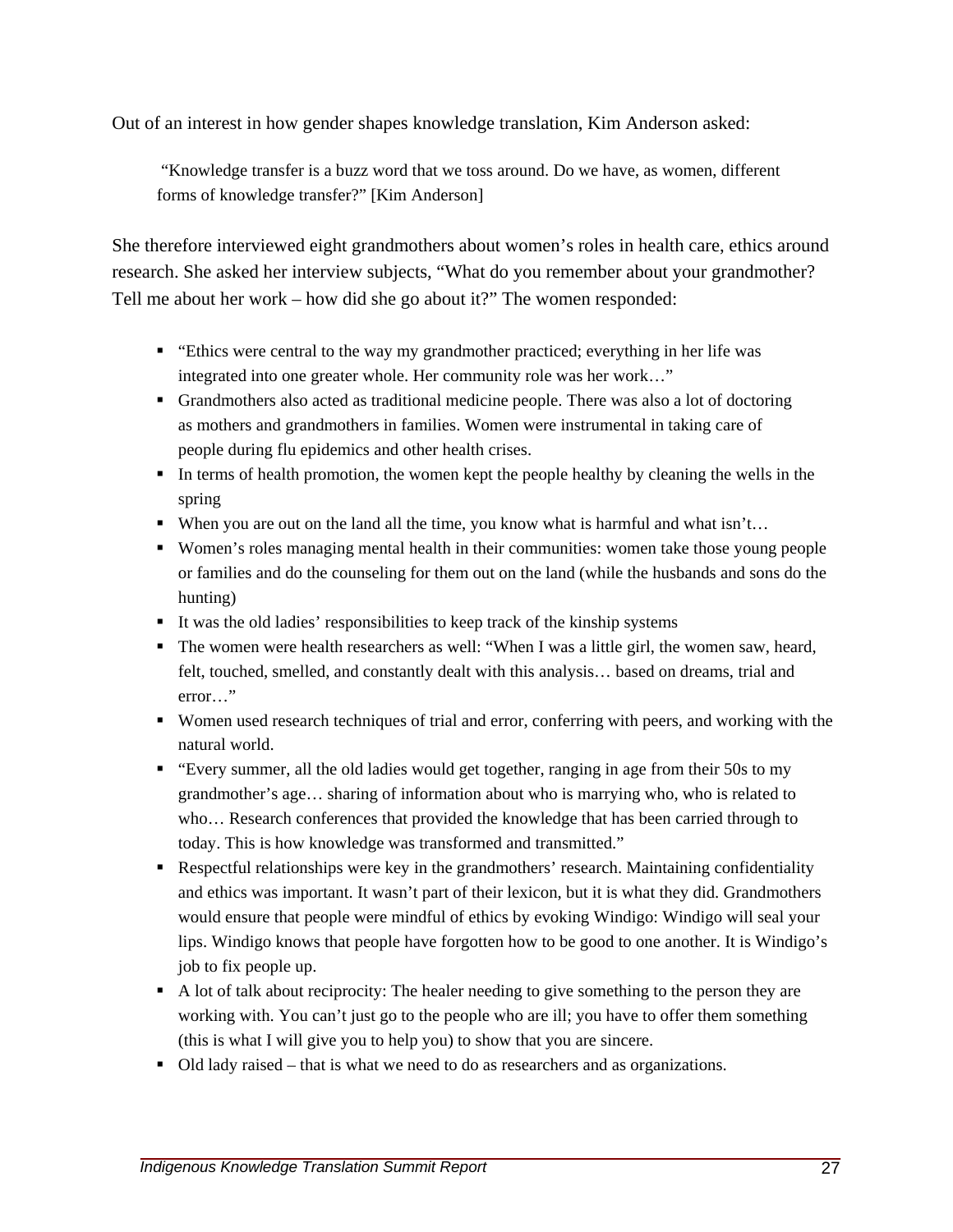#### **The political context of knowledge translation**

Knowledge translation is inherently political:

"Fundamental to the exercise of self-determination is the right of peoples to construct knowledge in accordance with self-determined definitions of what is real and what is valuable." [Janet Smylie, quoting Marlene Brant Castellano]

For Indigenous people in Canada, New Zealand, Australia and elsewhere, processes of sharing information historically occurred in contexts of colonization. It comes as no surprise, therefore, that contemporary knowledge translation is still about power, control, Indigenous rights:

"Decolonizing critical Indigenous framework: prior to colonization, Indigenous peoples had their own systems of health knowledge and health services. These systems were rooted in local ecosystems and hence as diverse as the local ecosystems in which they were rooted. These systems were epistemologically distinct from modern biomedical scientific tradition, which purposefully decontextualizes knowledge from local contexts in an effort to discover universally relevant and generalizable principles and cures… Part of my worldview is that if I have a dream that is very significant and may influence me more than a prescription that a physician gives. You know that because you are already decolonizing." [Janet Smylie]

"What are the foundational values and principles? What came to mind was my daughter, who was in French Immersion in grade two. I walked in to pick her up from a birthday party of Francophones. There was one lone Anglophone who didn't speak any French. My daughter was in the back, translating the French for that Anglophone. Knowledge translation is about inclusion – inclusion of others who would not otherwise participate in the dialogue as equals." [Gaye Hanson]

"I like talking and thinking about responsibilities as much as or more than rights… If the political system that we are embedded in is willing to admit and entrench in a constitution of Aboriginal Treaty rights, that is a good thing... The entrenchment of those rights gives us an opportunity to exercise what has always been our responsibility: Responsibility for health promotion, responsibility for our food and exercise and the air we breath and to take proper care of our children. Our duty to protect, as knowledge workers, as people who care about health. We have a duty to protect and enter into knowledge translation – the ethical space that Willie talks about – and try to communicate." [Eber Hampton]

"There's been a paradigm shift in Canada since 1982 with the introduction of Treaty rights into the Constitution. These rights were only worked out and resolved in the courts because different provinces and territories say we can't do something and we go back to the Constitution to say that we can." [Sakej Henderson]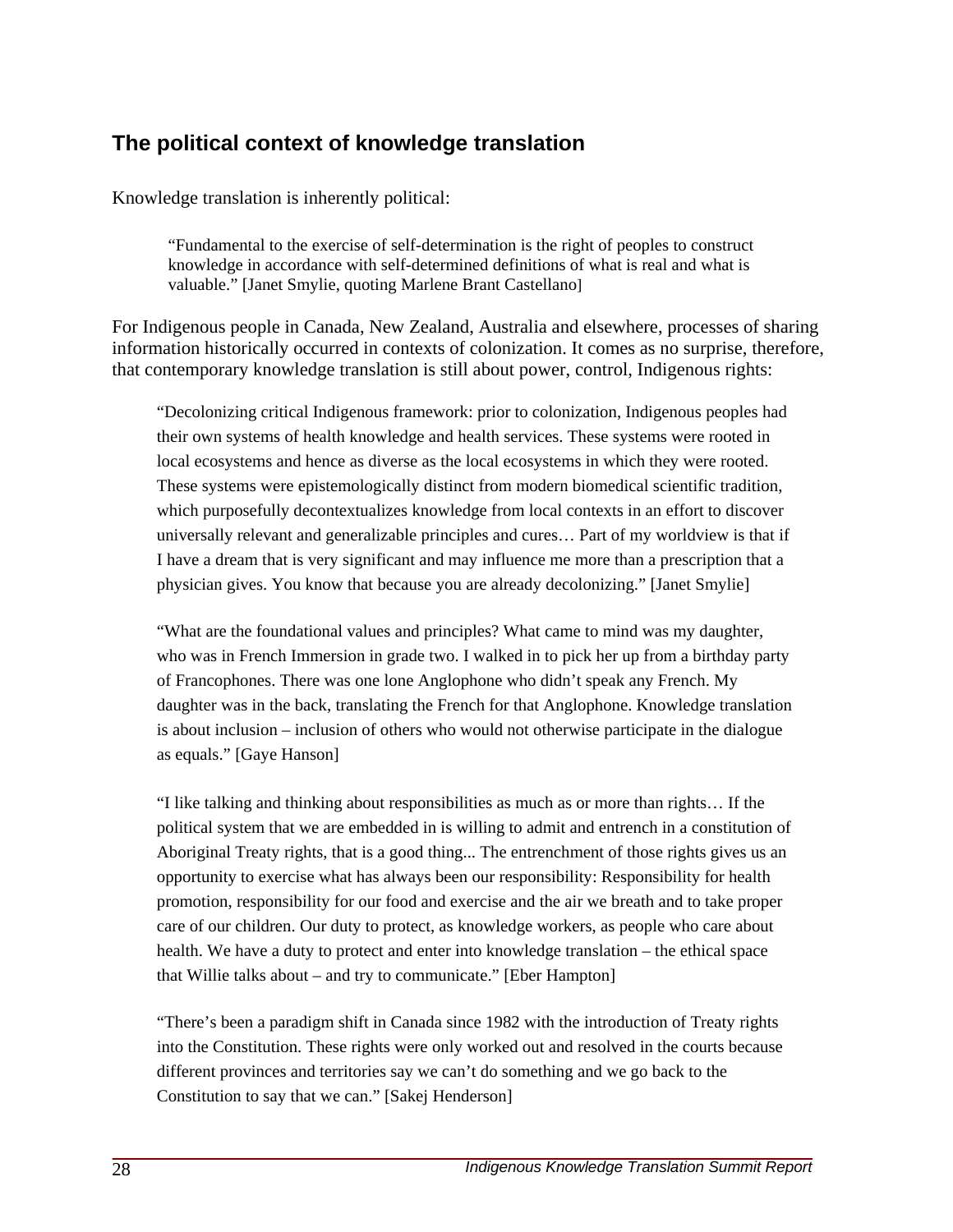"The Canadian constitution affirms Indigenous knowledge and Aboriginal rights. The Supreme Court of Canada has reaffirmed that those knowledges exist. We must keep that going. It is our responsibility. It is a personal responsibility as well as a collective responsibility. It is our responsibility to learn many languages, to talk to all the people we come into contact with, to find the ways to make that immersion have. We are moving there. We have some ways to go before we get there." [Marie Battiste]

"We have a mechanism under the grand council, with the Mi'kmaq Ethics Watch, to protect that knowledge. We say that every community has a self-determining right to their knowledge. When they have their own processes, we respect that it is the process that should be followed." [Marie Battiste]

"We have to be a lot clearer that Aboriginal knowledge translation is a function of Aboriginal rights and treaty rights. We have to be clear that health is many systems, including Aboriginal healing which is a constitutional right. We have to create awareness about the necessity of translation between these knowledge systems. We have to do it as a shared meeting of purposes and identity." [Sakej Henderson]

#### **Loss of Knowledge**

Just as Indigenous languages could gradually disappear without interventions to teach those languages to Indigenous youth, Indigenous knowledge about traditional medicines and traditional healing practices are threatened by the passage of time. There is therefore a sense of urgency as the younger generations seek knowledge from the Elders in their communities.

Rosa Giove, a western-trained physician from Peru who works with traditional medicine in the Perviaun Amazon, described this potential loss in terms of inner risks and external risks:

"Inner risks: There is no chain of knowledge translation; the traditional healers die and youth aren't interested in traditional medicines. Businesses only have financial interests… External risks: loss of resources because of environmental problems; poverty, lack of financial resources for research; and biopiracy." [Rosa Giove]

Sylvia Maracle and Eber Hampton suggested that the knowledge is not permanently lost – it needs to be brought out of hiding:

"When we are researching we must have lost something – search is to look – we are looking again." [Sylvia Maracle]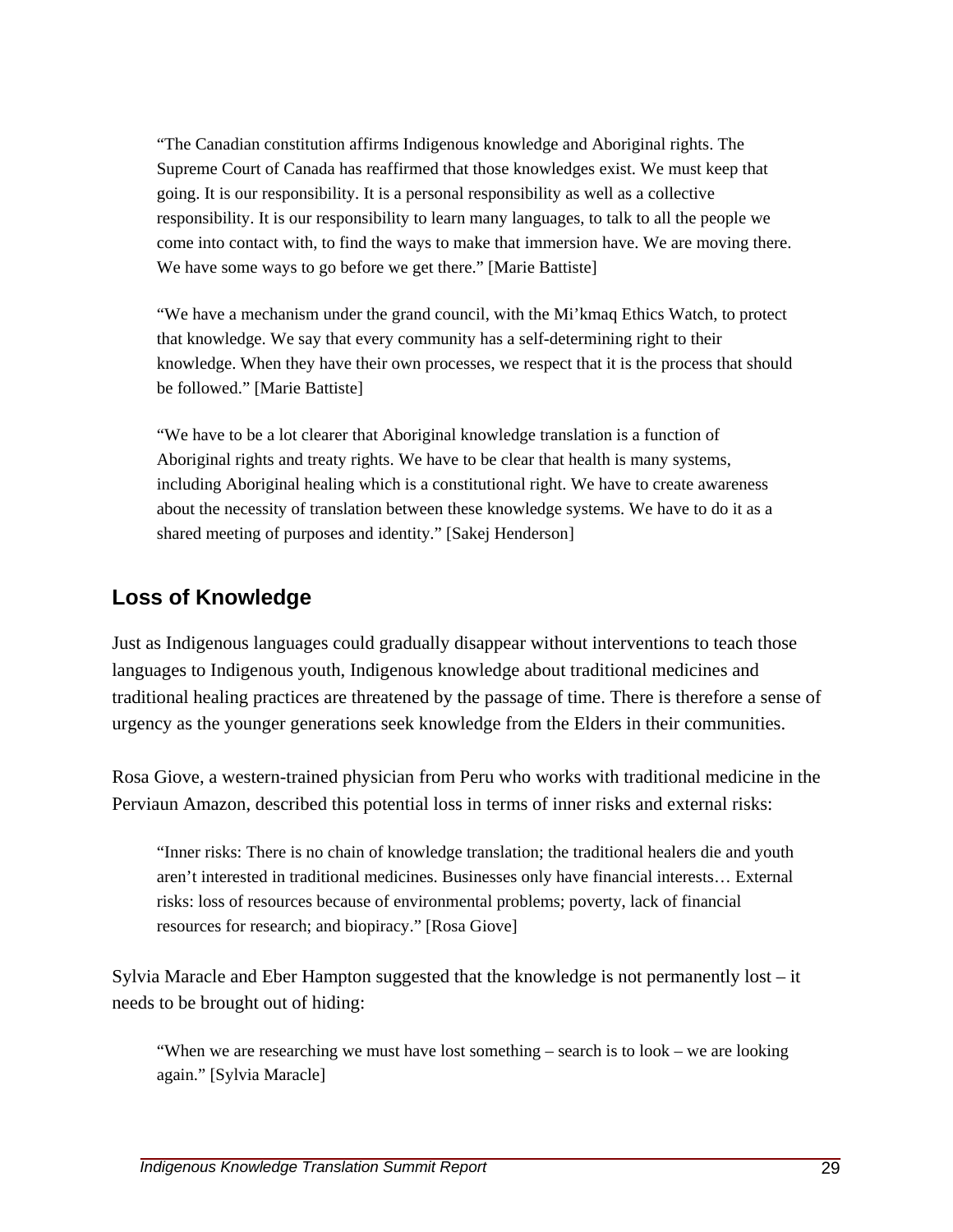"I can remember going into a sweat lodge one time. Before I went in, my grandpa said to me, "I know you can't pray in Indian, but when you are in the lodge pray in Indian and English." I knew what he meant." [Eber Hampton]

#### **Respect, Responsibility, Survival, Endurance**

Many summit participants agreed that Indigenous knowledge is kept alive through respect for Elders.

Danny Musqua reminded us that we have to teach our children to respect the land and to fear the misuse of the land. He asserted that it is important for everyone to know who they are and where they come from, and to know their responsibilities to the world and to other people.

Qapik Attagutsiak was fortunate, she says, because she was instructed to listen to her Elders and their teachings.

Collective and individual responsibility were pivotal themes in people's discussions of knowledge translation:

"We have collective responsibility and individual responsibility. I have to develop my own knowledge systems as an individual and I have to access those knowledge systems that are here, in the collective. I wouldn't be able to access it if the collective weren't here to provide it, and I wouldn't be able to contribute to it if I lived in my own bubble." [Omeasoo Butt]

Concerns about loss of languages and loss of land were juxtaposed against strong sentiments of endurance and hope – the reassurance that Indigenous knowledge will not vanish as long as Indigenous people pass on what they know to future generations:

"Elders die and new Elders come up. We keep on going and going. And they say, but they won't have the same information that the other ones had. And I say, if you remember the early stories – the Fallen Sky Woman stories, how all the animals come out and great her and put her on top of the turtle and they have babies and one is the trickster… all of that – what do those stories tell us? They tell us that, in us, in the implicate order is a knowledge. The memory of life. The memory of what we need to know, to pass on, is there. We can access it. Some people do. Some wonderful healers." [Marie Battiste]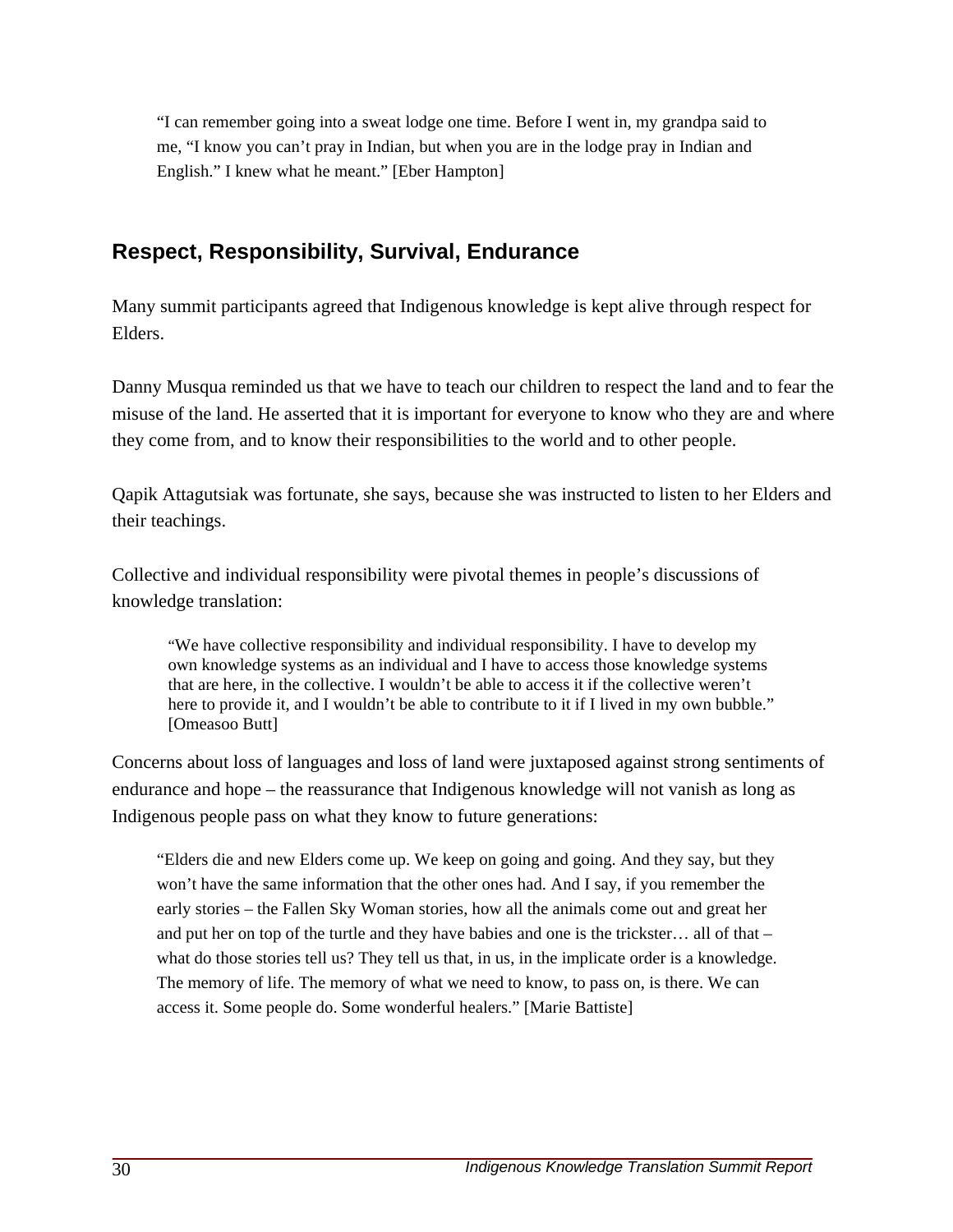#### **Indigenous Health Research and Policy Processes**

Indigenous people are chronically at the margins of research. Qapik Attagutsiak thanked the summit organizers for including her voice, lamenting that Elders' experiences and knowledge are too often marginalized. The solution? "We don't need domination; we need partnerships," she asserts. Other summit participants echoed her sentiment:

"I have been working for Elders since I was very young. I get frustrated with research institutes that fail to see that our Elders are our intellectual contributors, our coinvestigators." [Dawn Martin-Hill]

Research findings and insights about research ethics and methodology were presented in the summit's plenary panels and concurrent presentations. Some of those projects are described in the next section of this report.

The concept of evidence-based health policy was questioned by Janet Smylie:

"Knowledge translation based on randomized control trials. We hear that people are working on evidence-based policy. *Whose* evidence? Whose framework? Is this valid for our goals and experiences and ways of understanding the world?" Examples of evidence-based policy include:

- **F** residential schools
- apartheid (evidence of racial superiority)
- Indigenous land claims (court evidence does not include oral history)
- clinical practice guidelines (influencing health policy in our communities)
- cultural protocols (years of living and generations of philosophy)."

[Janet Smylie]

Cultural appropriateness and cultural safety were identified as key concerns: How do we make research processes safe for Indigenous knowledge and Indigenous people?

Gaye Hanson argued that instead of the classic research methodology – the top-down approach in which academic and government researchers establish agendas and then seek evidence to support their hypotheses – people on the ground should control research processes:

"Practice-based evidence: people on the front line have questions that they need people to help them with." [Gaye Hanson]

Although it takes courage to challenge and replace entrenched research models, we agreed that it is insane to continue using models that do not work: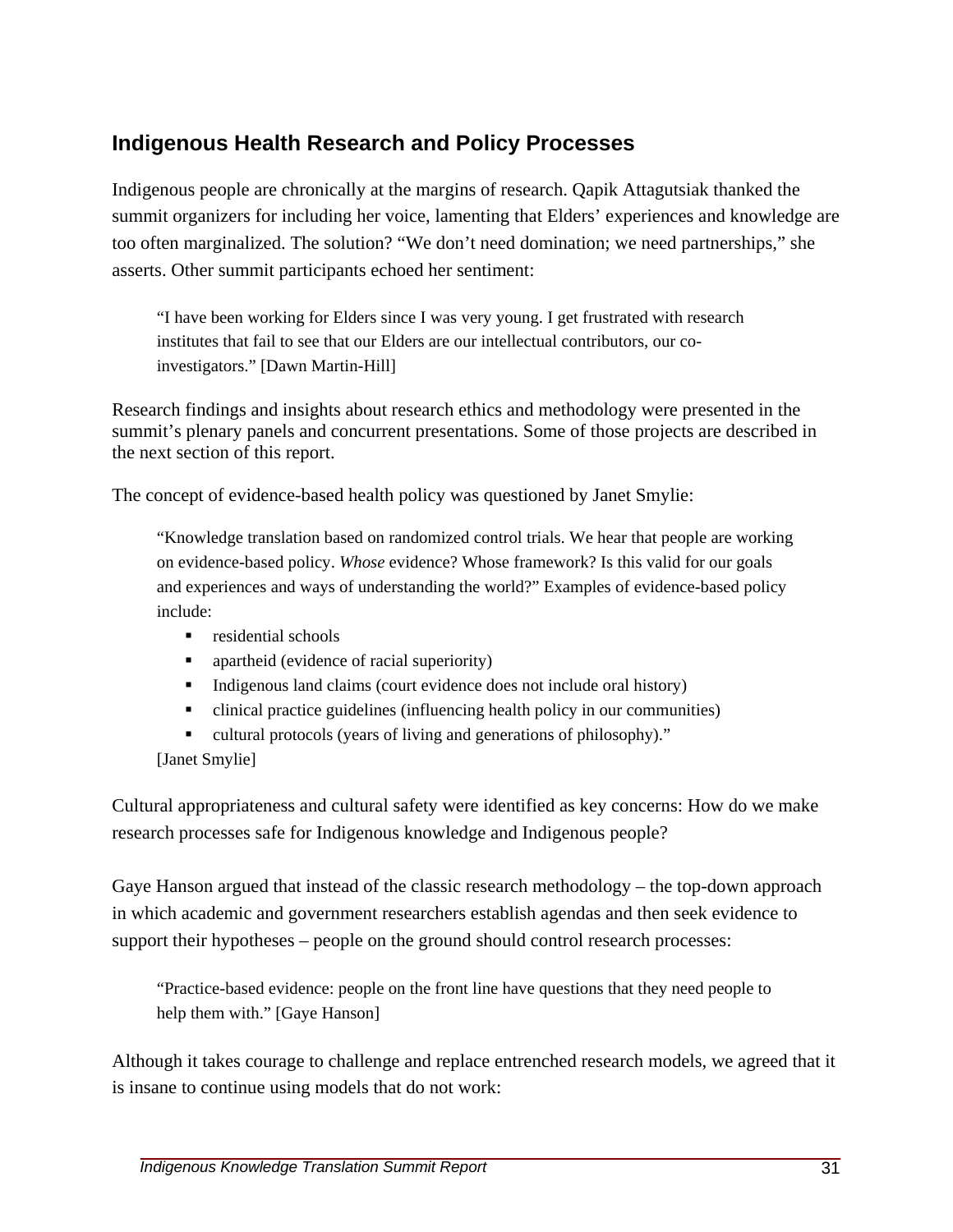"Insanity is doing the same thing over and over again and expecting different results." [Carolyn Bennett, attributed to Albert Einstein]

"The nerve to stop doing what doesn't work." [Sylvia Maracle]

Carolyn Bennett used the metaphor of teepees and dream catchers to describe how communitygovernment partnerships are evolving:

"The governance of this country has to be the difference between the teepee and the dream catcher: Only a few people fit into a teepee, but everyone can sit around the table with the dream catcher – to figure out what is working in some places and move on when there are things that aren't working." [Carolyn Bennett]

Eber Hampton countered that this "new" model is only new to governments and academic institutions; Indigenous people have always used the collaborative model:

"We fall too easily into this old idea of knowledge translation as an expert system: the researcher, as an expert, does a literature review, gets their ethics approval, and then goes out and does what their research proposal said they were going to do, then goes back and analyzes the data, writes it up, publishes it in a journal… later on someone reads that journal and wonders how that knowledge in the journal could be translated into expert practice. Something new has come along (ie. Indigenous approaches to knowledge translation ed.) – it isn't really new, because it is Indigenous practice – as human beings, that notion of sitting in circle and talking to each other to find out what we can learn from each other. That is very old practice. It is tried, tested and true over thousands of years and generations." [Eber Hampton]

### **Living a Good Life**

At the end of the day, how does one live a good life? This theme came up in several people's presentations.

Qapik Attagutsiak told us that, for her, "Living a good life meant not having conflict, talking things out, resolving issues before they became problematic." She also taught us the importance of partnerships: "In order to have a good life for yourself, your family, and your community, you cannot do it alone. Partnerships are your survival; you cannot do things in isolation."

Gaye Hanson suggested that although at an individual level some people are able to live a good life, the First Nations, Inuit and Métis populations are in crisis: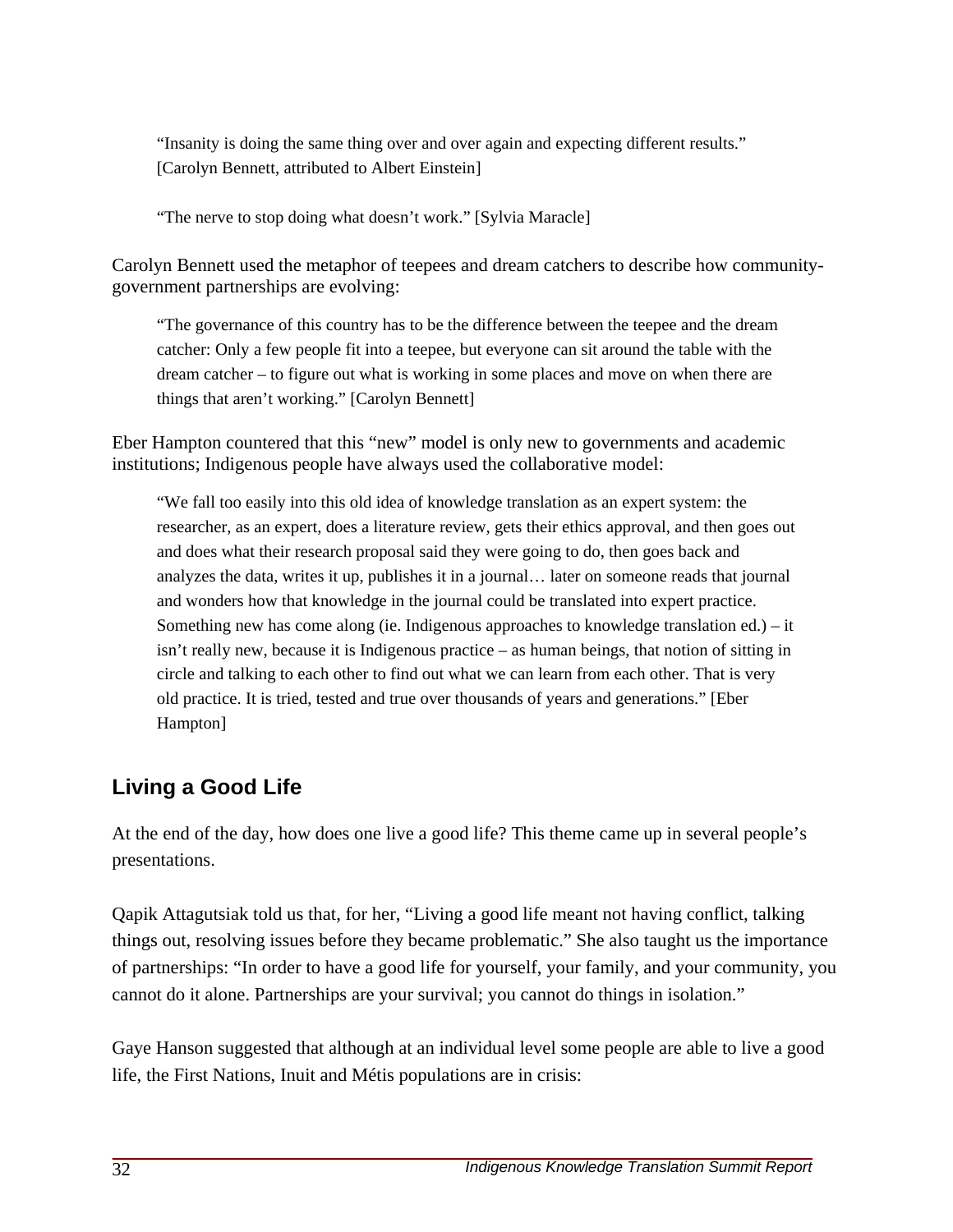"There is a cliff. People keep running off the cliff. We are standing at the bottom of the cliff, building bigger and bigger ambulances to drag away all the bodies. We need to move upstream, to create health." [Gaye Hanson]

Hence, the importance of sharing what we know about living a good life.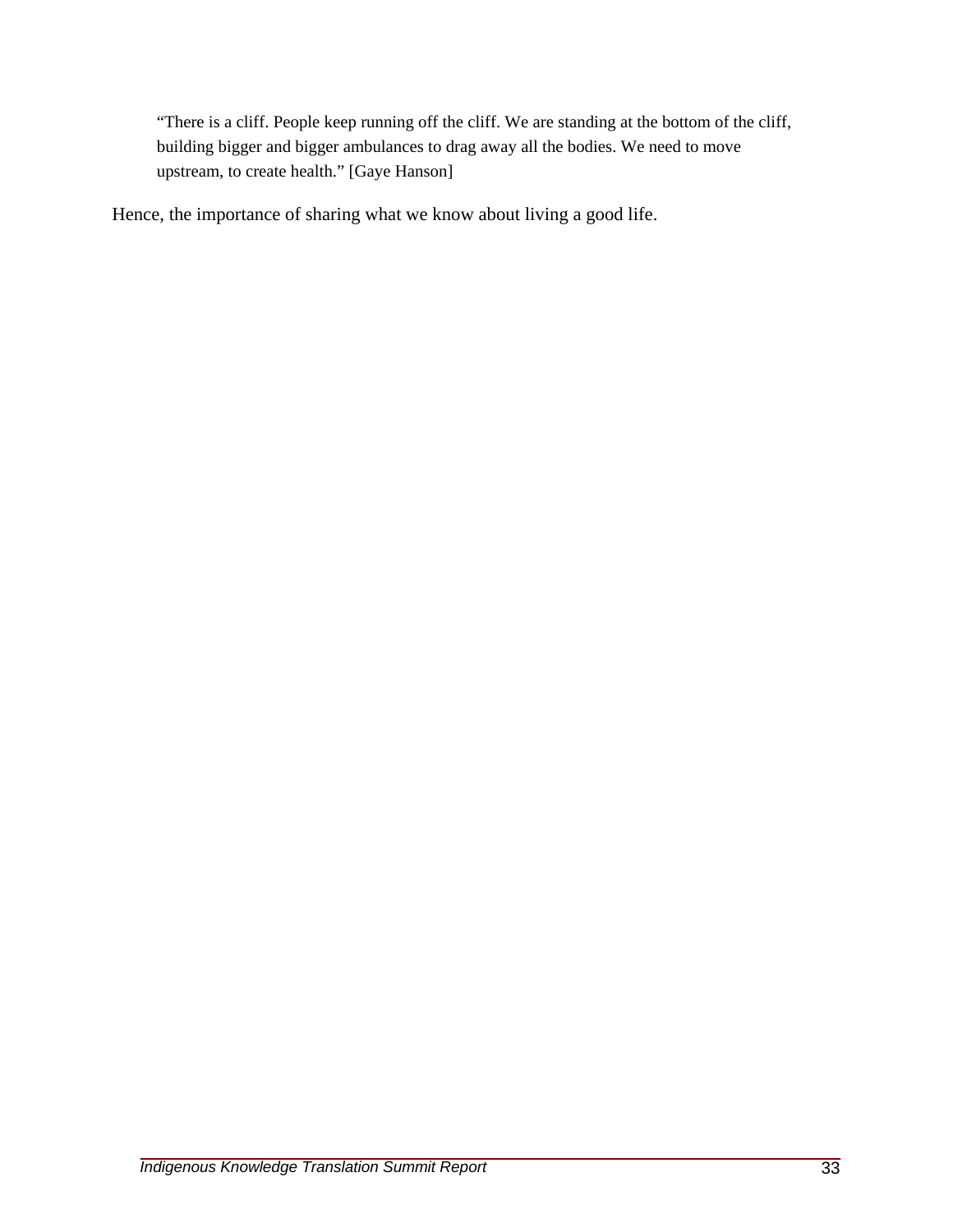# **Mapping of Knowledge Translation:**

#### *Working in the ethical space*

(Willie Ermine) $<sup>7</sup>$  $<sup>7</sup>$  $<sup>7</sup>$ </sup>

In order to have ethical and honorable interactions between western and Indigenous communities, engaging in dialogue about our common humanity is a necessary process. The space of meeting and dialogue, referenced as the ethical space, is necessary because two entities with different backgrounds, worldviews, and knowledge systems may have different intentions and understandings regarding issues of mutual concern. Dialogue in the ethical space will create a field of human possibility, a sacred space of knowing where exchanges and understandings between communities take form. Conceptual and practical development of "knowledge translation and transfer" will require voices that speak for disperse human communities, particularly as we try to capture and incubate notions that will impact the health Indigenous populations.

A situation arises when the mindsets of two societies encounter each other. Misunderstanding may occur. On the superficial level where the Indigenous and western worlds meet, the two entities may acknowledge each other, even name each other, and interact on the basis of mutual agreement. However, a deeper level of thought and attitude influences and drives the way that the two will interact with one another. It is this deeper force, the unseen, often unconscious undercurrent formed in each by distinct histories, knowledge traditions, language, cultural interests, and social, economic and political realities that needs to be recognized as the more substantive and cumulative force that determines how the two entities will sustain relationships with one another over time.

There are certain elements in the concept of knowledge translation and transfer that need particular and immediate focus. For example, disparities in worldviews and knowledge contexts. The worldviews that guide the western and Indigenous knowledge traditions are sufficiently different that we not only have to understand and interpret the respective views of life, but we have to also translate the language that is the description of that world. How does one reconcile a nebulous, metaphysical worldview to a scientific based community that does not acknowledge this crucial touchstone of Indigenous thought and practice? In this sense, translation, interpretation and transfer of knowledge from one sphere to another becomes problematic.

To be certain, there are some concerns regarding the scope and implications of the concept "knowledge translation and transfer" particularly as it relates to the relationship between the West and the Indigenous. To have a meaningful understanding of the intent of knowledge translation and transfer, it is important to clearly identify the reference points between which

 $\overline{a}$ 

<span id="page-39-0"></span> $7$  This section summarizes the information that was presented by Willie Ermine at Fort Qu'Appelle and Prince Albert during the IPHRC's Knowledge Translation and Indigenous Knowledge Symposium in 2005. It has also been published in *Knowledge Translation and Indigenous Knowledge Symposium and Consultation*. Final report of the Indigenous Peoples' Health Research Centre. Saskatoon, SK. Available at: <http://> www.iphrc.ca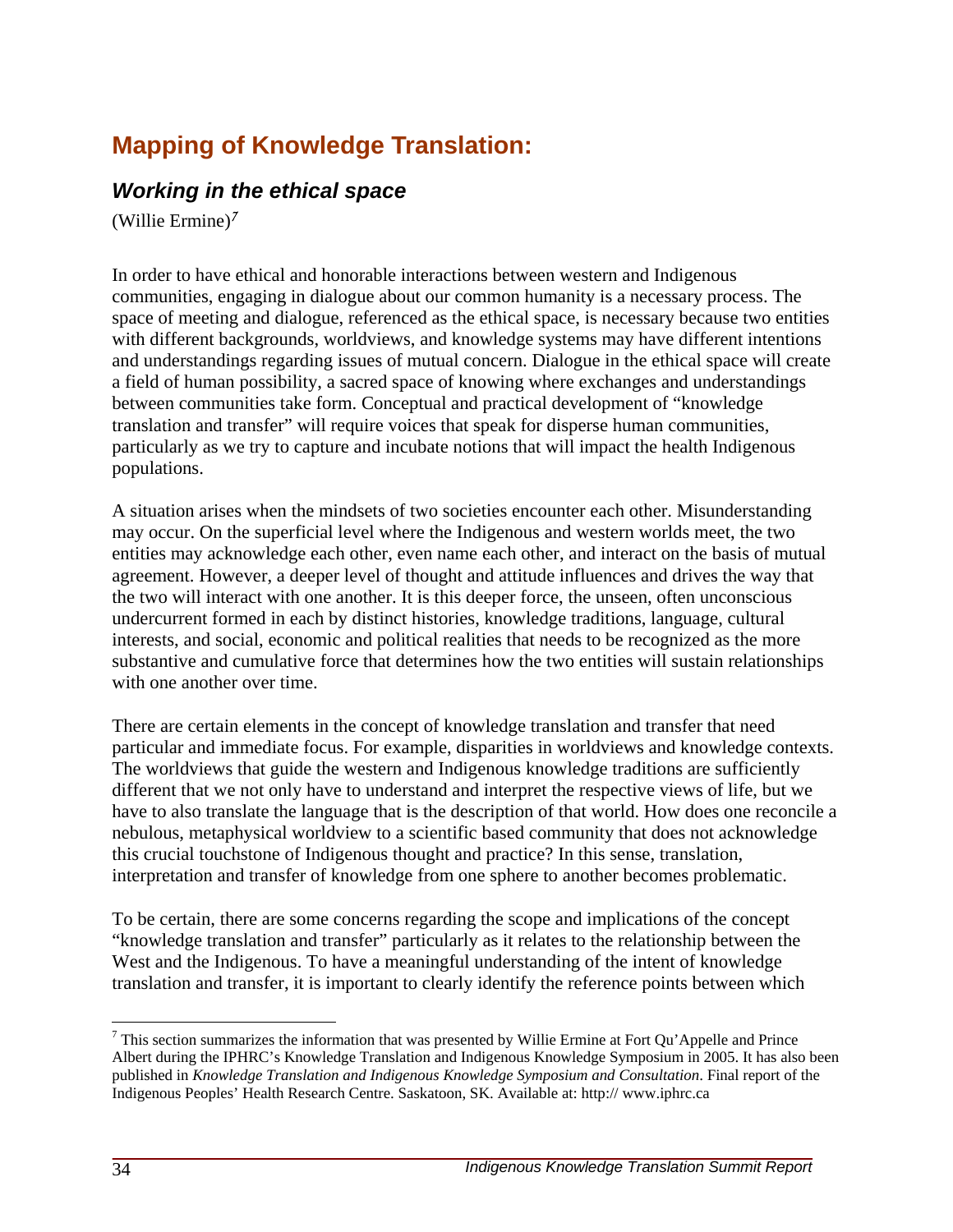knowledge translation is situated. These reference points or locations of knowledge need clear identification in order to help us sort out the different configurations that knowledge translation can take form. To provide some measure of clarity, several models of knowledge translation and its intended transfer route are presented below as a starting point for discussion and understanding:

#### **Model A: Mono-culture**

(Western) Research  $\Rightarrow$  Synthesis  $\Rightarrow$  Policy  $\Rightarrow$  Application (Masses)

This model assumes universality, only one worldview, one system of knowledge, one way: one size fits all. This model would presume a consensus about voice, ethical research, and appropriate interpretation in construction of knowledge. It assumes one culture of understanding, one way to research and assumes one model of humanity. All the questions about the ethics of western research and the critique about its relevance in cross-cultural settings stem from this configuration. This model also assumes a framework of imposition and infusion of questionable practices into cross-cultural settings. This is an established consciousness in the western world that only western ideas, practices and conventions will receive the light of day and be supported by discourses and the appropriate funding for their formation. What that states to Indigenous peoples is that their ideas do not register nor have value in the national health consciousness.

#### **Model B: Colonialism**

(Western Knowledge) research  $\Rightarrow$  synthesis  $\Rightarrow$  policy  $\Rightarrow$  application i.e. translate knowledge  $\Rightarrow$  transfer (to Indigenous community)

This model displaces (once again) Indigenous knowledge and health practices based on Indigenous paradigms. Indigenous peoples are continually wary of western conventions and practices that intrude into their lives. This model dispossesses Indigenous communities' ownership and self-determination of their own health. This includes western biomedical practices that work to displace and disrupt Indigenous systems of health and healing still practiced in communities. In many instances Indigenous peoples still practice a system of health knowledge that is tied to their philosophies and science regarding their lands. The western biomedical system has not supported this system as part of its health regime. Indigenous community research has not been done, simply because Indigenous community research by competent community researchers has not been funded. As a result, Indigenous concepts of health and healing have not been researched, largely because of broader issues such as the application of exclusive frameworks in the biomedical establishment and the privileging of resources that has left Indigenous communities at a disadvantage.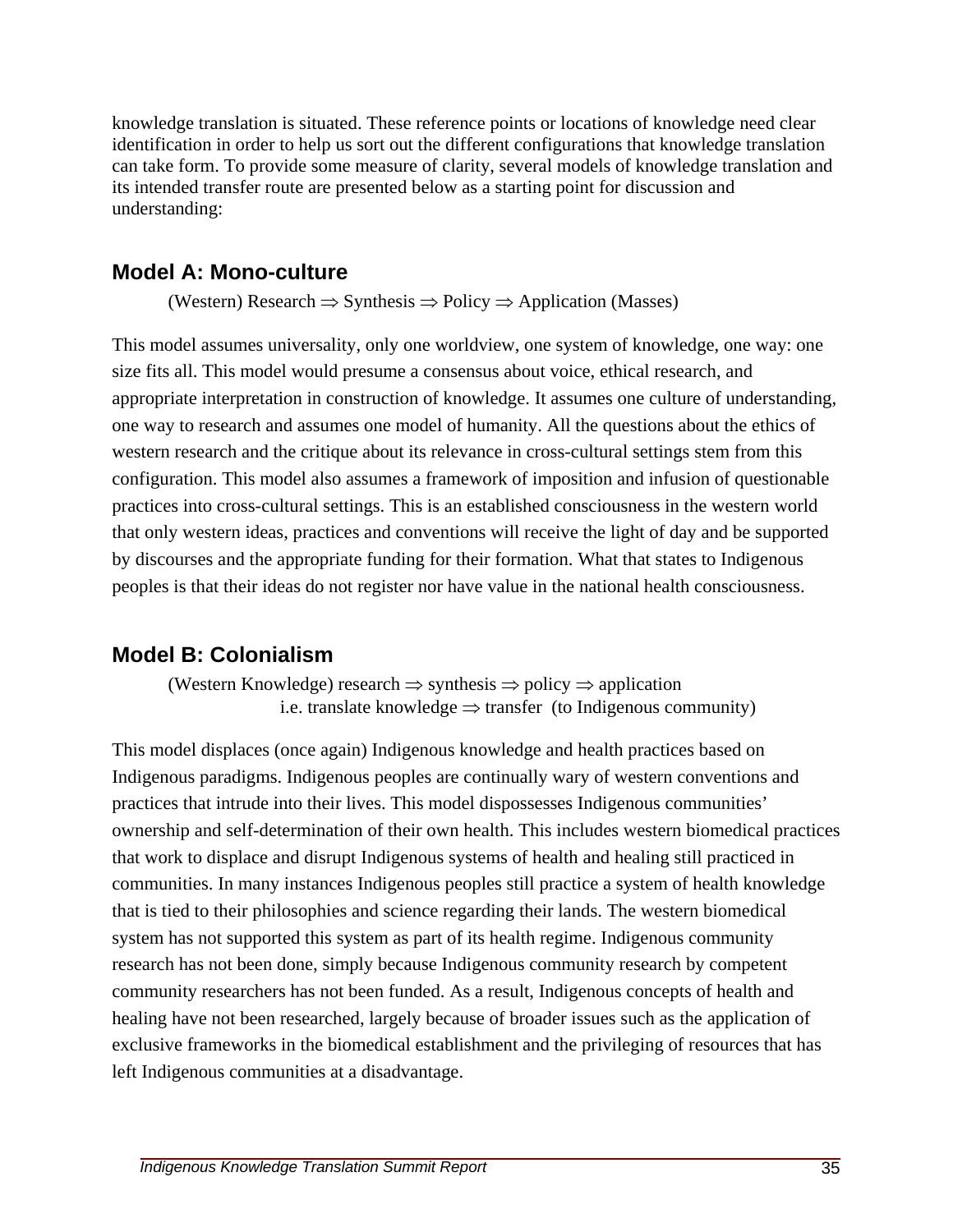#### **Model C: Appropriation**

(Indigenous knowledge) research  $\Rightarrow$  synthesis  $\Rightarrow$  policy  $\Rightarrow$  application i.e. translate  $\Rightarrow$  transfer (into Western system)

This model reflects a problematic process of knowledge appropriation and sets conditions for a new wave of opportunistic research by western institutions setting off alarm bells in Indigenous communities about research ethics and knowledge appropriation and exploitation. Results of this format have been the ownership of the Indigenous image by western scholarship whereby the Indigenous peoples are constructed under pathological lenses. Research results are only as good as the researchers' knowledge and the paradigms that are used. Western-trained researchers have not had the capacity to understand Indigenous systems of knowledge nor the ability to translate Indigenous understandings and ideas.

#### **Model D: Indigenous framework**

(Indigenous based development of knowledge / institutions)  $\Rightarrow$  research  $\Rightarrow$  synthesis  $\Rightarrow$  policy  $\Rightarrow$  application  $\Rightarrow$ (Within Indigenous community)

Indigenous communities do not currently have adequate access to resources such as research funding to do the necessary developmental work that is required in these communities, relative to health. Communities would like to do research that compliments their memory work to reclaim, and rebuild their health knowledge base and supporting institutions in the wake of colonial imposition into their lives. Research would be the catalyst in this community development model. It is proposed that once Indigenous communities reclaim their health knowledge base and have made significant progress in recapturing control of their lives and supporting institutions, then knowledge translation and transfer can begin in earnest because the playing field would have been somewhat leveled. Dialogue and the ethical space theory may provide the cornerstones in this future development.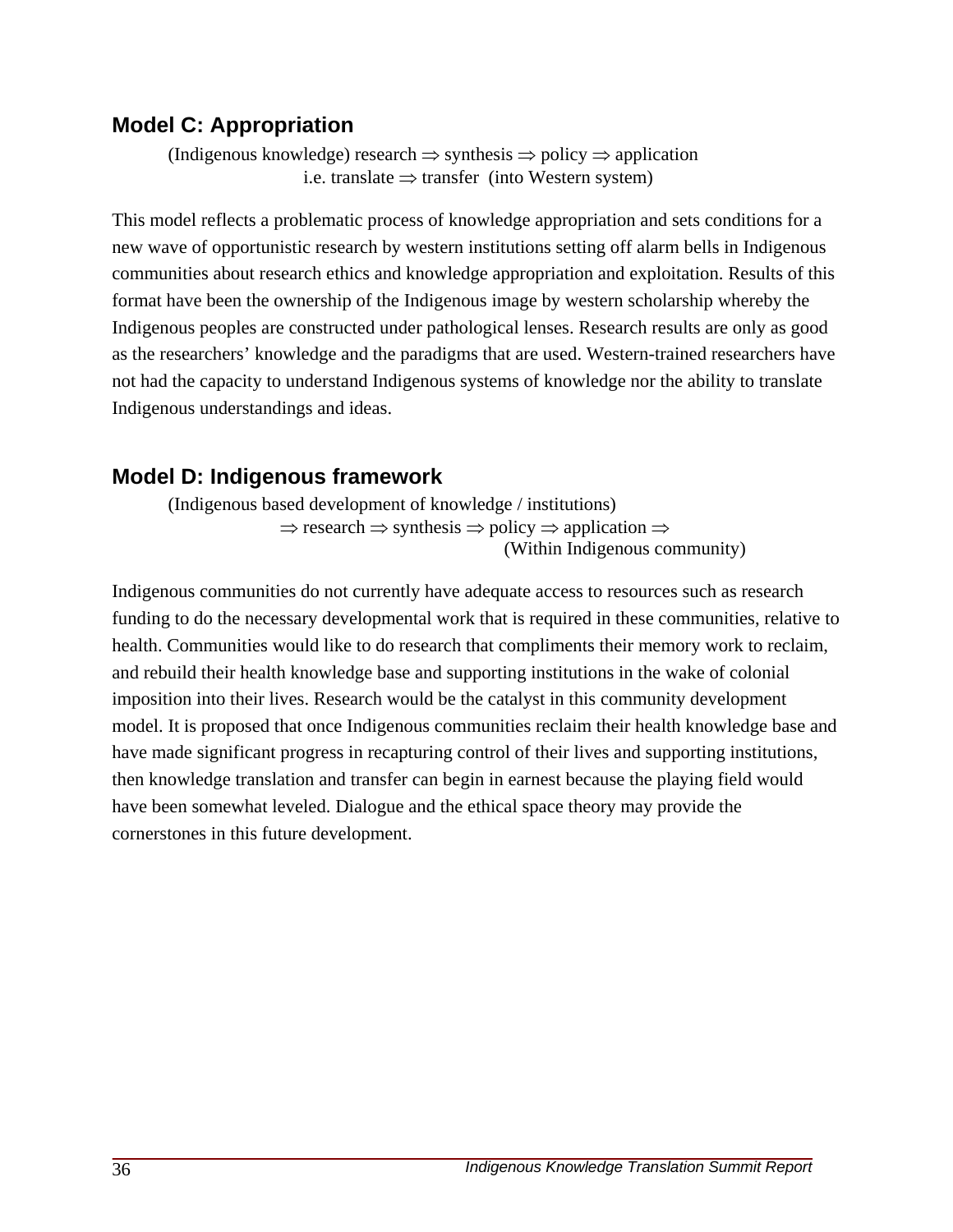# **Knowledge Translation in Action**

An important dimension of knowledge translation is putting research into practice. During the summit, many presenters – Ian Potter, Kevin Pottie, Kathleen Lyndon-Hassen, Judy Hughes, Diane Hill, Wayne Warry, Connie Siedule, Lois Edge, Earl Pellitier, Corey McCafferty, Ann Macaulay, Veda Weslake, Patricia McGuire, Janet Smylie, Anna Demetrakopolos, Val Gervais, Carmel Martin, Rose Roberts, June Anonson, Vicki Wilson, Carrielynn Lamouche, Faye Fletcher, Yvon Allard, Carla Moore, Linda Diffy, Katherine Cook, Kim Anderson, Jennifer Ranford, Marilyn Van Bibber, Jeff Reading, Liz Estey, Alice Reid, Sylvia Maracle and Gaye Hanson and others – illustrated for us how research is put into practice in communities, organizations and government. In the interest of saving trees, only a few projects are summarized below. The CD ROM will include a more comprehensive overview of the impressive work that has been done.

# **Ann Macaulay & Amelia MacGregor:**

# **Kahnawake Schools Diabetes Prevention Project**

Type 2 diabetes was on the rise in Kahnawake in the 1980s. At the time, Kahnawake had a nutritionist to encourage diabetics to eat healthy meals, as well as a doctor on standby, but little was done to prevent diabetes. It was not until the community came together to discuss the problem of type 2 diabetes that Elders pointed out the importance of children: "In our culture, the children are at the centre of everything we do; we need a solution to help the children so that when they grow up into adolescents and become parents they don't have to go through what our Elders went through."

In 1994, the Kahnawake Schools Diabetes Prevention Project (KSDPP) began. Teachers, parents, school committee, Elders, grandparents sat together around the kitchen table and a volunteer KSDPP community advisory board was established. The mission statement for the KSDPP was to design and implement intervention activities for schools, families and community, to prevent type 2 diabetes. Another component of the project was to conduct community-based research and to report all the research results to the community for discussion and feedback.

Activities were based on a social calendar of the community (midwinter festival, etc.) with events that linked together different schools from the sister communities. Components of the prevention project included healthy eating, physical activity, positive attitudes, and humour. Avenues for dissemination of information included the local newspaper, local radio station, local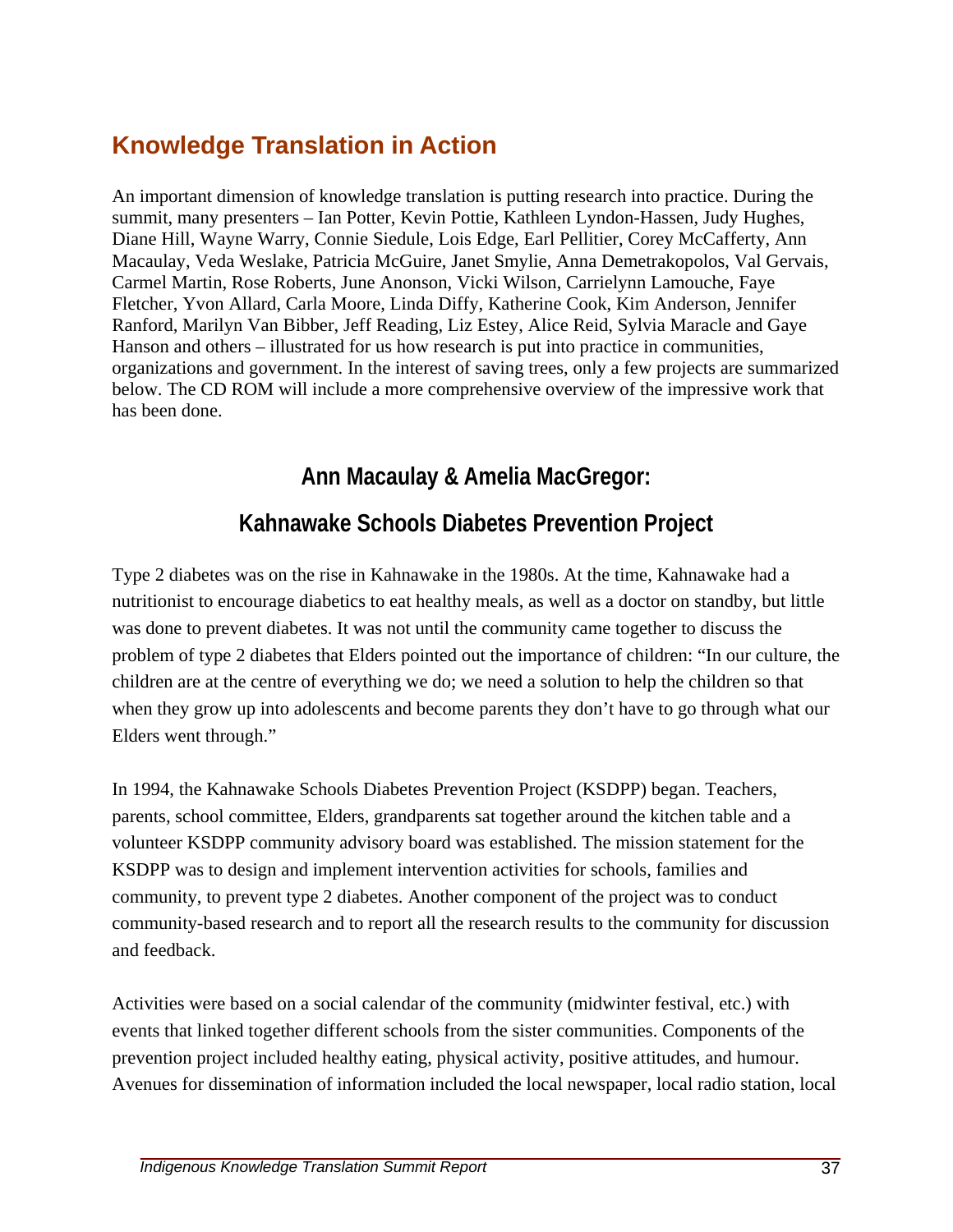television programs and common bulletin boards. In the schools, newsletters were sent home to parents to give them feedback on the results of the research. Report card days and orientation days were other opportunities for parents to be involved.

The lesson learned from the KSDPP was that it is vital to build knowledge translation activities into all projects, right from the beginning. A local code of research ethics must guide these projects (the KSDPP code of research ethics is published on the Internet at http://www.ksdpp.org/code.html).

Knowledge translation is about sharing what we know: It is important that knowledge should be locally based and locally relevant – to the time, the people, and the community. It should be contextualized so that it makes sense. It should use appropriate community language. It should actively (rather than passively) present information. The people giving the message should come from the same community – we are all more likely to listen to someone we know.

# **Sue Crengle:**

# **Knowledge Translation as it is Practiced in New Zealand**

Like First Nations, Inuit and Métis communities, Mäori are placed at the margins of research. In response, Mäori have developed the Kuapapa Mäori research methodology and Mäori-centered analytic frameworks and modes of dissemination. Mäori communities, policy makers, servicefunders, health professionals and academic researchers work together to translate Mäori knowledge into health services. Safety is a concern throughout this process: how to make the process safe for Indigenous knowledge and Indigenous people.

Sue Crengle described asthma management as an example of successful knowledge translation: Mäori and other Pacific ("brown") children are statistically less likely to receive the same public health education about asthma and are less likely to be prescribed asthma medication than New Zealanders of European descent. Mäori-led research demonstrated the need for different modalities for dissemination of knowledge about asthma, including the use of popular media and community/professional presentations and publications.

Research on SIDS (sudden infant death syndrome) prevention among Mäori is another example of knowledge translation. Low socioeconomic status, infants who sleep face down, smoking mothers, not breast feeding, and bed sharing with an infant are described as risk factors for SIDS in most public health campaigns. Prior to 1994, these campaigns to prevent SIDS failed in Mäori communities. Why? A Mäori SIDS prevention team was funded to travel across New Zealand to talk to communities about SIDS and SIDS prevention. They discovered that the key messages about SIDS were culturally inappropriate and the modes of knowledge dissemination were culturally inappropriate. In 1996, a Mäori SIDS public health campaign was launched, clarifying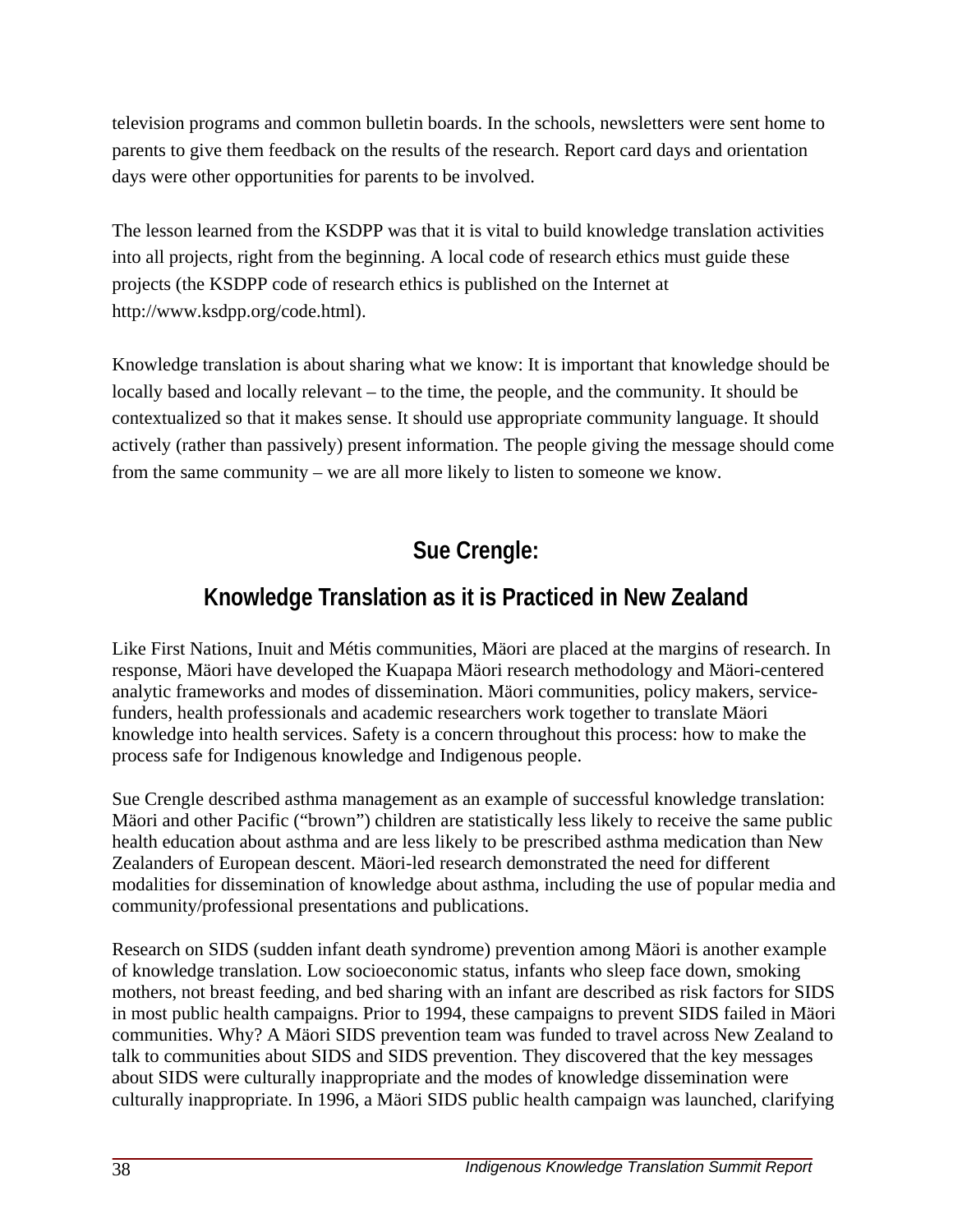the risks (smoking parents who bed share) and providing Mäori appropriate alternatives. A family assistance strategy was also developed for coroners and others to work with families after SIDS deaths. The results? Translation of Mäori research into Mäori-appropriate service provision resulted in a stabilization of the disparity in SIDS rates and possibly a change in coroner behavior.

# **Sylvia Maracle:**

# **Aboriginal Healing and Wellness Strategy**

The Aboriginal Healing and Wellness Strategy (AHWS) is a policy and service initiative, launched in 1994, that brings together Aboriginal people and the Government of Ontario in a unique partnership to promote health and healing among Aboriginal people. AHWS fosters and promotes integration of traditional and culturally appropriate approaches to healing and wellness in Aboriginal communities with contemporary strategies, while supporting better access to the type of care and services for Aboriginal People that most other Ontarians take for granted. As a result of the efforts of the Strategy's participants, more and more Aboriginal people are receiving the kinds of holistic health and healing services health they have sought for many years and are enjoying an improvement in the quality of care they receive. The programs and services include healing lodges, treatment centres, shelters, outpatient hostels, maternal and child centres, health advocacy developers, translators, information clearinghouses, Aboriginal health planning authorities, as well as the following ten Aboriginal Health Access Centres:

- Wabano Centre for Aboriginal Health, Ottawa
- N'Mninoeyaa: Community Health Access Centre, Cutler (North Shore)
- Gizhewaadizaiwin Access Centre, Fort Frances
- Shkagamik-Kwe Health Centre, Sudbury
- Wassay-Gezhig Na-Nahn-Dah-We-Igamig, Keewatin (Kenora)
- De dwa da dehs nye>s Aboriginal Health Centre, Hamilton
- Noojmowin Teg Centre, Sheguiandah (Manitoulin Island south of Little Current and Espanola)
- Kanonhkwa'tshero:io, Akwesasne (Cornwall)
- **Southern Ontario Aboriginal Health Access Centre, London**
- Anishnawbe Mushkiki Aboriginal HAC, Thunder Bay

The AHWS resulted in the creation of more than 650 jobs in the Aboriginal community, construction of facilities and the development of management and program planning capacity. An important feature of the Strategy is that programs and services are Aboriginal designed, delivered and managed. Empowerment is a key aspect in promoting wellness in Aboriginal communities striving for self-reliance by using traditional and cultural teachings and values that kept them strong in the past.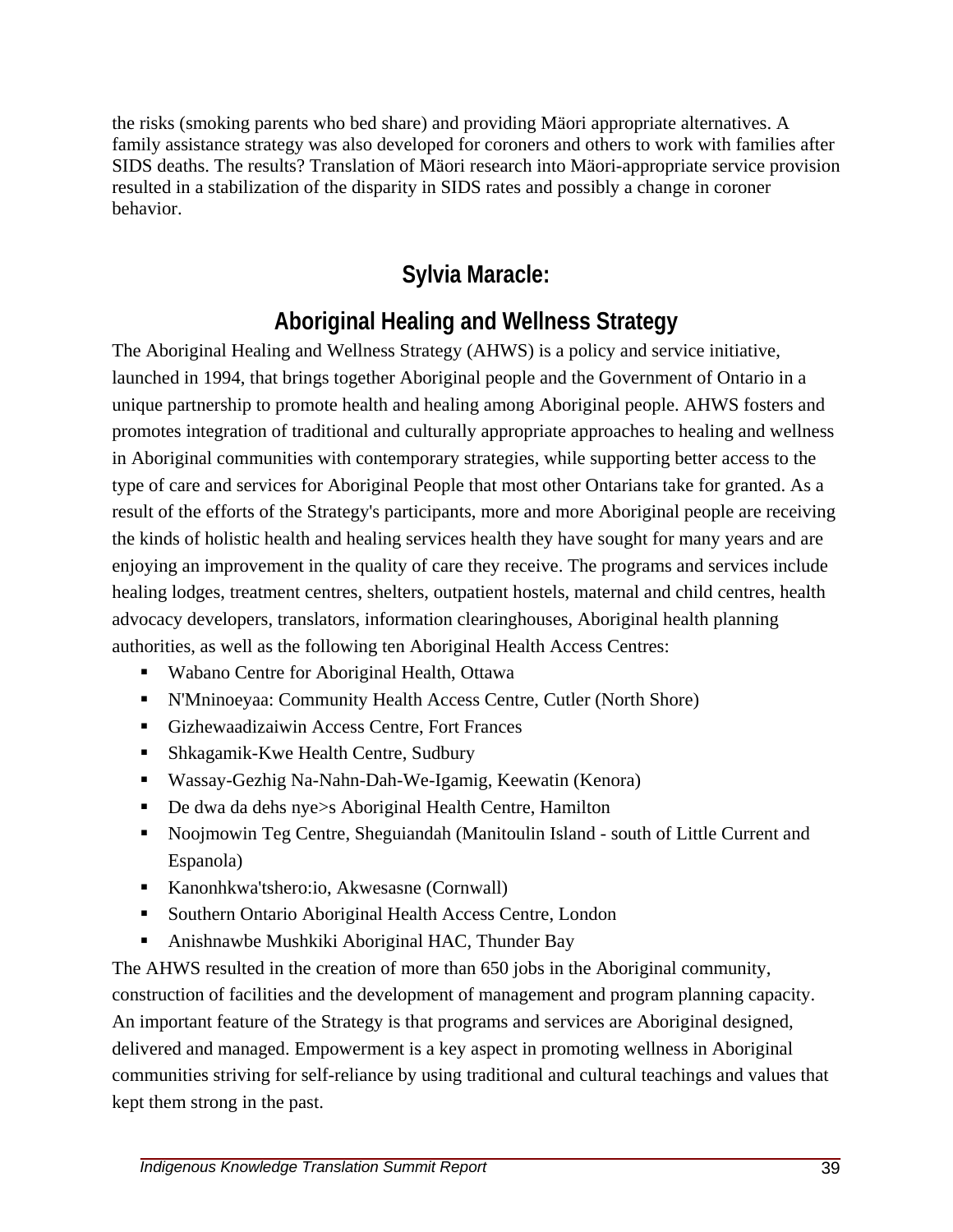Seven questions that AHWS came up with in developing policy from an Indigenous perspective:

- 1. Are the perspectives on the subject of inquiry distinctly Aboriginal? Not "do you think you want an Aboriginal perspective," but is it *distinct* to us?
- 2. What Aboriginal sources are appropriate to shed light on those perspectives? Sometimes the source you are going to, of knowledgeable people, aren't the appropriate source in the community.
- 3. Is proficiency in one of our languages required to explore the perspective? If so, how will that be accommodated?
- 4. Are there particular protocols or approaches required to access the relevant knowledge? One protocol is not enough.
- 5. Does Aboriginal knowledge challenge in any way the assumptions brought to the subject from previous research? You need to tell us that going into that discussion. For example, we have a program in Toronto called, "My Auntie" in Ojibwa. We were taking children for 10 years out of their family homes. When we grew up, when there was trouble in the house, older women came and taught you how to parent. These were older women who would go and live for four, five, or six months with those families to help those caregivers. It created employment and less destruction of our families. But that challenged assumptions in all kinds of child welfare research because these weren't social workers, they were just older women. Everybody in social work wanted to come look at that.
- 6. What are the appropriate means, in this context, to establish the validity of the information gathered and analyses of the data? We want to know, in your relationship to Indigenous knowledge, things like you need tobacco to go out and speak.
- 7. Is the language and the mode of presentation of the results understandable by, not only the participants of the research, but the community that the participants come from?

"We have been able – where I work – to look at develop alternative programming approaches. Nobody has asked to document or research these, but we're getting ready for that. We do things fundamentally differently. We design differently, we program differently and we evaluate differently. We spend a lot of money -- \$400,000,000 on the Aboriginal Healing and Wellness Strategy so far – and we are really successful at engaging women and their children. When those women are abused, we treat them in an Indigenous appropriate manner. We decided that need a zero tolerance policy amongst our men and leaders. We want chiefs, leaders, men in friendship centres, to stand up and say, "No violence against women and children." And now our strategy is under attack. We pushed the edge and now people are pushing back. For as long as I can stand, I'm going to push them. We're going to need to document it and we're going to need young people to stand with us and say, "There are other approaches to be tried." [Sylvia Maracle]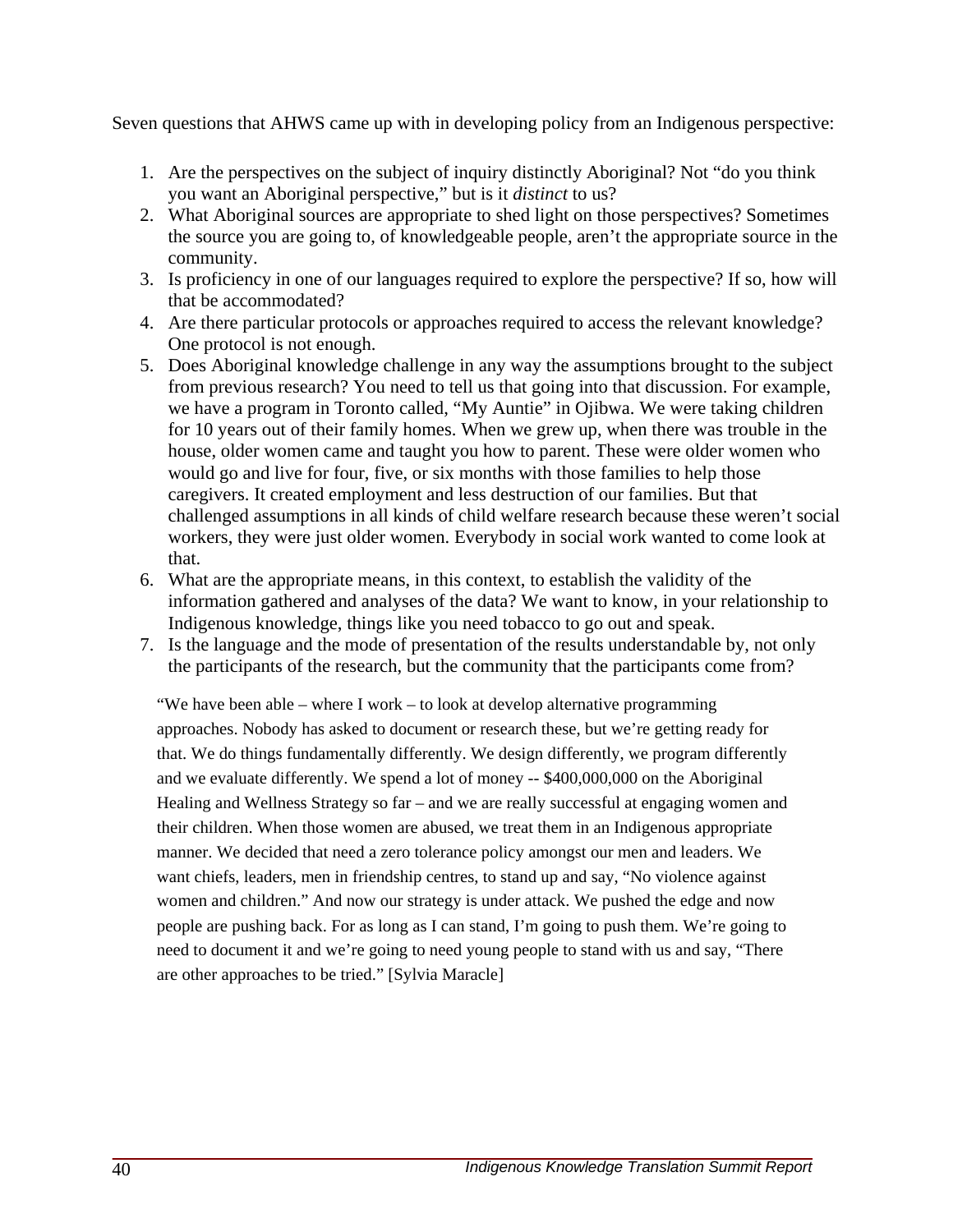# **Ian Potter (ADM, First Nations and Inuit Health Branch): The Potential for Indigenous Knowledge to Contribute to Health Policy**

Understanding IK and transfer can have an impact on community control, improved coordination across programs, improved flow of information, appropriate services.

Examples of how this is playing out in a good way:

1. Aboriginal midwifery education program at the U of Manitoba (supported by Health Canada). It is an Aboriginal midwifery program, founded on Indigenous knowledge of midwifery that provides the Aboriginal midwife with all the Western scientific knowledge (and Western credentials).

2. Aboriginal telehealth knowledge circle initiative (Alberta) connects doctors, nurses and patients who are hundreds of kms away, as if they were in the same room. Computerized communication is a medium to translate a very scientific western approach into an Indigenous community.

Challenges in knowledge translation from a Health Canada perspective:

- Differences in disseminating, collecting and storing information: Western knowledge is shared through journals, whereas a lot of Indigenous knowledge is intimate, private, shared only within families and communities. This is a challenge for someone in a health program to access. The information is situational knowledge that sometimes cannot be generalized.
- Ownership issues: Western knowledge is protected by intellectual property laws (copyright, trademark), whereas Indigenous communities have a system for who controls knowledge, how it is disseminated and how it is protected (cultural role as keeper of knowledge, collective ownership)
- Regulation, payment and efficacy: The western paradigm operates on the basis of selfgoverning professions. The government wants to know how groups will protect the public. Professional societies protect the public in the interface between specialized knowledge and duty of care. This may not exist in Indigenous communities.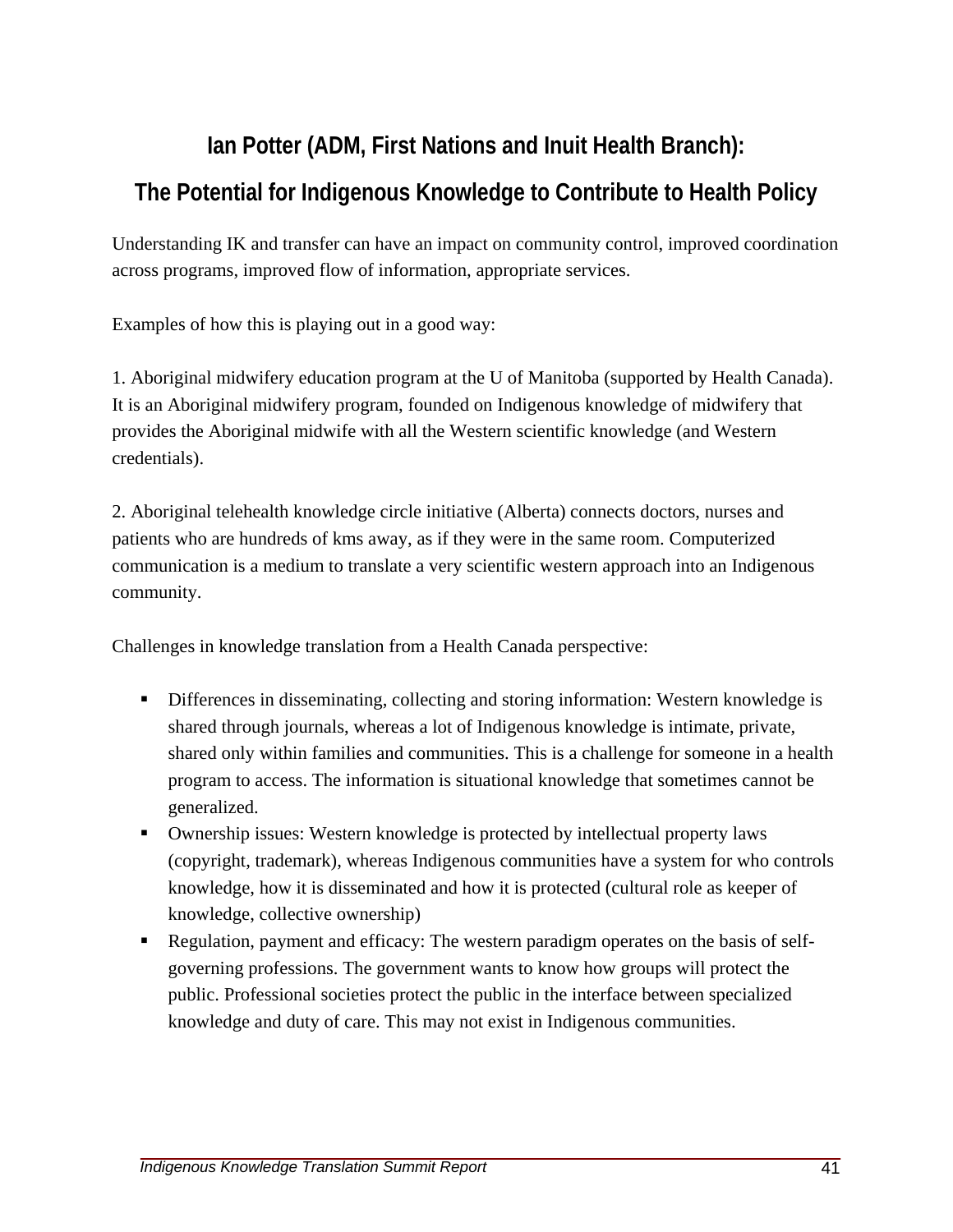# **June Anonson & Vicki Wilson:**

## **Interviews with Aboriginal Elders – Their Ideas and Suggestions for the Recruitment and Retention of Aboriginal Students into Health Care Professions**

There is a nursing shortage in North America; not enough students and not enough students who reflect the demographic.

*Research:* An Elder's forum was held to hear the rich layers of lived experiences and outcomes from attempts to recruit Aboriginal people into health care professions. *Results:* Need to start recruiting students right from elementary school; importance of including

*Prince Albert Site – Current recruitment and retention strategies:* 

- Recognition of Aboriginal diversity.
- Incorporate Aboriginal epistemology and pedagogy into the curriculum. Changing the curriculum is difficult, however, because it is very entrenched. Elders play a key role in dealing with this.
- **Incorporate humor and story telling into the program.**
- Counselors and student supports: funding, accommodation, transportation, childcare, student association, community involvement.
- Holistic approach: the medicine wheel is used, although for many of the students it is something that they need to learn (they haven't come with it).

#### *Elder from Northern Campus – Vicki Wilson's role:*

• To incorporate holistic teachings in the programs, the Elders take the students to ceremonies and provide counseling and guidance for the students.

#### *Dissemination of information:*

- Video and articles are sent to post-secondary counselors, administrators, faculty
- $\blacksquare$  Palm pilot project the students will use those in the acute care setting and community setting to enhance patient care and access information that wouldn't otherwise be available

family.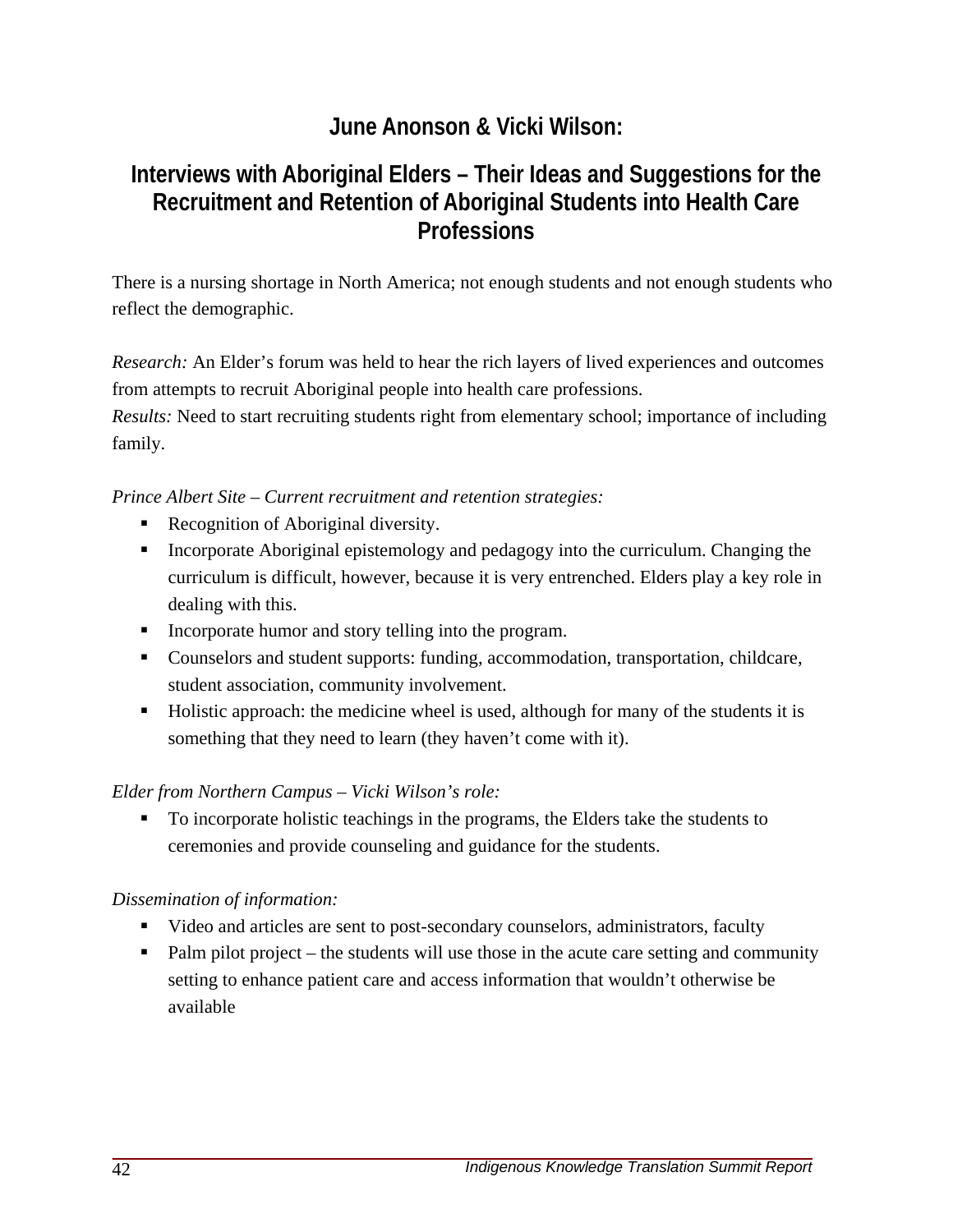# **Rosa Giove, Takiwasi Centre, Tarapoto, Peru: Indigenous Knowledge Translation in Peru**

Plants are teachers. This is one thing that all healers told me.

I was born in Lima, Peru's capital. I went to the Amazon to study medicine. I learned about traditional medicine in Lima, a little, but I wasn't sure these kinds of medicines worked. I found illness and healers and plants – lots of traditional knowledge – that I was interested in learning. When I asked the healers to teach me, the only answer I got was, "Plants will teach you." But how will they teach me? They don't have mouths. They can't tell me anything…

Amazonian healers can induce modified states of consciousness, to help you to connect yourself with the knowledge of nature. We drink these plants in a special way in the jungle and observe the psychological effects.

We have a different approach to the problem of addiction: We consider it a spiritual issue; the addict is searching to find his inner spiritual world. We can't try to heal this spiritual imbalance with western medicine; we must use a spiritual approach and traditional medicines.

We must know how to translate the results to the western world. We make efforts to show that there are good results using traditional medicine. We demonstrate the cathartic aspects of the plants, how they transform the patients. We observe the changes in every patient that we treat.

Peruvian traditional medicines include: san pedro, coca and ayahuasca.

Inner risks: There is no chain of knowledge translation; the traditional healers die and youth aren't interested in traditional medicines. Businesses only have financial interests.

External risks: loss of resources because of environmental problems; poverty, lack of financial resources for research; and biopiracy.

What can we do? Biodiversity, traditional medicines research, policy.

Traditional knowledge can't be stored; it lives and changes.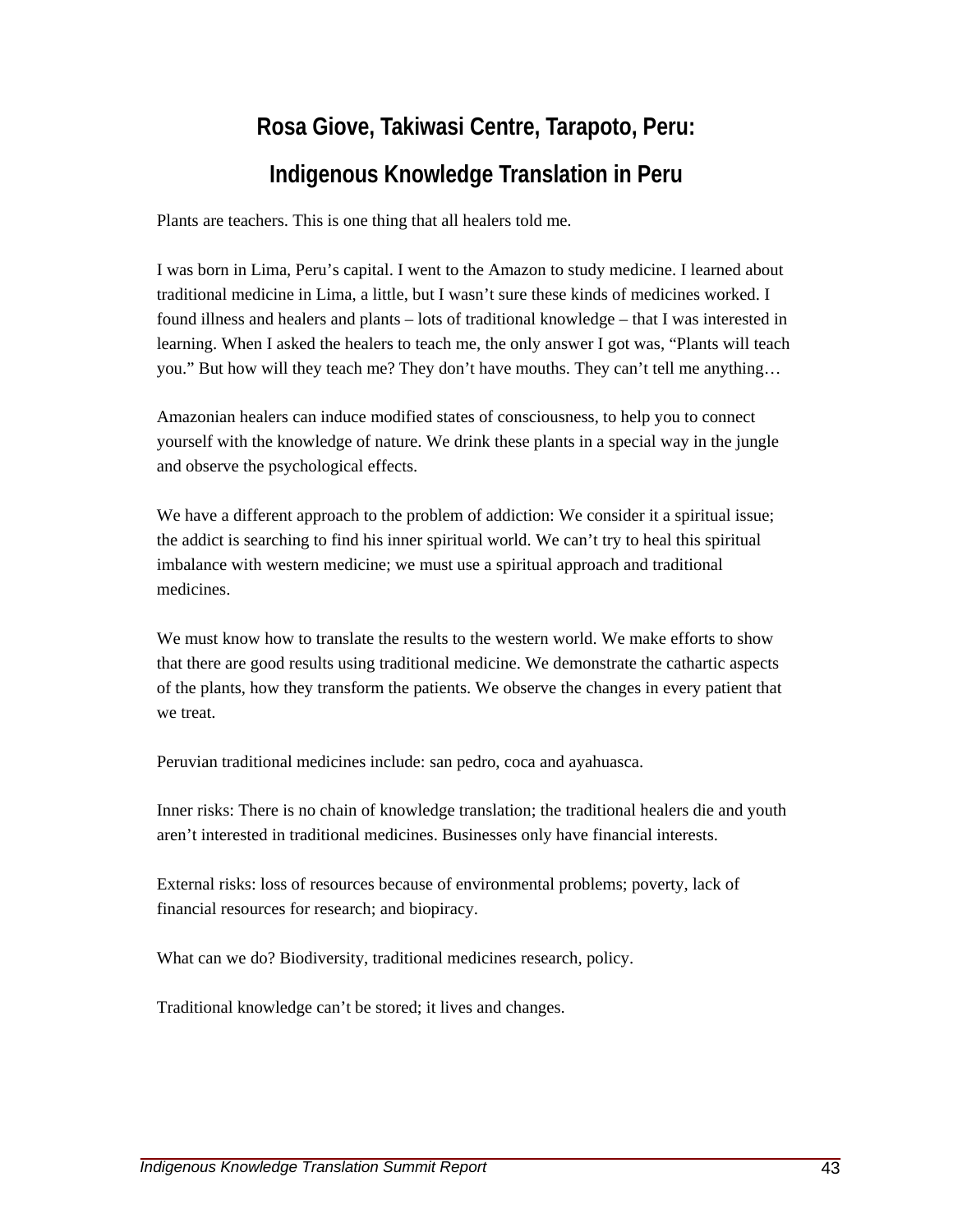## **Connie Siedule, Qapik Attagutsiak, Eva Kigutaq, Iga Attagutsiak, Kelly McShane:**

### **Mapping Health Information Flow Within the Urban Ottawa Inuit Community**

The speakers in this session discussed the Tungasuvvingat Inuit Family Resource Centre's work to promote healthy outcomes for Inuit children and their families:

#### **Iga Attagutsiak:**

I grew up in a large family with fourteen children. I remember being in the hut. Our only toy was a wooden doll. We were out hunting by dog team – no skidoos. It was fun, without any disturbance from other communities. My mother taught us sewing when we were small. We did a lot of things. We survived, our parents, our ancestors, survived in a dark place without electricity. The only thing they had was an oil lamp. Our parents worked together very hard. My mother sewed all the time – that's what she had to do with a lot of children. Our father had to hunt to survive: for food, for the skin for clothes, for the dogs. They were busy with that life until the white people came to their community.

Then things changed: the white people wanted them to move to a house so that it would be easier for them. They had to worry about money, about their changing lifestyle.

I moved to Ottawa. People move for a lot of reasons: some for medical reasons, school, job, family. Since there are a lot of Inuit people living in Ottawa now, we have a lot of feedback from the Inuit people that the resource centre helps; there were people doing drugs and alcohol. They are starting to get people. There are treatments now. The Inuit family resource centre is for Inuit people. We are helping each other so much in Ottawa.

We have a lot of things to talk about: The igloos, how our parents survived in the dark place. Survival. I went out hunting with my own family. It is better than living in a city or town because our kids are much happier.

#### **Eva Kigutaq:**

The oil lamp is a tool that ancestors used as a source of light and heat. The oil came from animals of the sea. They cooked the fat first before they could use it as an oil. My grandmother said that when they traveled, as soon as the igloo was built, they would light the lamp right away. When the igloo was built, the person would light the lamp to heat the inside. A rack would be put above it to thaw meat. It had to be on 24 hrs/day, 7 days/week.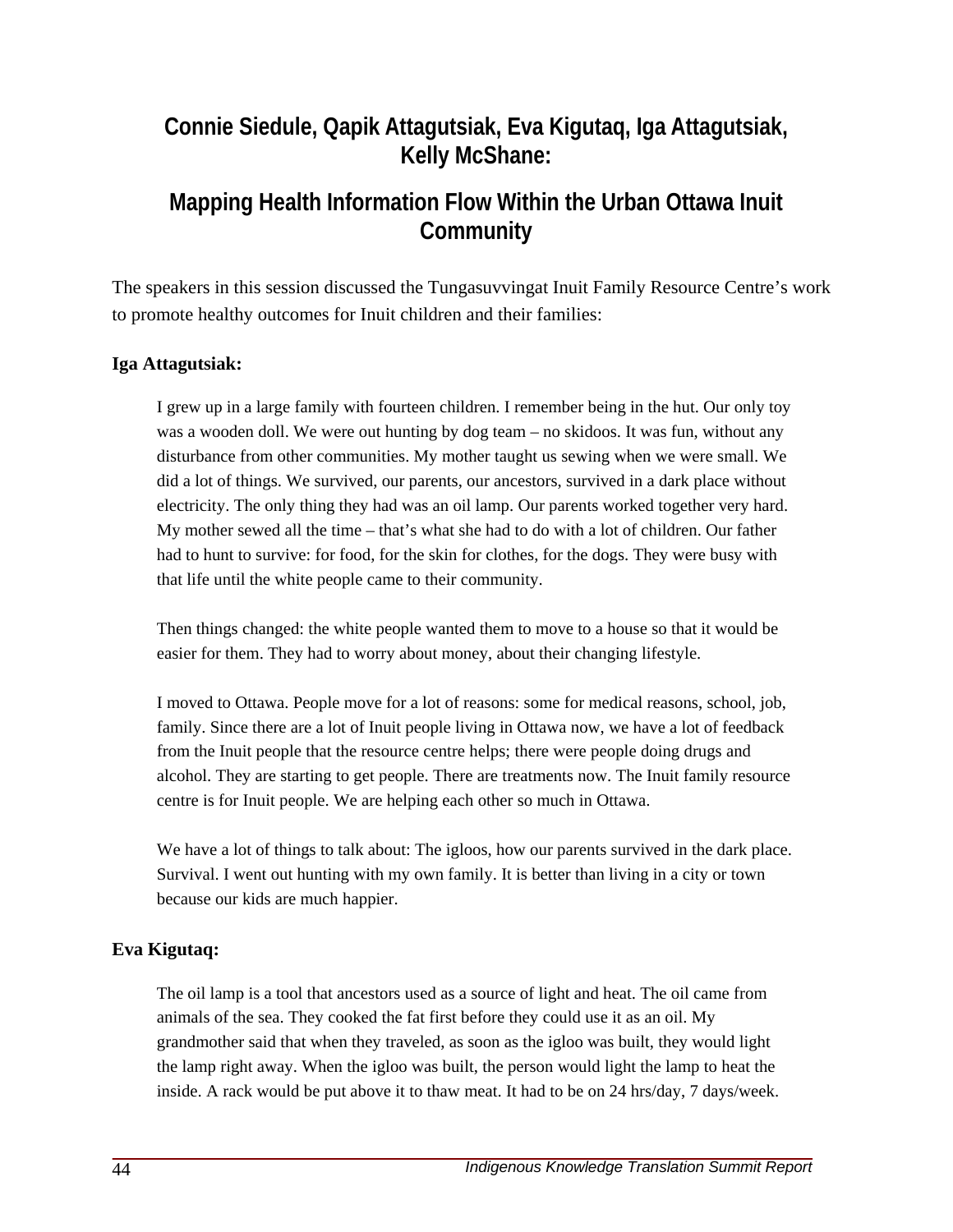In no time it would warm the inside of the igloo. It was the only thing that they used to heat the meat. They would cook with it; they would melt the ice with it. Sometimes they would have larger lamps or 2 or 3 in one igloo.

#### **Qapik Attagutsiak:**

I have been involved in midwifery for a very long time. As long as we have this world today, we know that children will continue to be born. When it comes to dealing with the woman and childbirth, we always have to be prepared for complications. You take care of yourself as an expectant mother to have an easy birth. Depending on your state, your childbirth will be different. Some childbirths are very difficult, as some children are born in breach positions, stuck in the uterus, or stillborn. Some long, painful labors are very difficult. You know that the child was alive in the uterus, but it is born dead. In order to demonstrate my knowledge, I have to use my own experiences in my own deliveries. Before the nurses were introduced to our communities, I was a traditional midwife for many years. One difficult delivery that I attended was before the nurses came. It was a long labor. The placenta was stuck to the uterus. During that delivery, I realized the placenta wasn't going to expel. I remembered from the teachings of my ancestors that there was a way to help. I cut my nails and then inserted my hand, palm up, to scrape off the placenta. It was very difficult for me at that time because I had to insert my entire arm. I carefully cupped the placenta and removed it from the uterus.

Pregnancy is not an illness; it is a fact of life, a state that all women go through. We have to know how to take care of ourselves during pregnancy. To look after our community members during that time, there are rules and teachings that we had observe. Once a child was born, we had other rituals that would welcome the baby into the world.

One of the teachings I got from my ancestors when I entered the role of midwife was always be prepared for anything that may happen. I was aware that stillbirths happen. One of the first things I was instructed to do was to attend to the mother. Once the mother is safe, then we had a responsibility to try to revive the baby to the best of our abilities. We had a duty to try to revive the babies. Our first priority was to attend to the mother… I have revived two stillborns. One is in a high leadership role today. I take a child, lay it flat, and pump the legs up and down, to pound on the heart… Usually you clean whatever the baby has swallowed, take a ball of snow, and then the cold shocks them into life. I have many stories.

If your mother or grandmother didn't teach you, other community members would coach you verbally. Over time, they would repeat the teachings verbally. They knew that the opportunities would arise eventually for you to do what you learned. Because the teachings were repeated more than once, you'd remember what to do in different circumstances.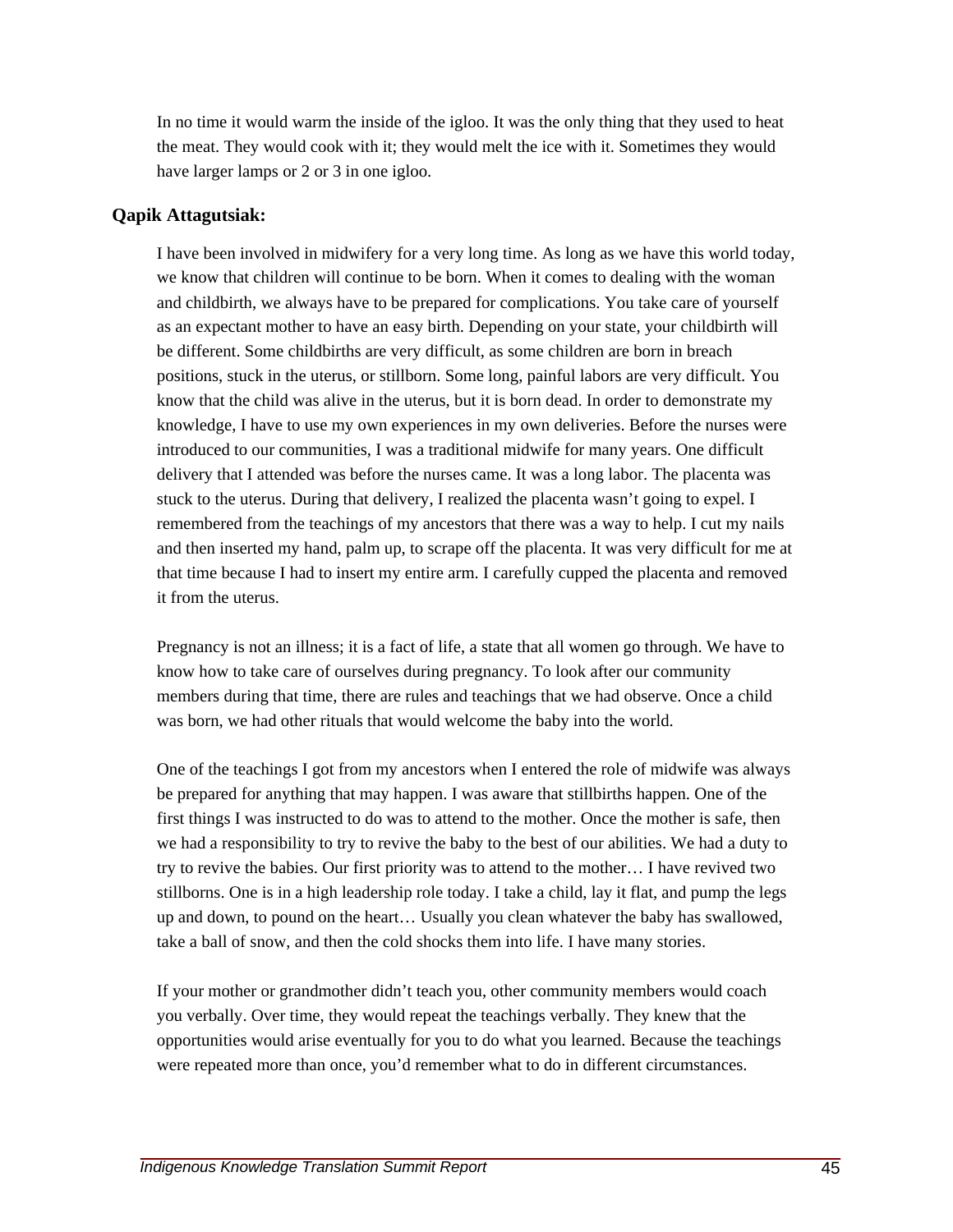You would learn, observe, do the deliveries, and then you'd have the responsibility to pass on the knowledge.

# **Kelly McShane and Janet Smylie:**

# **The use of technology in urban Inuit health initiatives to bridge the gap between the north and the south**

*Background:* Research on health information processes of Inuit has been gathered almost exclusively from the health care delivery model of Inuit in the north or from Inuit traveling to cities for medical treatment. This work applies to those Inuit in rural areas. Less is known about the  $25\%$  of Inuit who are living in urban areas<sup>[8](#page-51-0)</sup> and potentially are able to access local health care services. The health information processes of urban Inuit remains an insufficiently developed area of research by public health and medical practitioners. The current study examines health information use and dissemination strategies within an urban Inuit community. Specifically, it presents the evaluation of a CD-ROM multimedia health information tool developed in the community.

*Methods*: Through a collaborative partnership with the Tungasuvvingat Inuit Family Resource Centre, a series of key informant interviews and focus groups were conducted to gather information on specific health information processes. A health information tool was then developed that capitalized on the existing health information structure in the community. A series of pre-post questionnaires and interviews were then conducted to evaluate the tool.

*Findings*: Major themes of health information processes included: the importance of visual learning, community Elders, and cultural interpreters; community cohesion; and the Inuit and non-Inuit distinction. The core sources of health information are family members and sources from within the Inuit community. The principle dissemination strategy for health information was direct communication, through one-on-one interactions or in groups. After viewing the tool, participants reported that they would recommend the tool. They also reported the tool content was clear and more similar to talking to someone than they initially thought.

*Conclusion*: This community-specific model of knowledge translation shows substantial differences from current mainstream models. Furthermore, initial evaluation of CD-ROM indicates positive evaluation and suggests the tool is an effective medium to transmit health messages. The results from this urban sample suggest that additional work is needed to bridge the gap in the dissemination health information between the North and the South. That is, there is a need to foster greater collaboration and sharing of traditional information between circumpolar regions and urban areas.

 $\overline{a}$ 

<span id="page-51-0"></span><sup>&</sup>lt;sup>8</sup> The 25% figure is based on Census data, and includes not only major cities such as Ottawa and Edmonton, but also any northern community with a population of more than 1,000 persons.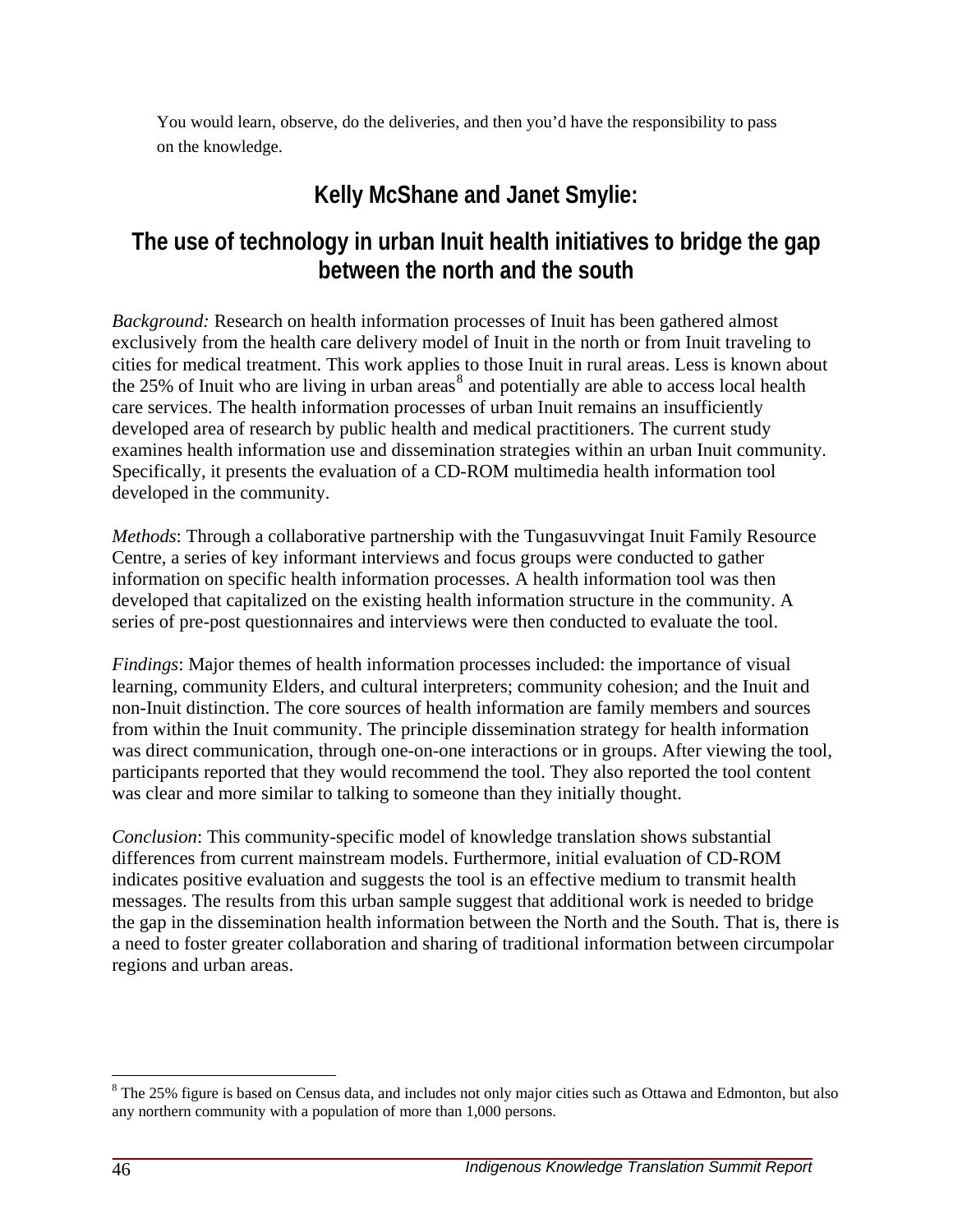# **An evening with Maria Campbell – Active knowledge translation through food, story telling, art, and music**

This eight-course feast was prepared by Maria Campbell as an example of knowledge translation through food, story telling, art and music. In Ms. Campbell's words: "I am hosting the dinner tonight. I have many helpers. Most of the young women belong to the First Grandmother's Lodge. Our teaching is how to prepare the food. All of that information is shared with other young women… You can't have great ceremonies or story telling if you don't have a comfortable space and beautiful crafts and art around you and you don't have someone preparing your food."

> **Prayer** – Isidore Pelletier Traditional singer – Cindy Doxtator

**First course** – Le Bullet et le bang Singer – Krystal Pederson

**Second course** – Grouse and pheasant salad Recording artist – Don Freed

**Third course** – Baked trout with wild cranberry sauce Storyteller – Danny Musqua

**Fourth course** – Fried moose meat and onions with crushed chokecherries Fiddle player – Dawson Elles Métis dancers (jig) – Shauna LaRocque Desjarlais and Al Blondeau

**Fifth course** – beaver, muskrat, moose nose and tortiere with wild berry sauces Recording artist – Don Freed

> **Sixth course** – blueberry ice Poets Neal McLeod and Randy Lundy

**Seventh course** – Roast buffalo tenderloin and root vegetable with wild berry sauces Fiddle player – Dawson Elles

**Eighth cours**e – wild rose petal ice cream, Saskatoon berry tarts, tea Traditional singer – Cindy Doxtator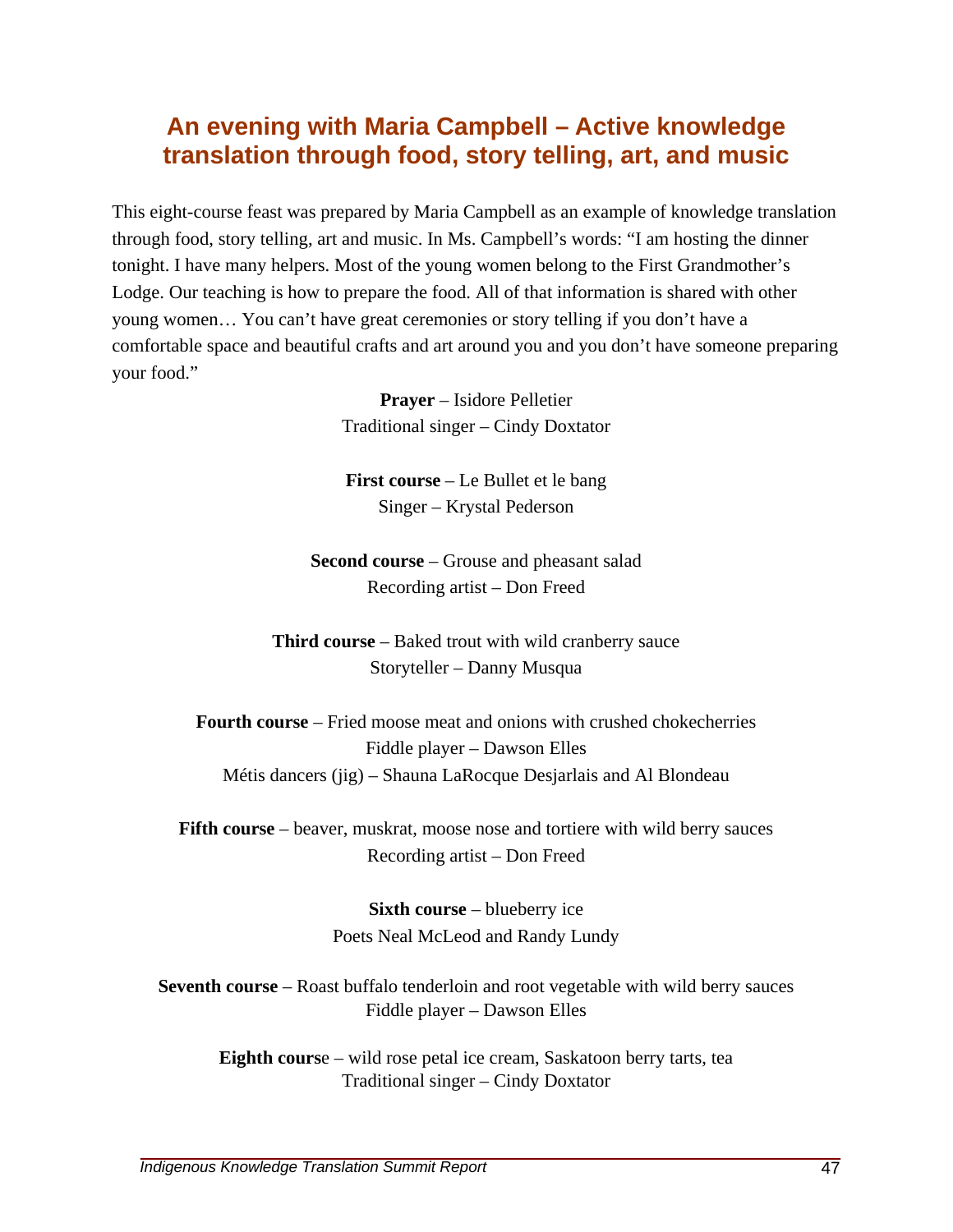

Maria Campbell **Country Food** 







**Ann & Carmel Carmel Carmel Ann & Carmel Ann According Carmel Ann According Care Iast Bannock**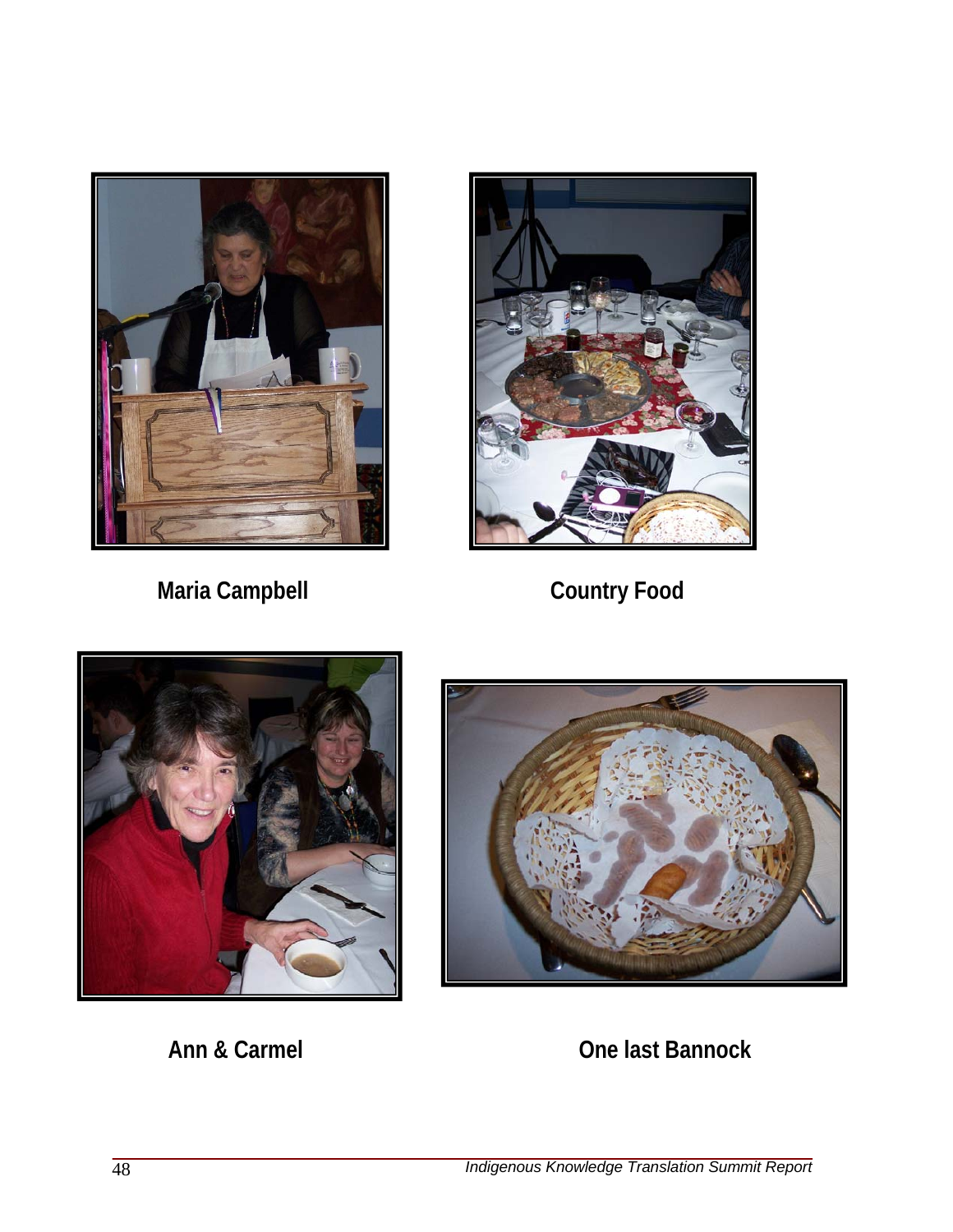### **Next moves**

Throughout the summit – most intensely during the facilitated workshop session on day three and the key stakeholder session on day four – these questions filled our minds: What do we hope to take away with us from this summit? What will we do with the concept of knowledge translation? Where will we go next?

As a discussant on the first day of the summit, Gail Valaskakis summarized a set of key principles for knowledge translation. Her list included:

C*onceptualization* and *cultural appropriateness* – How do you conceptualize a project in a way that is Aboriginally appropriate? How do you ensure that the evidence that is gathered and the ethical framework within which that research takes place is also culturally appropriate?

*Community-based research* is something that we're beginning to understand, but it is difficult to get the funding from people who do not understand that Aboriginal context, the stories, and the oral tradition. It isn't easy to get people to understand the protocols that are essential.

*Communities*: Recognize pluralism, differences within and between communities.

*Collaboration*: Collaboration between community people, researchers and government/policy makers. That collaboration is important and difficult to do.

*Communication*: The knowledge transfer, the knowledge mobilization itself. It takes place at every stage of this process. It enables us to reconceptualize research, using an Aboriginally relevant approach. It allows the policy-makers to understand what is happening. It allows collaboration to take place between communities, researchers, academic institutions and policy makers. It allows the community to understand, through community-based media and all levels of participation in the research process.

Although there were differences of opinion about some topics, there was overall consensus that action-based research is a necessity in Indigenous communities:

"My own personal knowledge translation project is to take this knowledge that has been so freely shared and begin to see how I can use it, what effect it can have, to organize it in such a way that it benefits my work, life, and my co-workers in the Indigenous Health Research Centre." [Eber Hampton]

"If we can't translate that research into improvements in health, the investment in research is a waste. Research knowledge can transform the health of a population, but there is difficulty applying knowledge to health." [Jeff Reading]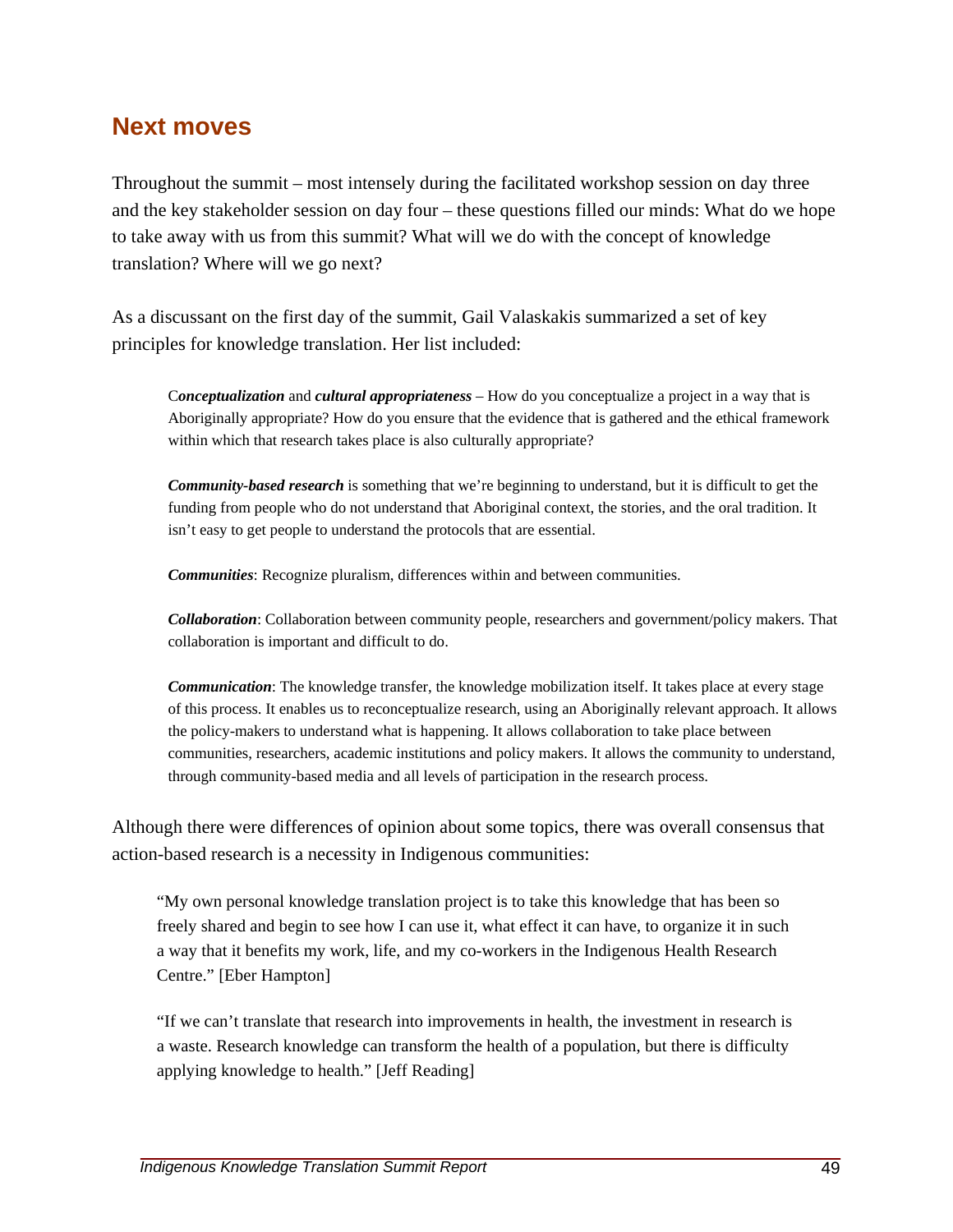### **Facilitated Workshop**

For the facilitated workshop, the summit participants were asked to assemble themselves into small groups (a literacy group, an ACADRE group, a Métis group, an Inuit group, a First Nations group, and a group of Elders). Sylvia Maracle began the day by encouraging all participants to write down privately a response to the question, *"What two words do you require for knowledge translation?"* Everyone then shared their two words and discussions took place within the small groups.

An intense, fascinating day of discussions ensued as each of the groups gradually tackled the following questions:

- 1. How would you define knowledge translation? What are the desired outcomes of knowledge translation activities for Indigenous communities?
- 2. Please describe one or more best-practice examples of knowledge translation by/for/with Indigenous communities.
- 3. What are appropriate partnerships and processes for knowledge translation by/for/with Indigenous communities?
- 4. What future directions should be explored with respect to knowledge translation and Indigenous communities? What resources are required?

Mid-morning and again in the afternoon, Sylvia Maracle asked representatives of each working group to report back on their discussions. At the end of the day, she then summarized the day's proceedings as follows:

*"When we finish our work where I come from, in the Longhouse, people have a way of letting people know they are finished. The word is "donatoe." It is, "I have spoken."* 

*We started out with a "key message" exercise this morning – that is what you did by writing out those few words on the paper… Those words reflected your philosophy, your principles, your vision and sense of direction.* 

*We then had you talk about some questions that you interpreted in many, many ways.*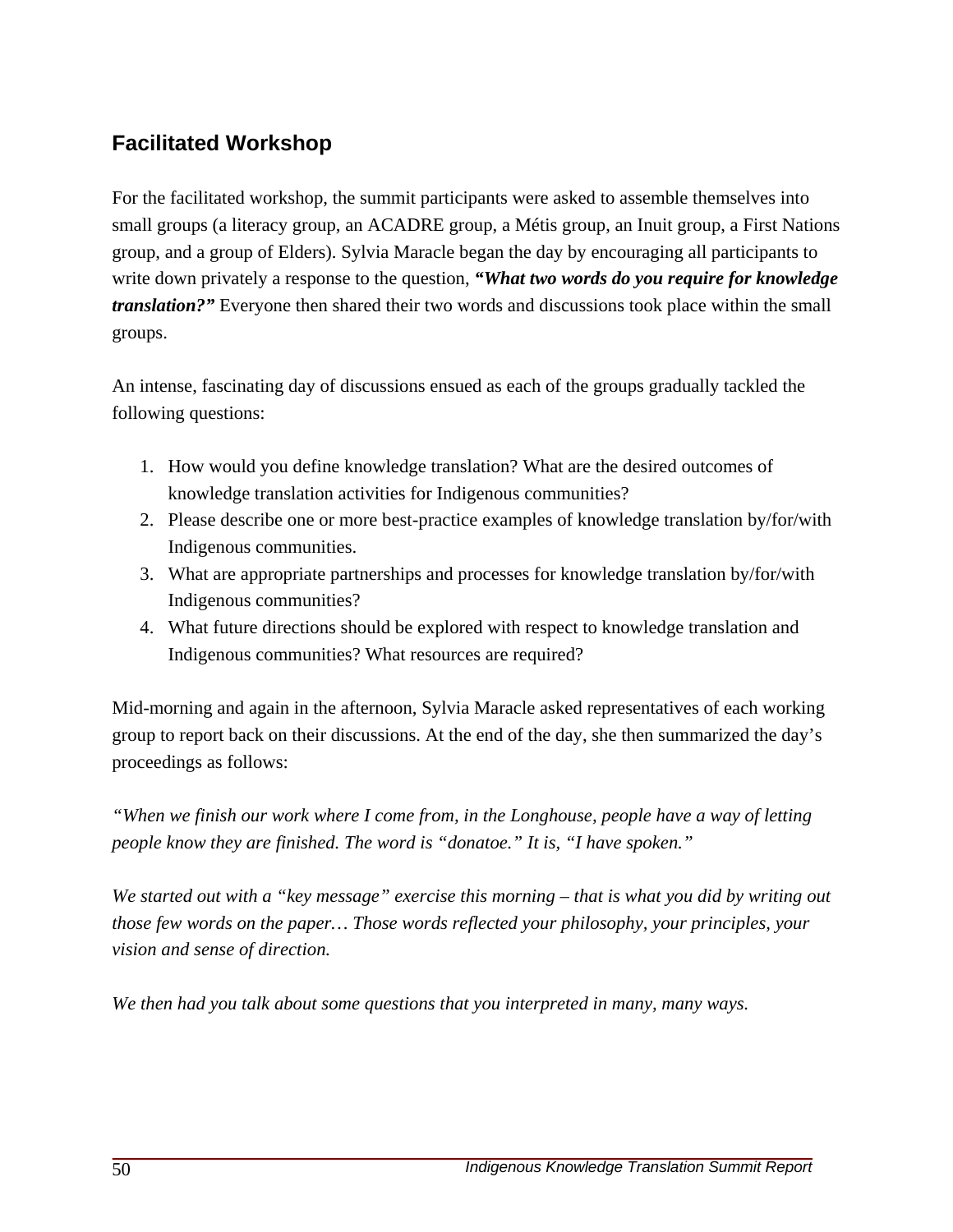*It is clear, we need other words to speak to each other. Those words might be in our language, or they might be a new lexicon, a new way of agreeing. When we use certain words, what do we mean?* 

*All of you talked about authority. You talked about authority in terms of ownership, in terms of process, in terms of identity… You said it was about more than diversity; it is about a real respect of Métis, of Inuit of First Nations, of geography, of names of people, of places… It is about respecting who we are.* 

You also said there are some things that are happening. You were able to identify elements of best practices. But you were not satisfied with what is happening… We want more to happen: Change.

Resources are required at the community level. Resources are required at the community level. Resources are required at the community level. Resources are required at the community level. And then after you do that, resources are required.

You also talked about some of our successes. You talked about our resiliency. Now the world wants to know more about us. And that led to your discussions about the gate keeping: What stays inside? What goes out? How?

There was a really tension between your vision and your practice. You know that Indigenous knowledge translation is not all good. Nor is it all bad.

You talked about protection, control, decolonization and respect.

We did not come up with a policy framework, but we came up with some recommendations that we can take forward.

And that, that's really a few steps on a path. A long path, ah! So I'm gonna stop there and one of our Elders will close for us today. I offer my thanks and greetings for that hard work. Donatoe."

#### **Key Stakeholder Meeting**

On the fourth day of the summit, a gathering of Elders, community advocates, CIHR representatives and academics came together around a boardroom table to discuss how to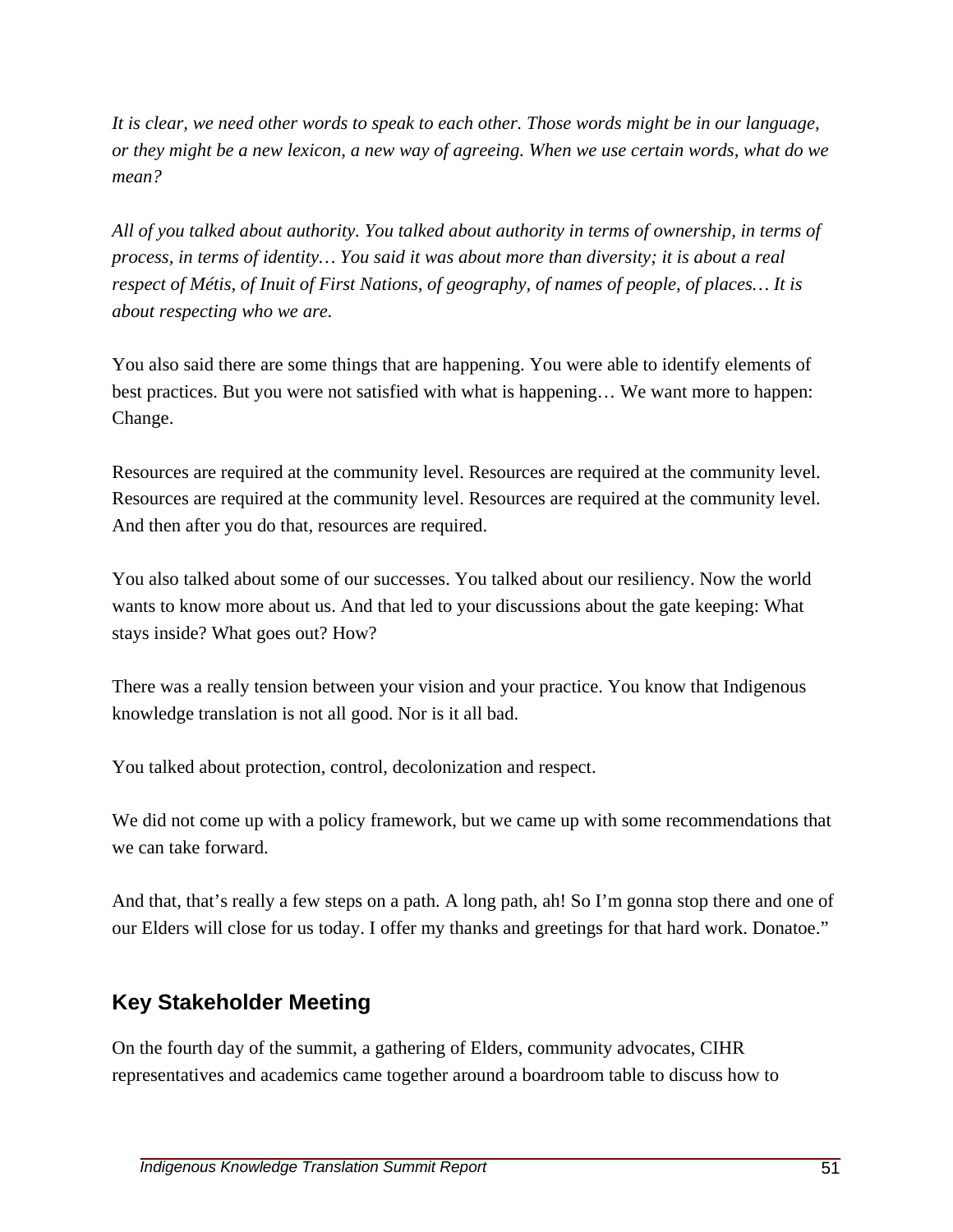translate what was learned during the summit into a policy framework. Sylvia Maracle and Gaye Hanson facilitated the discussion.

#### **Questions that were asked in the key stakeholder meeting:**

- What is the purpose of policy? Whose policy?
- What are the organizing principles of such policy? Protection? Stewardship?
- How might one apply these principles in research?
- How might a policy framework represent Indigenous interests?
- How would the framework reflect respect?
- What is the potential community benefit of a policy framework?
- Rather than a policy, should we work on a model or code of conduct for consideration? What kinds of principles might guide such a model?
- What is a true partnership?
- How can we facilitate the unfolding of these processes?

#### **Preamble to the discussion:**

At the outset, participants of the key stakeholder meeting agreed that recommendations coming out of the summit must be forward-looking, flexible with the changing times, modifiable by local communities, and translated into local languages.

It was also emphasized that support systems – active engagement – should be in place to ensure that many communities are involved in the process of writing a policy framework.

Finally, it was recognized that there is no need to duplicate or interfere with Indigenous knowledge work that has already been undertaken by individuals or organizations in Canada and abroad.

Given that the ACADRE funding is time-limited, it is urgent to draft recommendations while there are resources available.

#### **Recommendations:**

Taking into consideration the great diversity between communities at the local, regional, national and international level, it was proposed that the summit participants could develop a general framework that other institutes and community-based agencies could then adopt and modify.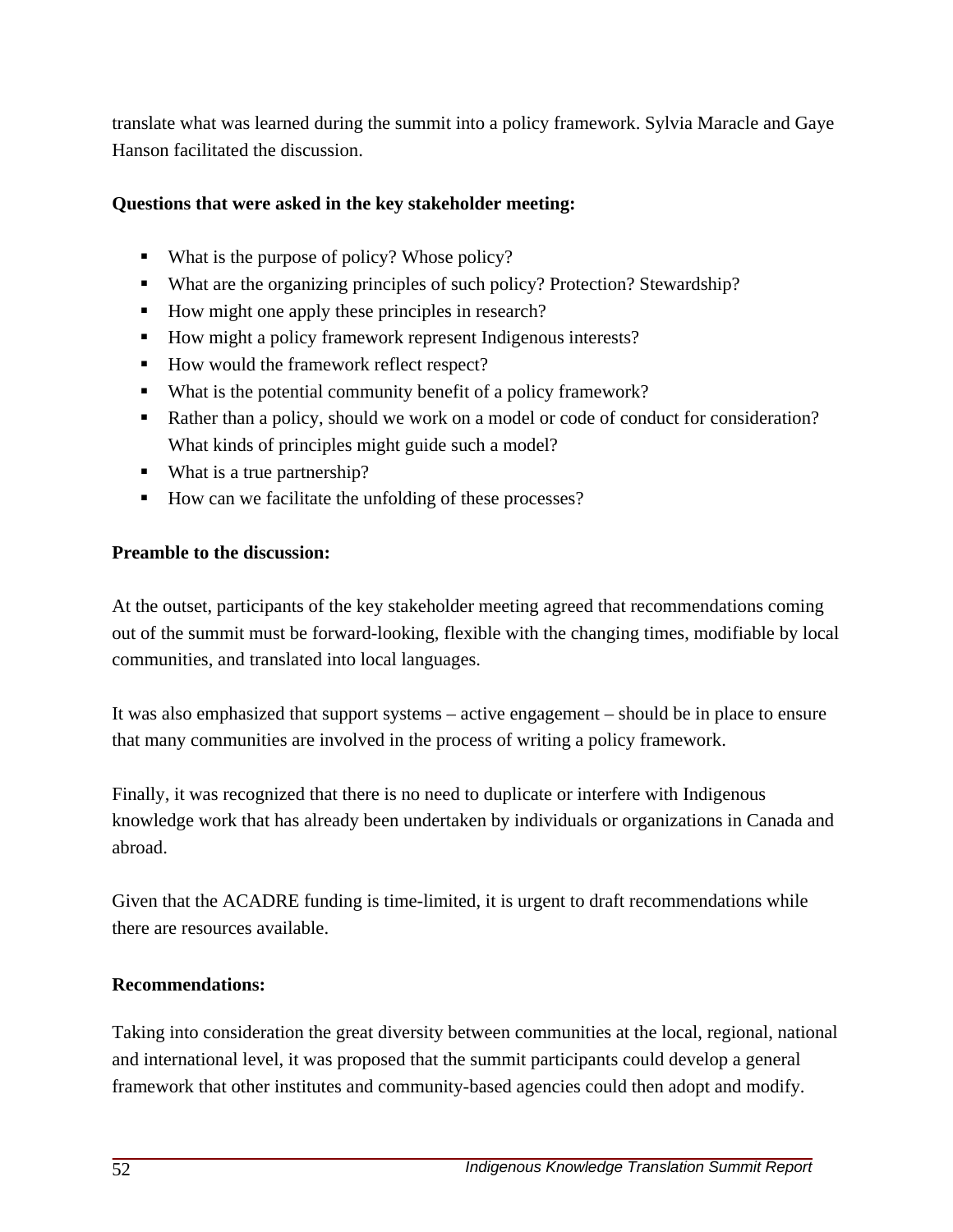It was then suggested that we may not be ready to develop a policy framework. Instead, it was proposed that we could develop recommendations for a policy process (it was agreed that processes are more flexible than frameworks).

Richard Vedan used the metaphor of ooligan grease to describe the necessity of taking things slowly:

"In making ooligan grease, you fill up a boat and let it rise to the top. You skim off the surface and let it rise again a few times. The teachings we've been told here have been very rich. But now we have to let the ooligans do their work, to ferment." [Richard Vedan]

If, in the end, all we're doing now is planting the seeds, the recommendations will emerge.

#### **Next Steps:**

- Write the summit report
- Distribute the report to all summit participants and other interested parties for feedback
- Formal evaluation of the summit
- Create and distribute an interactive CD ROM with professional video footage from the summit proceedings
- Invite summit participants to work collectively, in partnership with local communities, to draft recommendations for an Indigenous knowledge translation policy process
	- o The first draft of a knowledge translation Policy Making Toolkit for Indigenous communities was sent out for feedback in July 2006. The purpose of the toolkit is to provide practical assistance to communities planning to develop policy to guide their decisions about knowledge development, translation and use in and with their communities.